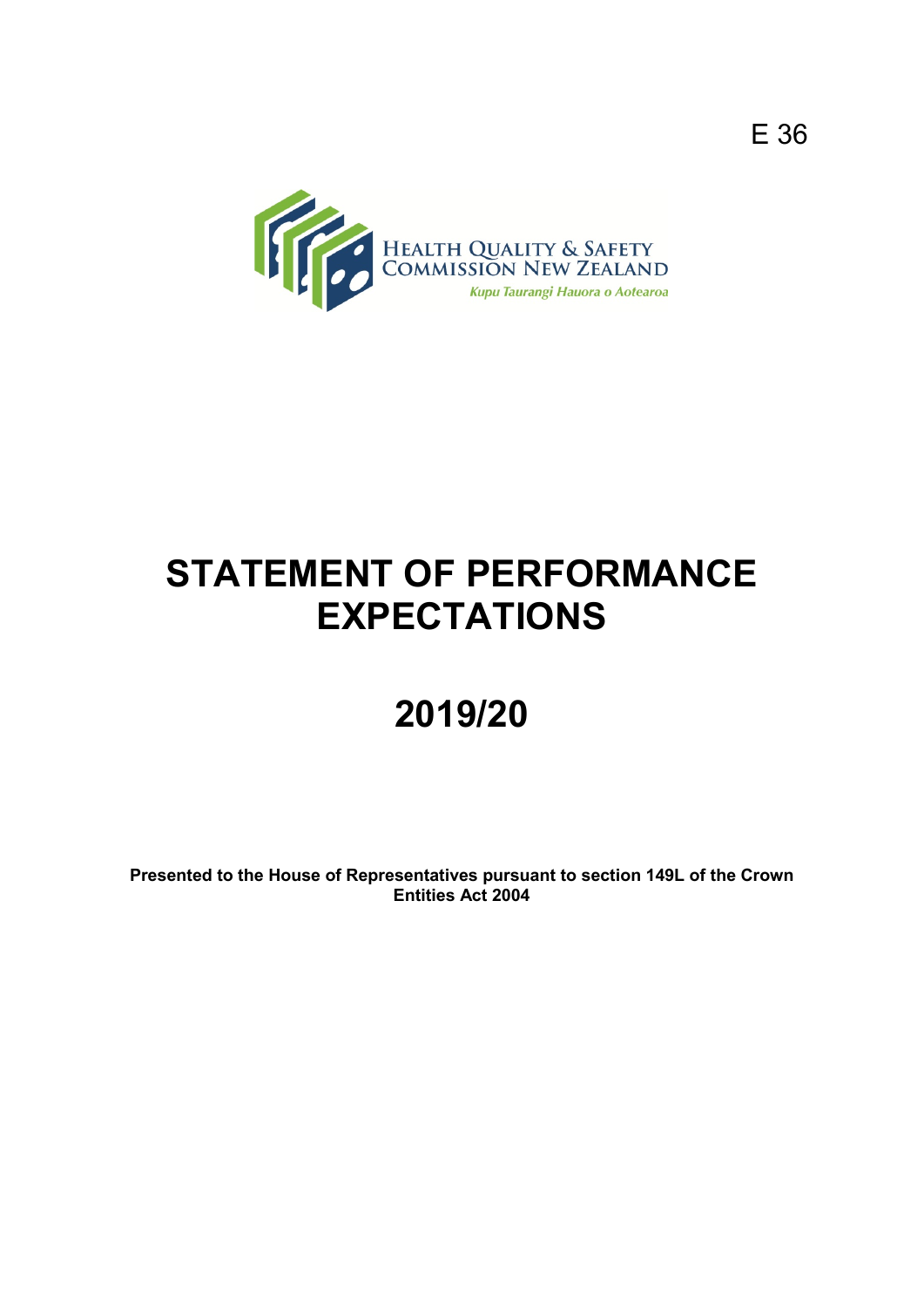Published in June 2019 by the Health Quality & Safety Commission, PO Box 25-496, Wellington 6146

ISBN 978-0-908345-93-9 (online)

This document is available on the Health Quality & Safety Commission website: [www.hqsc.govt.nz](http://www.hqsc.govt.nz/)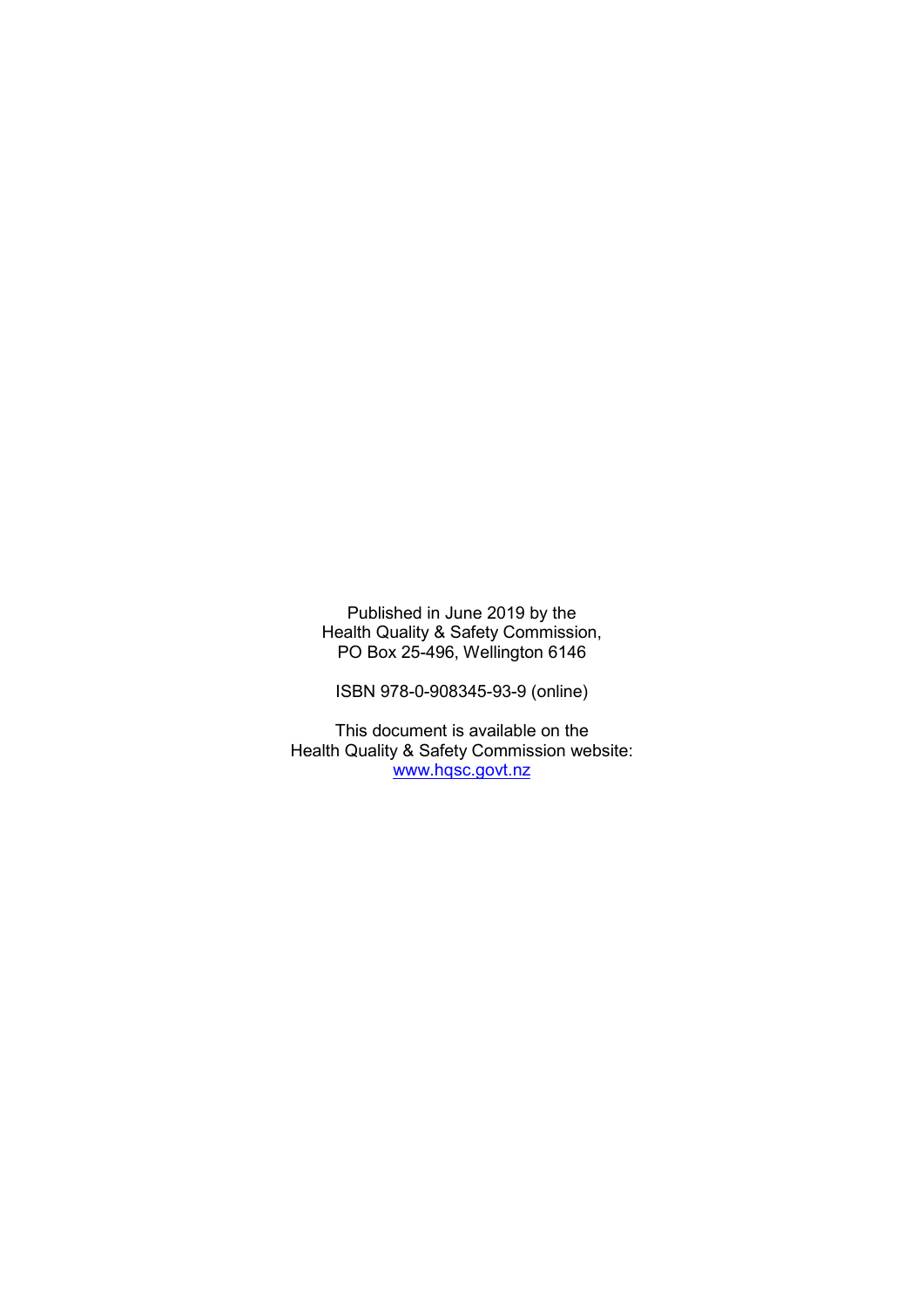| From traditional quality improvement approaches to partnership for equity 12    |  |
|---------------------------------------------------------------------------------|--|
|                                                                                 |  |
|                                                                                 |  |
|                                                                                 |  |
|                                                                                 |  |
|                                                                                 |  |
|                                                                                 |  |
|                                                                                 |  |
|                                                                                 |  |
|                                                                                 |  |
|                                                                                 |  |
|                                                                                 |  |
|                                                                                 |  |
|                                                                                 |  |
|                                                                                 |  |
|                                                                                 |  |
|                                                                                 |  |
| Developing engagement and partnerships with consumers and whānau  19            |  |
|                                                                                 |  |
| Building leadership and capability in quality improvement and patient safety 21 |  |
|                                                                                 |  |
| Quality improvement and intelligence initiatives with third parties 25          |  |
|                                                                                 |  |
|                                                                                 |  |
|                                                                                 |  |
|                                                                                 |  |
|                                                                                 |  |
|                                                                                 |  |
|                                                                                 |  |
|                                                                                 |  |
|                                                                                 |  |
|                                                                                 |  |
|                                                                                 |  |
|                                                                                 |  |
|                                                                                 |  |
|                                                                                 |  |
|                                                                                 |  |
|                                                                                 |  |
| Expected revenue and proposed expenses to be incurred in 2019/20  29            |  |
| Prospective financial statements for the four years ending 30 June 2022 30      |  |
|                                                                                 |  |
| Key assumptions for proposed budget in 2019/20 and outyears 34                  |  |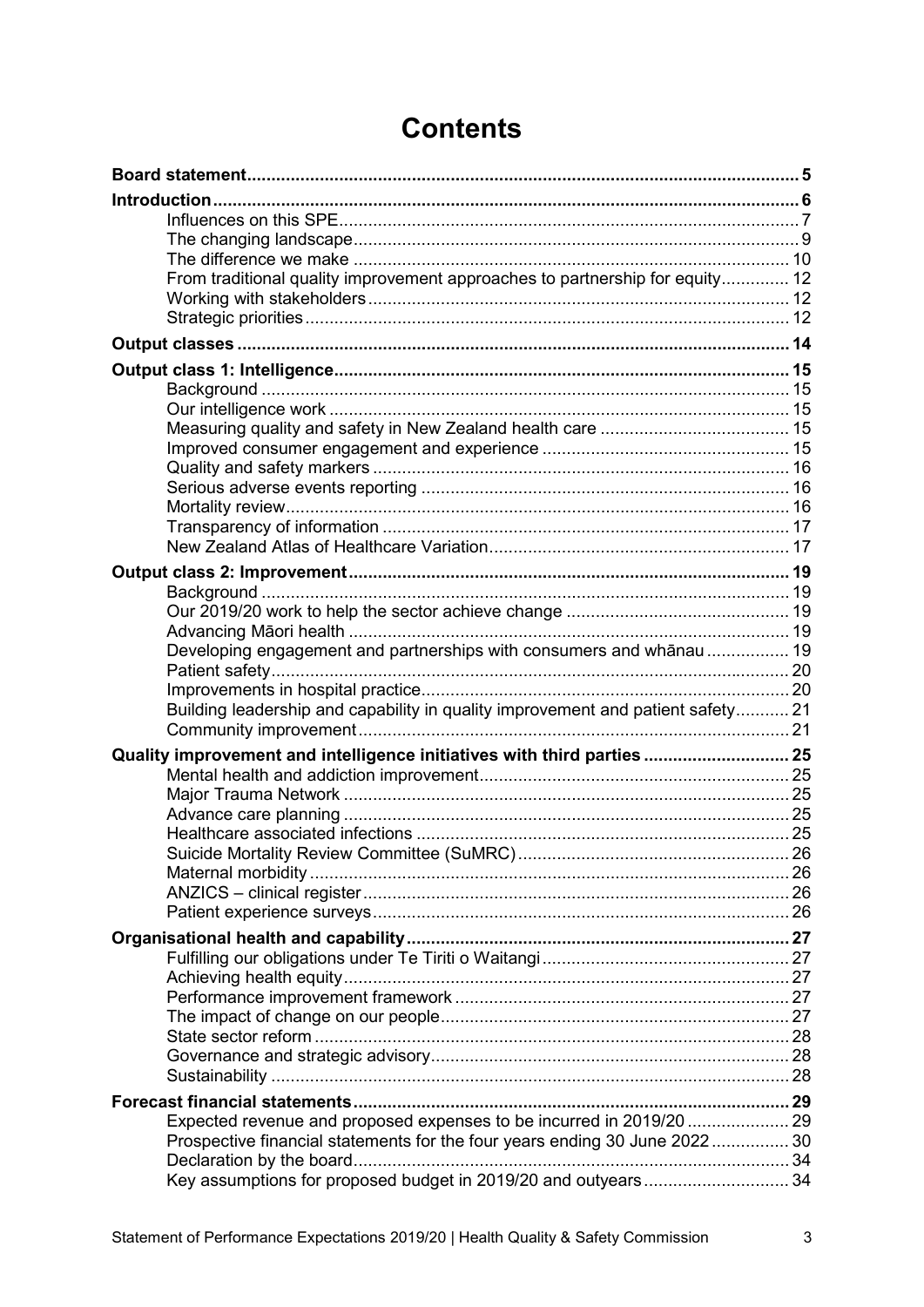| Appendix 2: Alignment between our work and the Letter of Expectations 40 |  |
|--------------------------------------------------------------------------|--|
|                                                                          |  |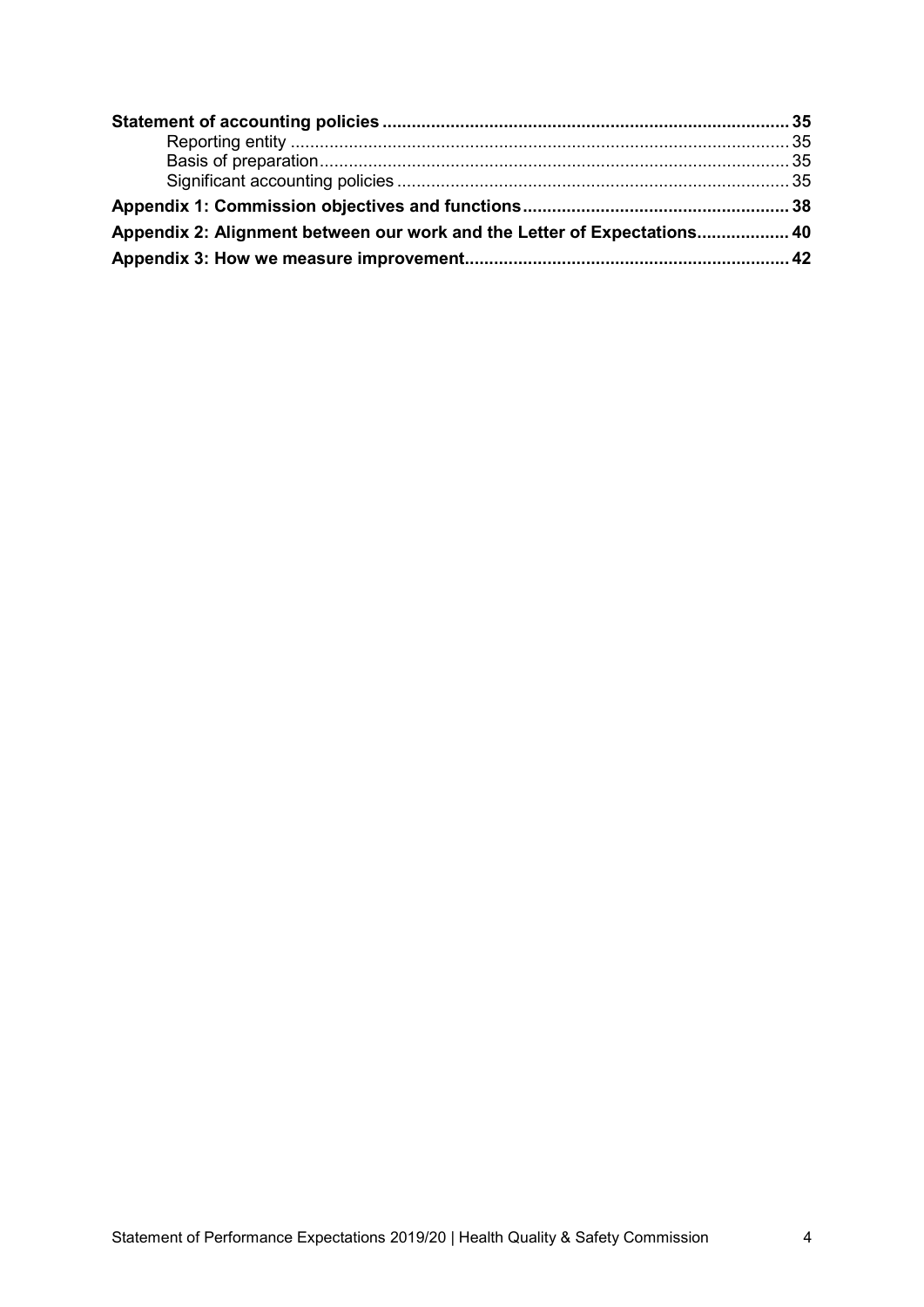# <span id="page-4-0"></span>**Board statement**

In signing this statement, we acknowledge we are responsible for the information contained in the Statement of Performance Expectations for the Health Quality & Safety Commission. This information has been prepared in accordance with the requirements of the Public Finance Act 1989 and the Crown Entities Act 2004, and to give effect to the Minister of Health's Letter of Expectations and the Enduring Letter of Expectations from the Ministers of Finance and State Services. It is consistent with our appropriations.

25 June 2019

Prof Alan Merry ONZM FRSNZ<br> **Chair** Deputy Chair<br>
Deputy Chair **Deputy Chair**<br>25 June 2019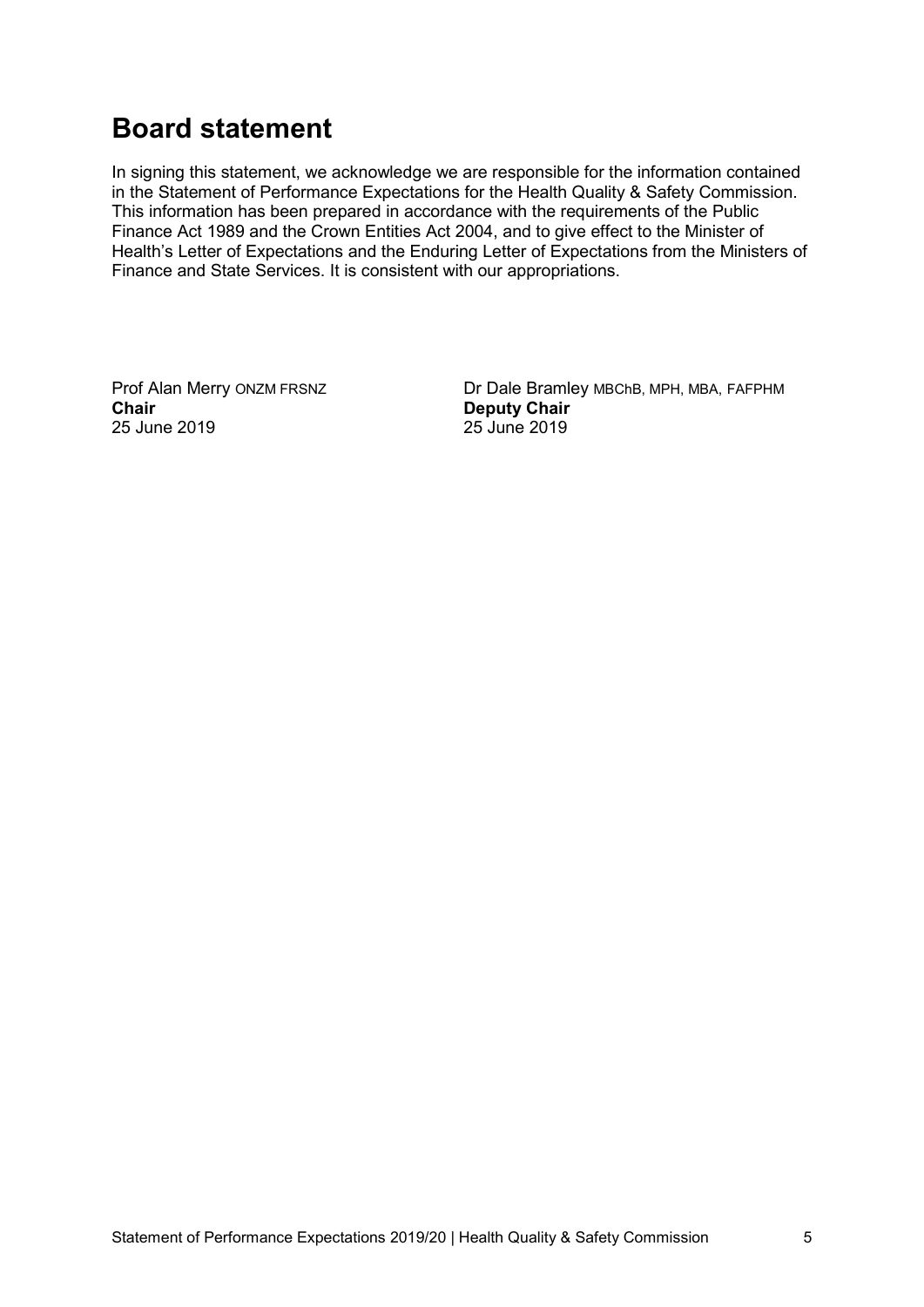# <span id="page-5-0"></span>**Introduction**

The Health Quality & Safety Commission (the Commission) is a Crown entity under the New Zealand Public Health and Disability Act 2000 (the Act) and is categorised as a Crown agent for the purposes of the Crown Entities Act 2004.<sup>[1](#page-5-1)</sup> Its purpose, as set out in the Act, is to lead and coordinate work across the health and disability sector to improve the quality and safety of care. Appendix 1 sets out the objectives and functions of the Commission.

This Statement of Performance Expectations (SPE) is provided under section 149C of the Crown Entities Act and describes what the Commission will achieve in 2019/20.

It outlines our reportable output classes, what each output class will achieve (deliverables), how we will assess each one, and associated expected revenue and proposed expenses. It also includes other information the Crown Entities Act or other Acts require an SPE to include.

The forecast financial statements for the financial year and outyears are in line with generally accepted accounting practices. The statements include:

- an explanation of all significant assumptions underlying these financial statements
- any other information needed to reflect fairly our forecast financial operations and financial position.

We are able to demonstrate tangible improvements in our focus areas, for example, reducing in-hospital falls and surgical infections. [2](#page-5-2) Health sector stakeholders expect the Commission to maintain the momentum that has been created with some of our existing work and not lose the value of the investments that the Commission and health sector agencies have made in these programmes. However, it is becoming increasingly difficult for the Commission to maintain activity in these core areas and invest in new and important priority areas.

The Commission sought an increase in baseline funding from Budget 2019 of a minimum of \$1.0 million per annum and for inflationary growth to be included in future annual budget bids. This was to return Commission funding levels, in real terms, to the levels at which the Commission was established. This increase was to be applied to enable us to remain in a strong position to continue to improve quality, reduce harm, improve equity of outcomes, add value to the health sector and advance government priorities. The Ministry of Health was not in a position to increase the Commission's 2019/20 baseline budget at this time.

This SPE has a stronger focus on our support of the Crown's obligations to Te Tiriti o Waitangi. We are energising greater progress towards advancing Māori health and this requires a different approach and a different way of thinking. Increased activity in this priority area will now be implemented at a slower pace and will be phased across the financial year.

The financial assumptions within this SPE aim to balance existing available Crown funding for the 2019/20 year while transitioning resource to the priority area of Māori health outcomes. At the same time, we have limited planned further development of quality improvement programmes (especially in aged residential care and hospital-based programmes) and used one-off prior year underspend. We have reduced by \$0.400 million core expenditure by considering staffing, travel, committee costs, publications, existing quality improvement programme costs, capping or reducing FTEs and a proposed one-off use of Commission balance sheet equity of \$0.156 million.

-

<span id="page-5-1"></span><sup>1</sup> A Crown agent must give effect to government policy when the responsible Minister directs it.

<span id="page-5-2"></span><sup>2</sup> See Appendix 3 for examples of outcomes and value gained.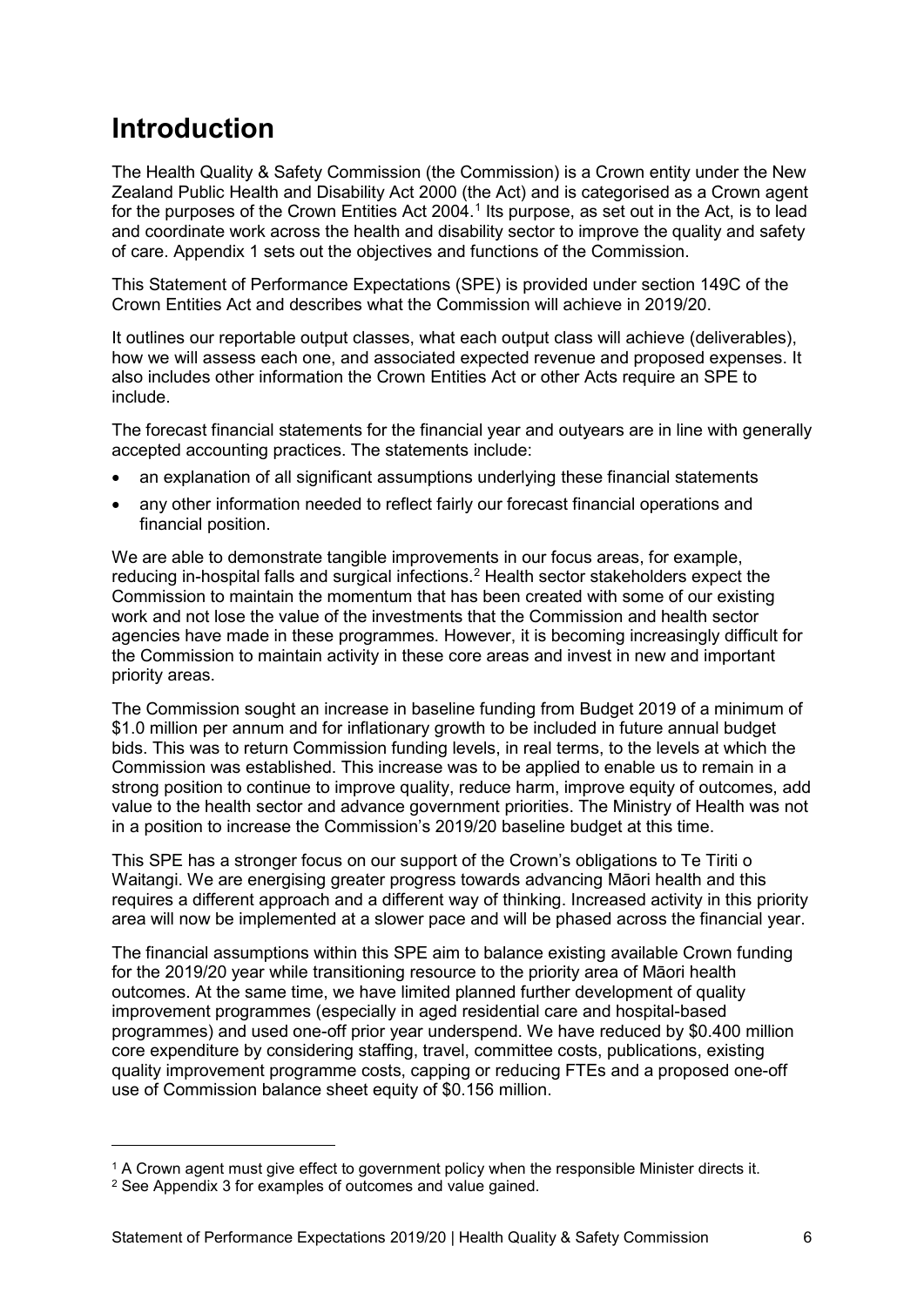The Commission has previously worked within the assumption of keeping reserve levels of around \$1.1 million to \$1.3 million. The proposed approach for this SPE reduces reserves to \$0.994 million.

Assumptions include that an increase in funding will be required in 2020/21 to maintain core work such as our targeted quality improvement programmes and to increase the scale and spread of activity to advance Māori health outcomes. If this bid is not successful, a further reduction of core Commission FTEs and/or programme activities of around \$0.600 million per annum will be required from 2020/21, as well as absorbing wage growth of around \$0.200 million.

#### <span id="page-6-0"></span>**Influences on this SPE**

-

In Aotearoa New Zealand, people have differences in health that are not only avoidable but unfair and unjust. Equity recognises that different people with different levels of advantage require different approaches and resources for equitable health outcomes.<sup>[3](#page-6-1)</sup>

New Zealand health system data analysed by the Commission confirms that health inequities are pervasive and persistent, particularly for Māori. [4](#page-6-2) The Commission has a vision of 'Mana Taurite Hauora: Health equity for all; where no avoidable, unfair or unjust health inequities exist that are based on differences in ethnicity, socioeconomic circumstances, geography, gender, sexuality, age, specific health conditions or disabilities, or a combination of these'.

The Commission is committed to improving health equity in the first instance for Māori, as tangata whenua and partners with the Crown under Te Tiriti o Waitangi, and this is reflected in our strategic priority for Māori health advancement.

The principles of Te Tiriti o Waitangi underpin this SPE and all the Commission's work. The Commission is committed to meeting Te Tiriti o Waitangi obligations and to upholding Te Tiriti o Waitangi principles of partnership, protection and participation<sup>[5](#page-6-3)</sup> through our work, and through Te Whai Oranga – the Commission's Māori advancement framework.

Our *Statement of Intent 2017–21* (SOI) sets the Commission's broader vision and direction, describing the Commission's strategic priorities and values, how we operate and how we manage our organisational health and capability.<sup>[6](#page-6-4)</sup> Our strategic priorities are discussed later in this document. Our SOI sits behind and informs this SPE.

Our SOI also highlights that our work is based on the New Zealand Triple Aim for quality improvement, which we developed in partnership with the sector. It is now broadly followed across the sector. For the triple aim to be effective, its three objectives (equity, improved experience of care and value for system resources) must be addressed simultaneously and in an integrated way.

<span id="page-6-1"></span><sup>3</sup> Kotahi te Tima – One Team: March 2019 update. Ministry definition of equity signed-off. Ministry of Health formal definition of equity.

<span id="page-6-2"></span><sup>4</sup> [www.hqsc.govt.nz/our-programmes/health-quality-evaluation/publications-and](http://www.hqsc.govt.nz/our-programmes/health-quality-evaluation/publications-and-resources/publication/3364/)[resources/publication/3364/](http://www.hqsc.govt.nz/our-programmes/health-quality-evaluation/publications-and-resources/publication/3364/)

<span id="page-6-3"></span><sup>5</sup> Royal Commission on Social Policy. 1988. *The April Report*. Wellington: Royal Commission on

<span id="page-6-4"></span><sup>&</sup>lt;sup>6</sup> www.hqsc.govt.nz/publications-and-resources/publication/2971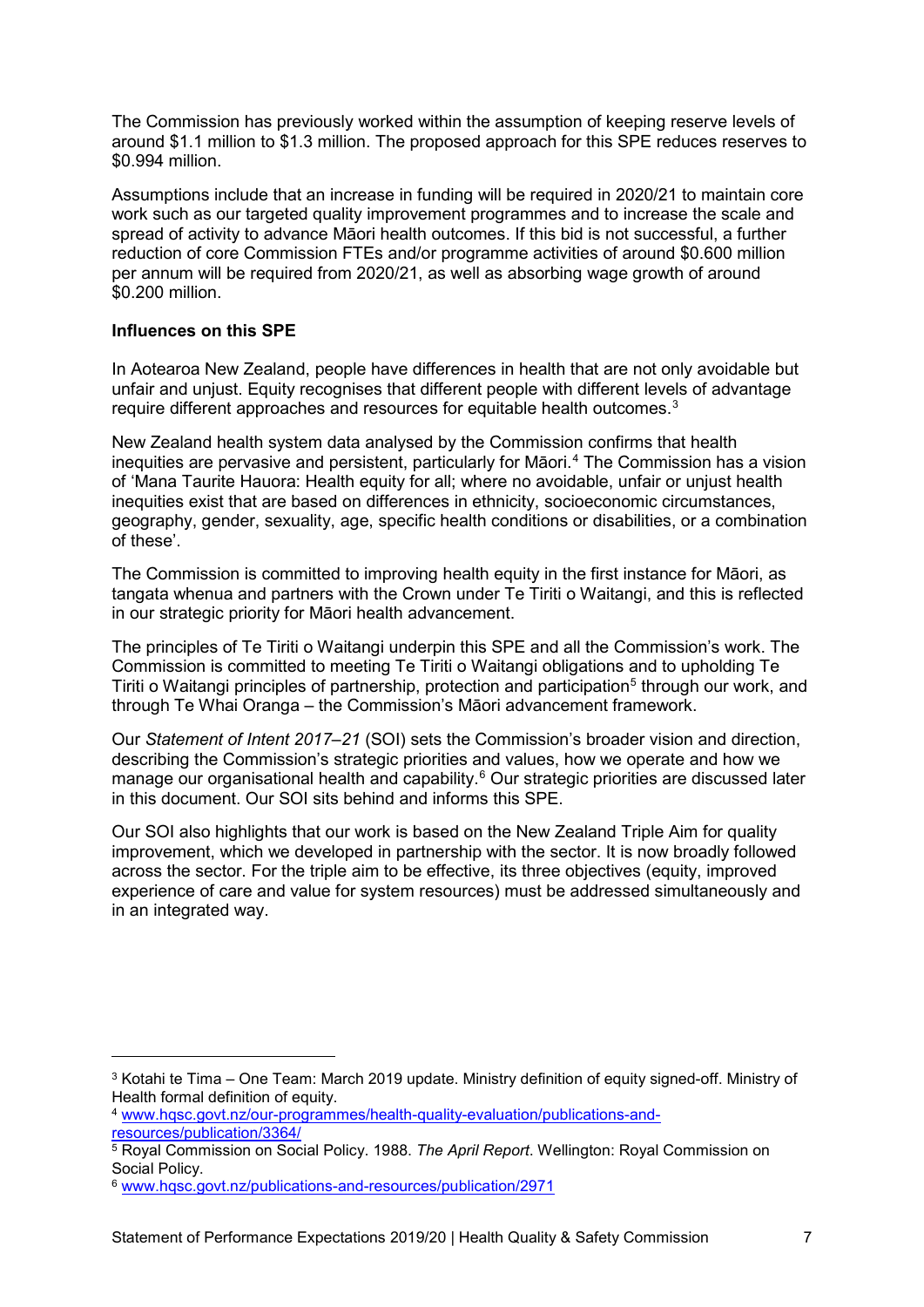Achieving this purpose depends on doing the right thing and doing things right the first time.

The Commission's SPE has also been influenced by the Minister of Health's expectations, as well as broader government priorities. The Minister of Health provided direction to the Commission in his Letter of Expectations, received on 13 March 2019, which strongly focuses on the importance of equity and Māori health advancement.

The Minister expects:

-

All health agencies to contribute to a strong, equitable public health system that performs well, focusing on the right things to make all New Zealanders' lives better.



- All health agencies to focus on achieving equity, with a specific focus on achieving equity for Māori across their life course and on meeting Treaty of Waitangi obligations.
- The Commission to continue to perform its core work with clinicians, providers and consumers to improve health and disability support services with a focus on:
	- supporting the implementation of system level measures in the health sector, by raising improvement science capability, in both primary and secondary care settings
	- developing and implementing quality improvement programmes to reduce health inequities
	- supporting a collaborative learning platform to enhance capacity and capability for quality improvement in the health sector, including the integration of primary and secondary care services
	- providing governance, analysis and monitoring of patient experience surveys in primary and secondary care settings
	- actively supporting and contributing to the Ministry of Health's work on better capturing performance information about the quality and safety of New Zealand's health services, including work related to the eventual publication of health data
	- working with the Ministry of Health to respond to the Health and Disability System Review, and implementing the resulting recommendations
	- working collaboratively across the sector to ensure all proposed publications reflect a comprehensive, contextualised and joined-up picture of the New Zealand health system.

The SPE is also informed by the broader direction of government. The following image comes from the Budget 2019 policy statement, showing how the Commission priorities align to the wellbeing focus of budget 2019,<sup>[7](#page-7-0)</sup> Ministry of Health priorities $^{\text{8,9}}$  $^{\text{8,9}}$  $^{\text{8,9}}$  $^{\text{8,9}}$  and the Commission's SOI.[10](#page-7-3)

<span id="page-7-0"></span><sup>7</sup> Source:<https://treasury.govt.nz/sites/default/files/2018-12/bps-2019.pdf>

<span id="page-7-1"></span><sup>8</sup> Source: www.health.govt.nz/publication/statement-strategic-intentions-2017-2021

<span id="page-7-2"></span><sup>9</sup> Source: www.health.govt.nz/system/files/documents/publications/ala-moui-pathways-to-pacifichealth-and-wellbeing-2014-2018-jun14-v2.pdf

<span id="page-7-3"></span><sup>10</sup> Health Quality & Safety Commission. 2017. *Statement of Intent 2017–20*. Wellington: Health Quality & Safety Commission.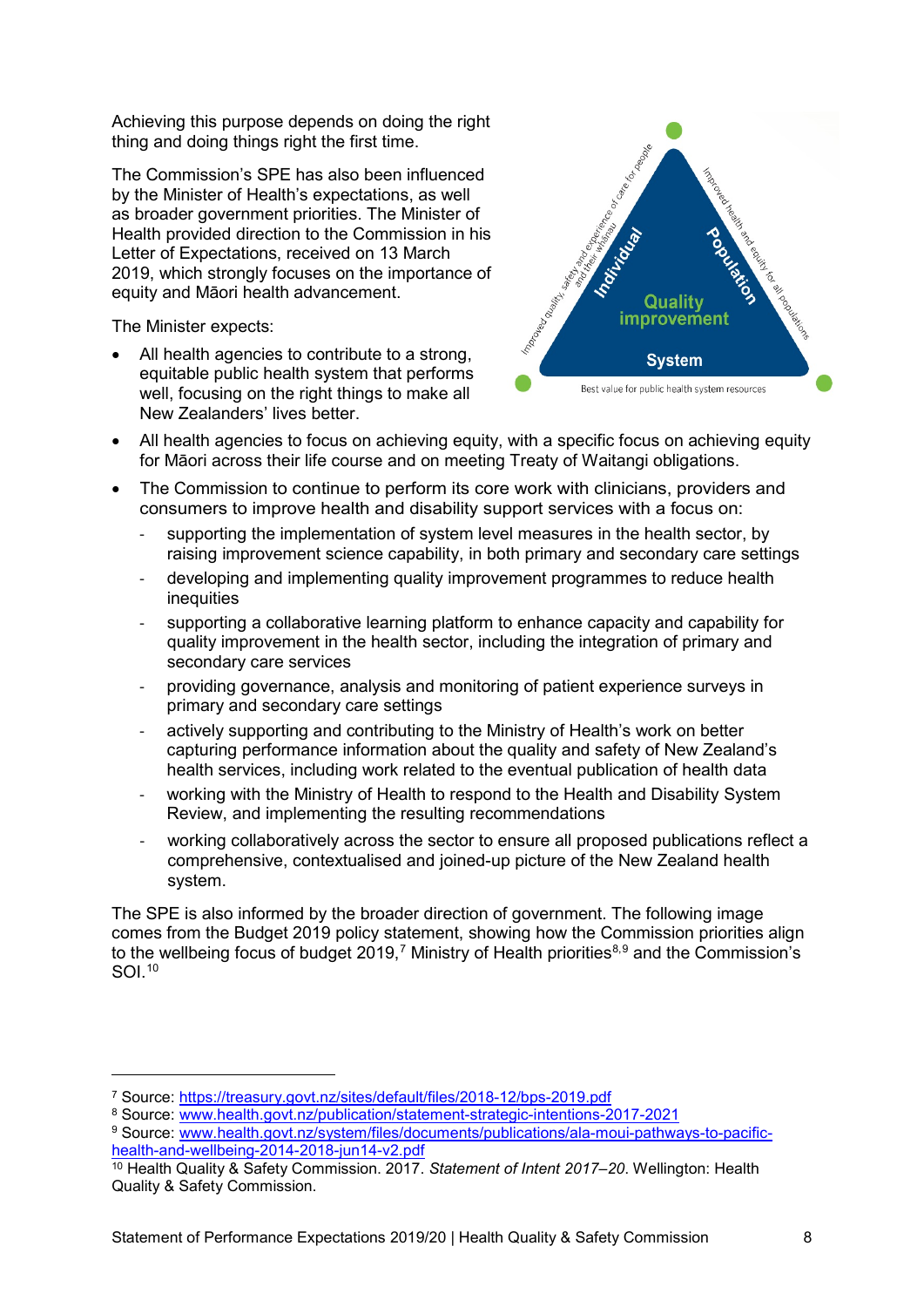

Each of the Commission's deliverables are linked to priorities as specified above.

# <span id="page-8-0"></span>**The changing landscape**

The need to more actively address health inequity, particularly for Māori, is becoming more widely recognised. Within the health sector, urgency for change has been created by the claim made by Māori to the Waitangi Tribunal (known as the Wai 2575 Health Services and Outcomes Kaupapa Inquiry). The Government inquiry into mental health and addictions, and the broader Aotearoa/New Zealand health and disability sector review Hauora Manaaki ki Aotearoa Whānui (also called informally 'the Simpson Review') focus on improving the health sector and offer the opportunity for learning and change.

Wellbeing is an outcome that is meaningful to the public, and thus the Government is committed to putting people's wellbeing and the environment at the heart of its policies, including reporting against a wider set of wellbeing indicators in future budgets.<sup>[11](#page-8-1)</sup>

In this SPE, we have outlined how our work aligns to the Government's wellbeing approach. This presents a new way of working and thinking about how we develop our priorities as a Commission and measure our success as a change agent for improvement in the quality and safety of care across the health system.

New Zealand's population is changing. Larger groups of people are ageing, and ethnic diversity is increasing. By 2038, Asian and Pacific communities will make up half of New Zealand's total population<sup>[12](#page-8-2)</sup> and alongside Māori, represent a younger and fast-growing population.

-

<span id="page-8-1"></span><sup>11</sup> Source:<https://treasury.govt.nz/sites/default/files/2018-12/bps-2019.pdf>

<sup>&</sup>lt;sup>12</sup> Meeting the challenge of our future demography:

<span id="page-8-2"></span><https://ssc.govt.nz/sites/all/files/Diversity%20and%20Inclusion%20approach.pdf>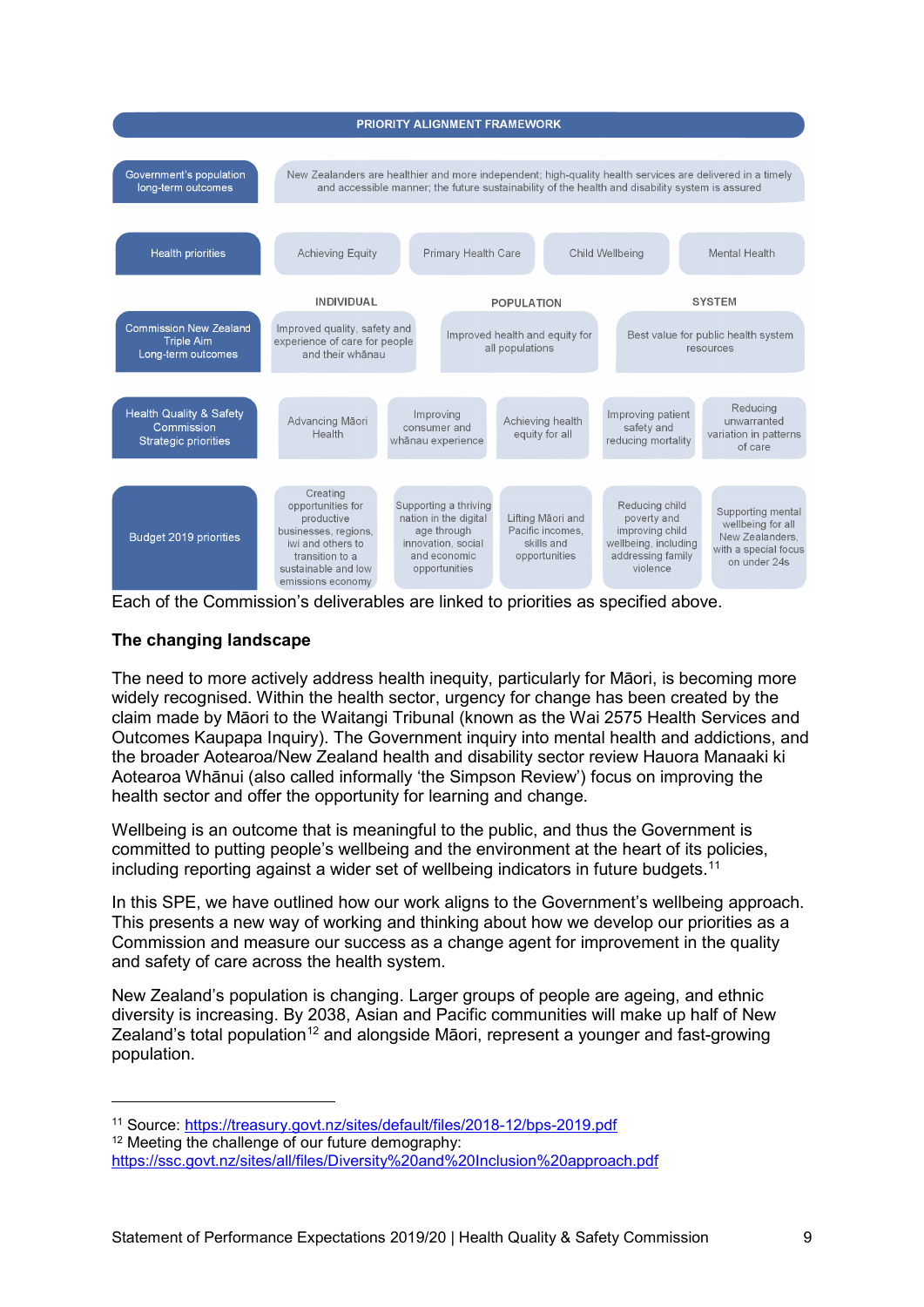The voice of the consumer representing diverse communities within our society is strong. Consumers demand the right to participate and be involved in policies and interventions designed to improve their wellbeing. The New Zealand public sector recognises consumer experience is important to their organisations, and the value of listening to consumers is real. measurable and immediate.<sup>[13](#page-9-1)</sup>

#### <span id="page-9-0"></span>**The difference we make**

-

Our vision is for New Zealand to have a sustainable, world-class, whānau-centred health and disability system, which will attract and retain an excellent workforce through its commitment to continually improve health quality and deliver equitable and sustainable care.

Our role in the sector is to 'shine a light' on quality and safety to identify areas of improvement on which to focus. It is also to 'lend a helping hand' to the sector by supporting the development of improvement programmes and leading the spread of quality and safety improvement skills across the sector and among consumers, their families and whānau.

We aim to create a useful tension in the system and act both as a catalyst and facilitator, energising and supporting the health sector to use data, information and proven methods to improve services and build capability for continuous quality improvement.

Our future challenge is to look critically at how we are doing this, the tools we are using and the frameworks we are applying, and how we might do this differently to advance Māori health to respond better to our obligations to Te Tiriti. Advancing Māori health will require us to listen, to learn and to share through processes such as co-design, working together to develop priorities and approaches that work for Māori. Our aim is to support and facilitate Māori to lead their own improvement in health and health services.

Within our role, we seek to make the health system more effective and health outcomes more equitable. Inequities in health outcomes exist between Māori, Pacific and all other New Zealanders, including the growing proportion who are of Asian or Indian origin.

Māori and Pacific peoples are 2–3 times more likely to die from conditions that might have been prevented by effective and timely care. The poor health of substantial numbers of our young people reflects the impacts of this growing inequity, and child poverty is a leading problem for New Zealand. These issues influence our prioritisation processes, the planning and implementation of our work programmes, and our wider organisation decision-making.

Preventing avoidable harm and saving valuable system resources also helps system sustainability. We report regularly on harm prevented and money saved through the improvements made by health services in our focus areas. These successes are the result of the work and commitment of the whole sector to improve patient safety and access to information on improving health equity and wellbeing.

One of the ways we monitor the difference we make is our outcomes matrix, in which a range of programme outcomes are tracked. For example, the impact we have made on surgical site infections is explored in the outcome matrix extract in the table below.

<span id="page-9-1"></span><sup>&</sup>lt;sup>13</sup> Included in the list of considered consumers are Māori/hapū/iwi, consumer advisory groups, health clinicians, other health agencies, the Ministry of Health, district health boards, other health services providers, the rainbow community, mortality advisory groups, clinical review teams, health networks and diverse population networks.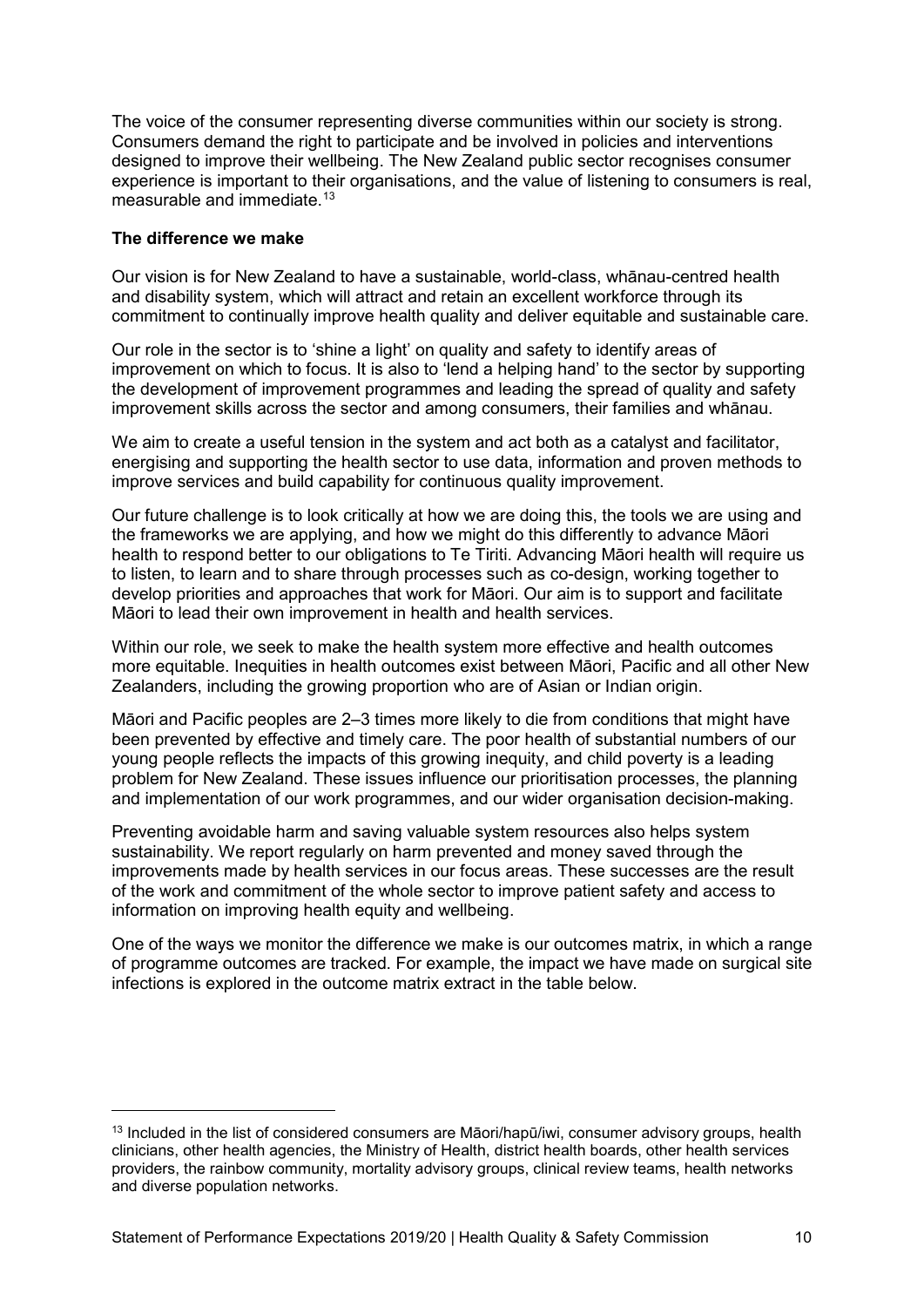#### **Outcome matrix**

| Aim                                                  | To reduce the national surgical site infection (SSI) rate for<br>orthopaedic and cardiac surgery by 25% - achieved                                              |
|------------------------------------------------------|-----------------------------------------------------------------------------------------------------------------------------------------------------------------|
| <b>Outcomes (including</b><br>avoided costs of harm) | SSI rates significantly reduced (June 2015 to June 2018) from 1.2<br>to 0.9% resulting in 94 fewer post-operative infections $-$ \$3.8<br>million avoided costs |
|                                                      | SSI rates for Māori declined from 2.5 times higher than non-Māori<br>to identical between 2014 and 2016 (see graph below)                                       |
| Value                                                | 47 additional years of healthy life from avoided SSIs - \$8.5 million<br>value gained for healthy years of life                                                 |





Further examples of how we show the effects of our work are shown in Appendix 3.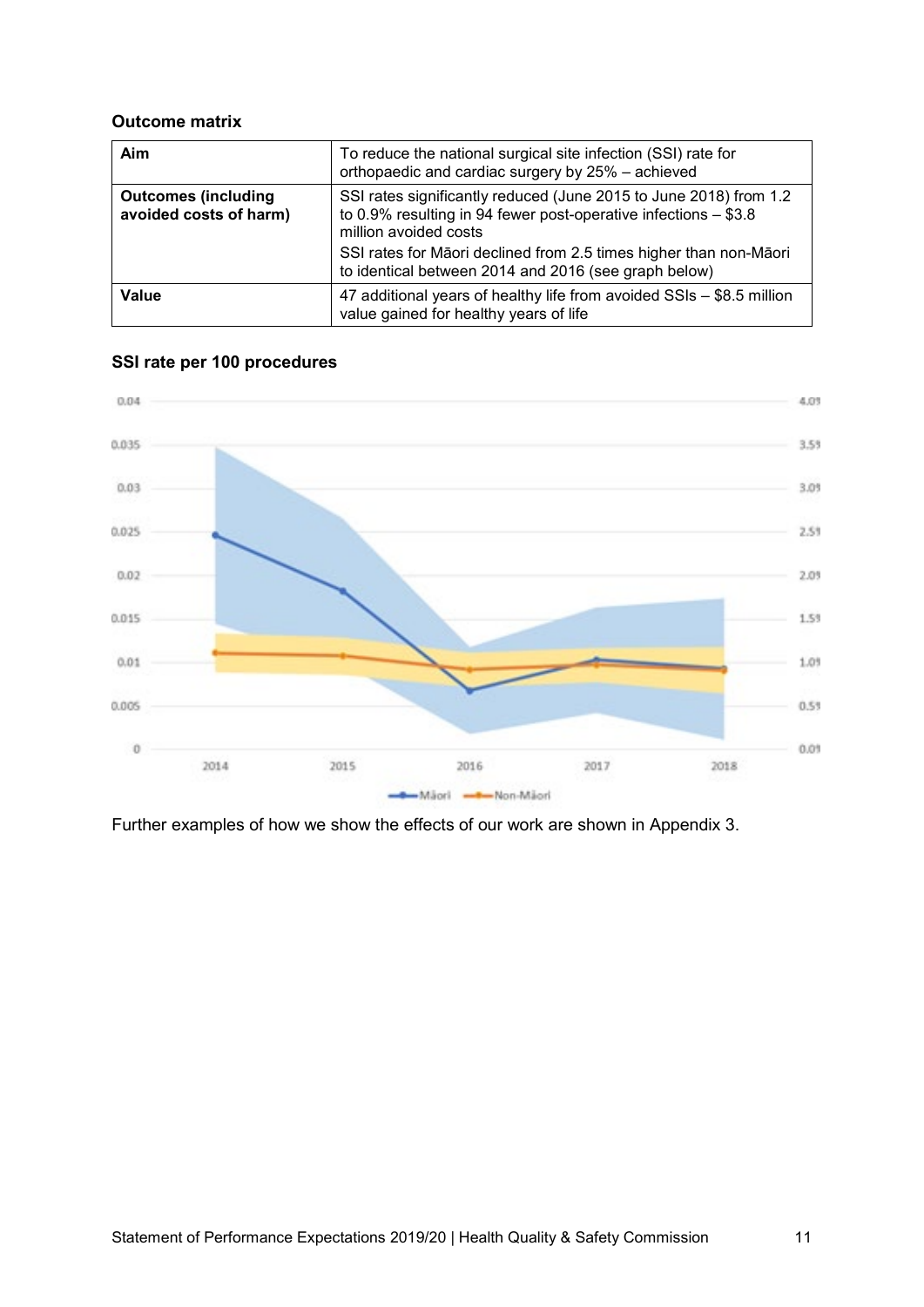# <span id="page-11-0"></span>**From traditional quality improvement approaches to partnership for equity**

Our strategic direction incorporates our commitment to advancing Māori health, both within the Commission and in how we work with key stakeholders across the health system.

Understanding what quality improvement is for Māori is an important factor in determining the right approach to tackle complex issues affecting Māori. Quality of care and its effects on broader definitions of wellness for Māori should be self-determined. Meaningful Māori health gains are gains in areas that are priorities for Māori.

As we address the complex challenges that our system currently faces, we need to be focused on broad system-level change and systems thinking. We will pursue broader systems thinking, grounded in Te Tiriti o Waitangi principles, and develop quality improvement approaches for Māori.

#### <span id="page-11-1"></span>**Working with stakeholders**

To meet our deliverables, we partner with district health boards (DHBs); the Ministry of Health; the Health and Disability Commissioner; the Accident Compensation Corporation (ACC); PHARMAC; clinical/health leaders; Māori leaders and advisors; consumers, families and whānau; an interagency equity hub; consumer advisory consultative panels; public and private hospitals; primary care providers; the aged care, mental health and disability sectors; non-governmental organisations (NGOs); international experts; and contracted providers. We work across agencies to share the work we do and what we know to improve health equity for New Zealand's vulnerable populations.

#### <span id="page-11-2"></span>**Strategic priorities**

Our *Statement of Intent 2017–21*, published in June 2017, sets out our strategic priorities. We have recently reviewed those priorities and acknowledge the need to strengthen our commitment to Te Tiriti o Waitangi. In response, we have added a fifth strategic priority: 'Advancing Māori health'. The five strategic priorities and key areas of work in 2019/20 are set out below. In this SPE, we have amended 'Reducing harm and mortality' to 'Improving patient safety and reducing mortality'. This reflects a broader focus on safety. The Commission's Statement of Intent will be revised during 2019/20 and will reflect these changes.

# *Priority 1: Advancing Māori health*

- Strengthening partnerships with national Māori health organisations and networks.
- Partnering with local Māori communities on improvement projects, using a co-design methodology to support self-determination of priorities and approaches.
- Partnering with Māori to develop kaupapa Māori improvement methods that will improve the quality and safety of health and disability services for Māori.
- Including Te Tiriti o Waitangi partnership into the clinical governance framework.
- Strengthening our Te Tiriti work and more actively promoting Te Tiriti o Waitangi as a tool and approach to improvement.
- Scoping and developing partnership approaches to extend or enhance primary care improvements for Māori.

#### *Priority 2: Improving consumer and whānau experience*

- Rolling out a quality and safety marker for consumer engagement across the DHBs.
- Partnering with providers to target and improve the lowest-scoring areas in their patient experience surveys.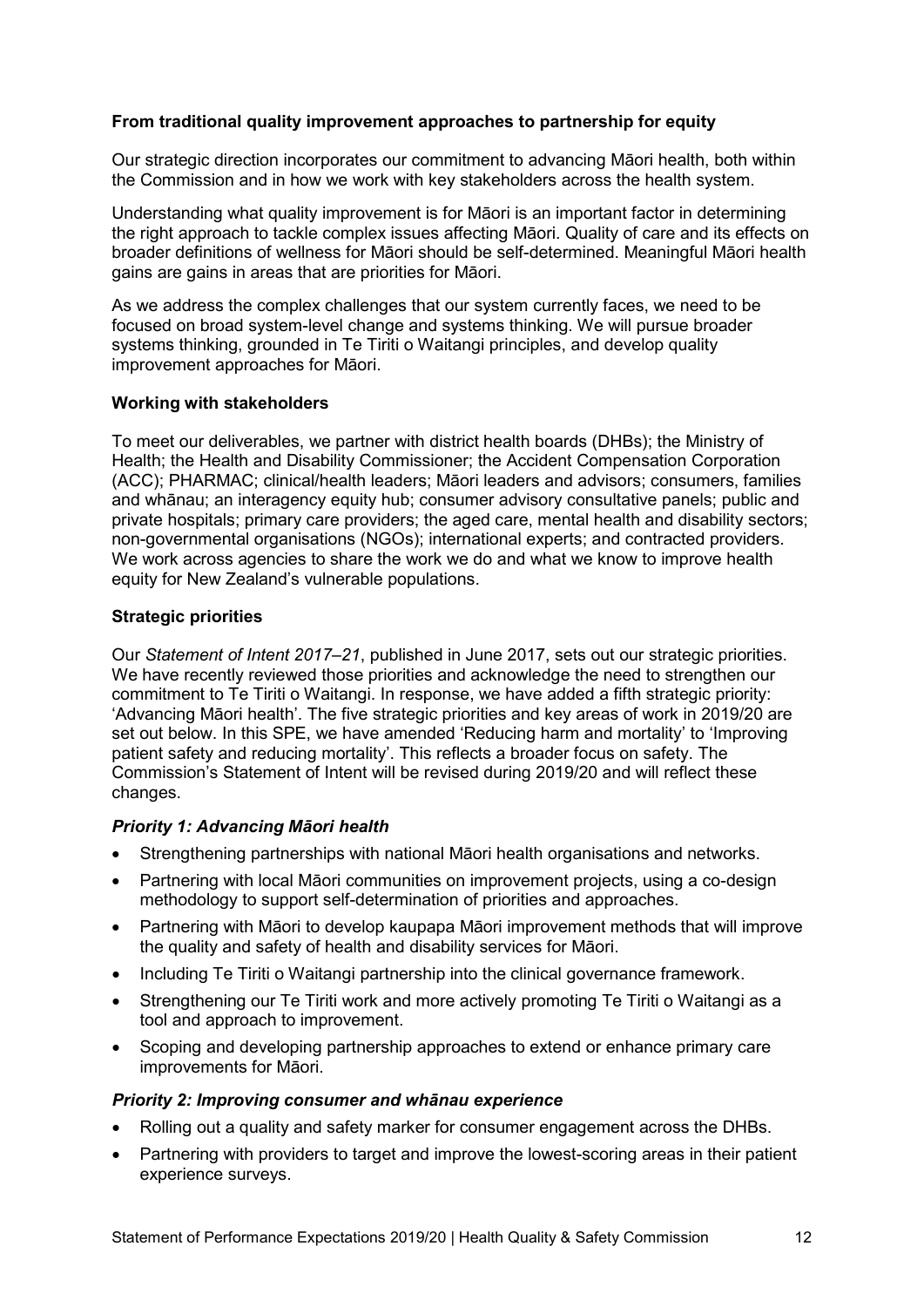• Promoting providers' use of co-design methodology and supporting projects that focus on equity.

# *Priority 3: Achieving health equity for all*

- Designing and measuring all quality improvement programmes to reduce health inequities, for example the mental health and addiction improvement programme and its first focus of eliminating the use of seclusion.
- Implementing our Whakakotahi primary care improvement initiatives, contributing to reducing inequity and barriers to access.

# *Priority 4: Improving patient safety and reducing mortality*

- Partnering with the sector and consumers to design and implement patient safety and improvement programmes to achieve measurable and sustainable improvement.
- Working in and across government and the health sector to promote learning from adverse events, including promoting the national adverse events policy.
- Supporting the mortality review committees to make evidence-based recommendations for systemic change to reduce deaths and preventable harm.

#### *Priority 5: Reducing unwarranted variation in patterns of care*

- Using the Atlas of Healthcare Variation to drive quality improvement, stimulate debate and reduce variation.
- Promoting increased transparency of outcomes and processes of care in line with the Ombudsman's expectations to focus attention and debate around areas of unwarranted variation in performance.
- Implementing improvement programmes to reduce variation in practice for example, through greater consistency in using early warning scores to respond to patient deterioration.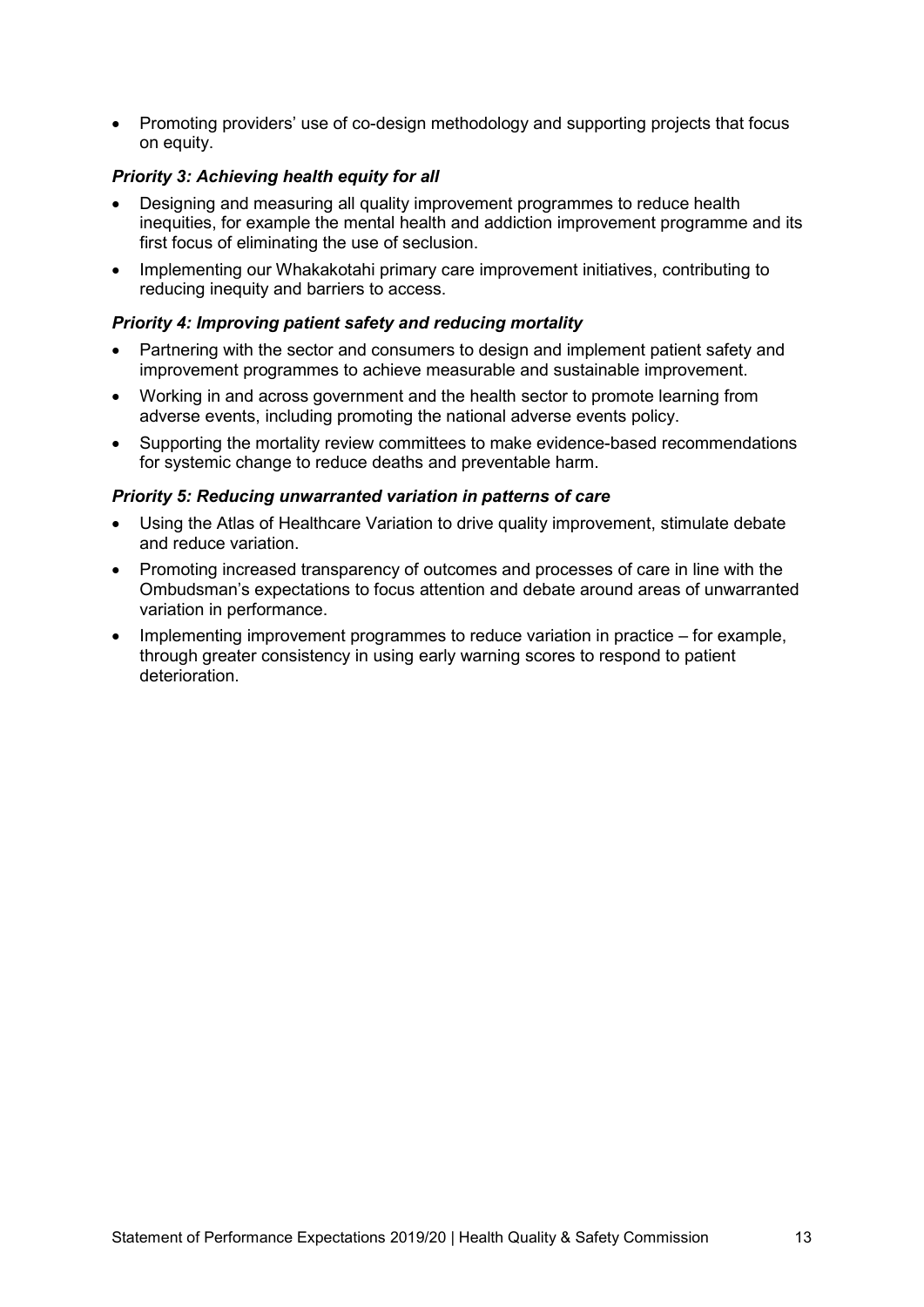# <span id="page-13-0"></span>**Output classes**

The Commission groups its activities into two output classes:

- Output class 1: Intelligence
- Output class 2: Improvement.

This approach reflects the core work of the Commission, which we define as our intelligence and improvement 'hubs': centres of expertise to help the sector to better understand and drive improvement. They are the foundation of the way we work.

The intelligence hub measures and reports on health quality and safety so we can identify the scale of the challenges faced by the system and measure the success of programmes designed to address those challenges.

This involves strengthening partnerships with iwi, hāpū, Māori communities and organisations to share analytical approaches, and intelligence and data. This supports and informs evidence-based decision-making and greater self-determinism for Māori populations experiencing the worst health outcomes in New Zealand.

Fostering a greater understanding of issues like variation in service provision or outcomes helps to promote improvement because it assists health decision makers to understand the unintended consequences of policies and processes.

The work of the mortality review committees comes under output class 1.

The improvement hub leads and coordinates improvement activity in partnership with consumers, families and whānau. The hub has a focus on building the sector's capability and expertise for change, leading improvement programmes based on recognised methodologies, developing and sharing nationally consistent tools and guidance, and fostering networks so those leading improvement work can share ideas and support each other.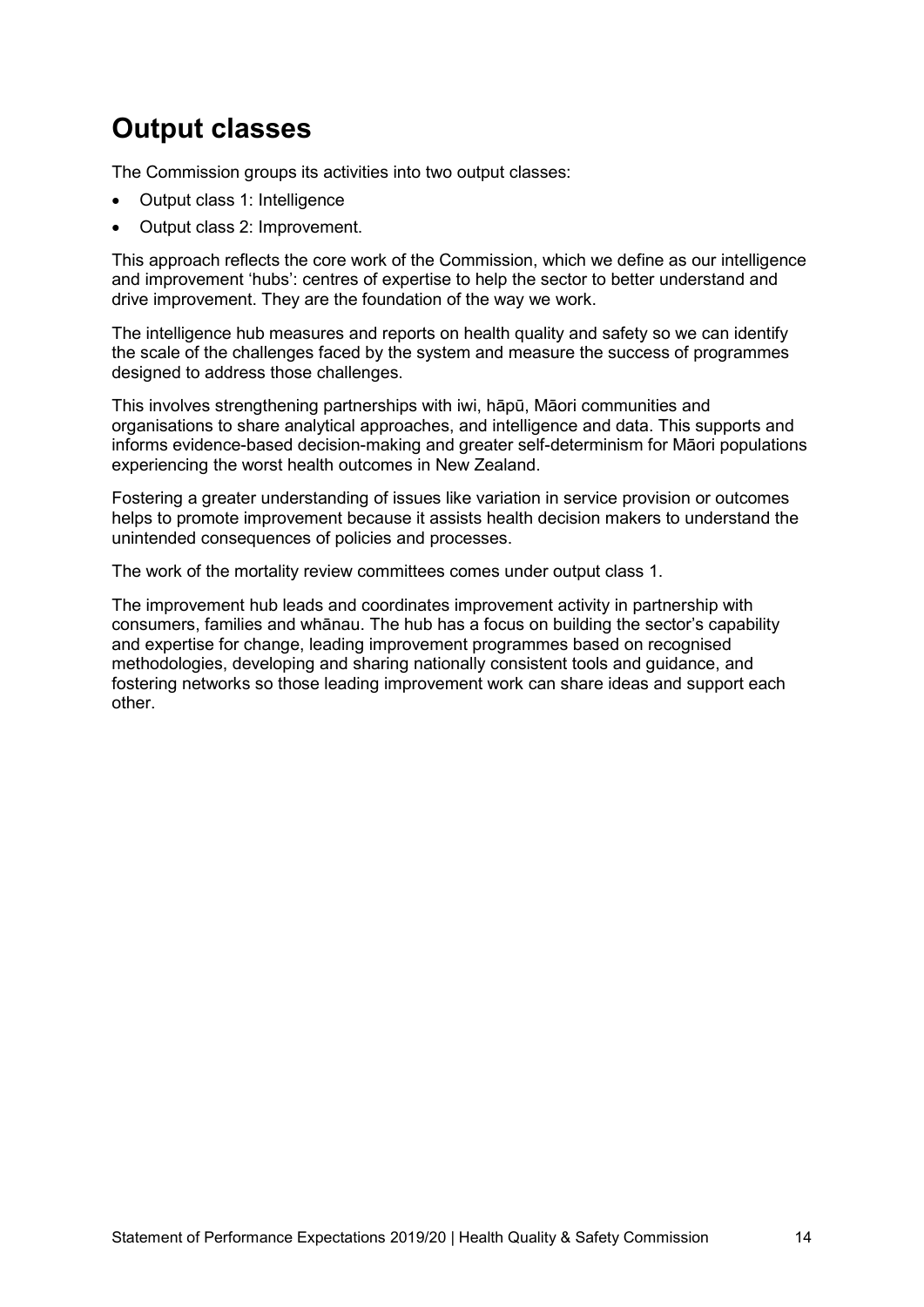# <span id="page-14-0"></span>**Output class 1: Intelligence**

# <span id="page-14-1"></span>**Background**

One of our statutory roles is to measure and provide public reports on the quality and safety of the sector. [14](#page-14-5) This includes making national and international comparisons to identify where improvement is needed. Effective and transparent reporting and analysis of quality and safety data, incidents and trends stimulate improvement, encourage discussion and help us to prioritise areas for improvement.

# <span id="page-14-2"></span>**Our intelligence work**

Good intelligence is essential to drive improvement and does so in three ways:

- Understanding the quality of health services and how well they meet the needs of the population they serve. This is a prerequisite for improvement.
- Publication of information about the quality of services. When done well, this is shown to stimulate improvement.
- Evaluating the effects of improvement activities on services. Without this, there is no way of knowing whether or not improvement activities have worked.

The Commission's intelligence work covers each of these areas. In some areas of our work, the interventions are directly attributable to the Commission, benefiting from its positioning as an independent and authoritative commentator. [15](#page-14-6) In other cases, the Commission partners with the Ministry of Health and other agencies and individuals, who know more than us, amplifying its power to influence the system. In doing this we make use of national health collections, the Integrated Data Infrastructure and specially collected data.

# <span id="page-14-3"></span>**Measuring quality and safety in New Zealand health care**

The Commission publishes over 250 indicators on the quality and safety of New Zealand's health system. The vast majority of the measures of outcome and process the Commission publishes are broken down by sub-populations; notably by ethnicity but also by age and gender. Shining a light on inequity is a crucial first step to eliminating it.

These measures are aggregated in different ways. Our annual publication *A window on the quality of New Zealand's health care* helps show the public how our health system is performing and how it compares internationally. In 2017/18 this report considered measures of equity, safety, patient experience and effectiveness. It was published online in May 2018.

We also publish a series of integrated quality dashboards to display progress on quality performance in DHBs. The dashboards were first issued publicly in 2018. This allows the patterns of DHBs' quality achievements and challenges to be understood, and provides a more detailed picture at a local level.

# <span id="page-14-4"></span>**Improved consumer engagement and experience**

Our primary care patient experience survey was developed in partnership with the Ministry of Health and launched in 2016. The results are released publicly on a quarterly basis. The primary care survey joined our quarterly experience survey for adult inpatients, which we have been conducting in all DHBs since August 2014. The survey gathers feedback about the care people receive in public hospitals.

-

<span id="page-14-5"></span><sup>&</sup>lt;sup>14</sup> Refer to Appendix 1 for details on the Commission's role, under which Act and the relevant section.

<span id="page-14-6"></span><sup>&</sup>lt;sup>15</sup> See Appendix 3 for measures and outcomes.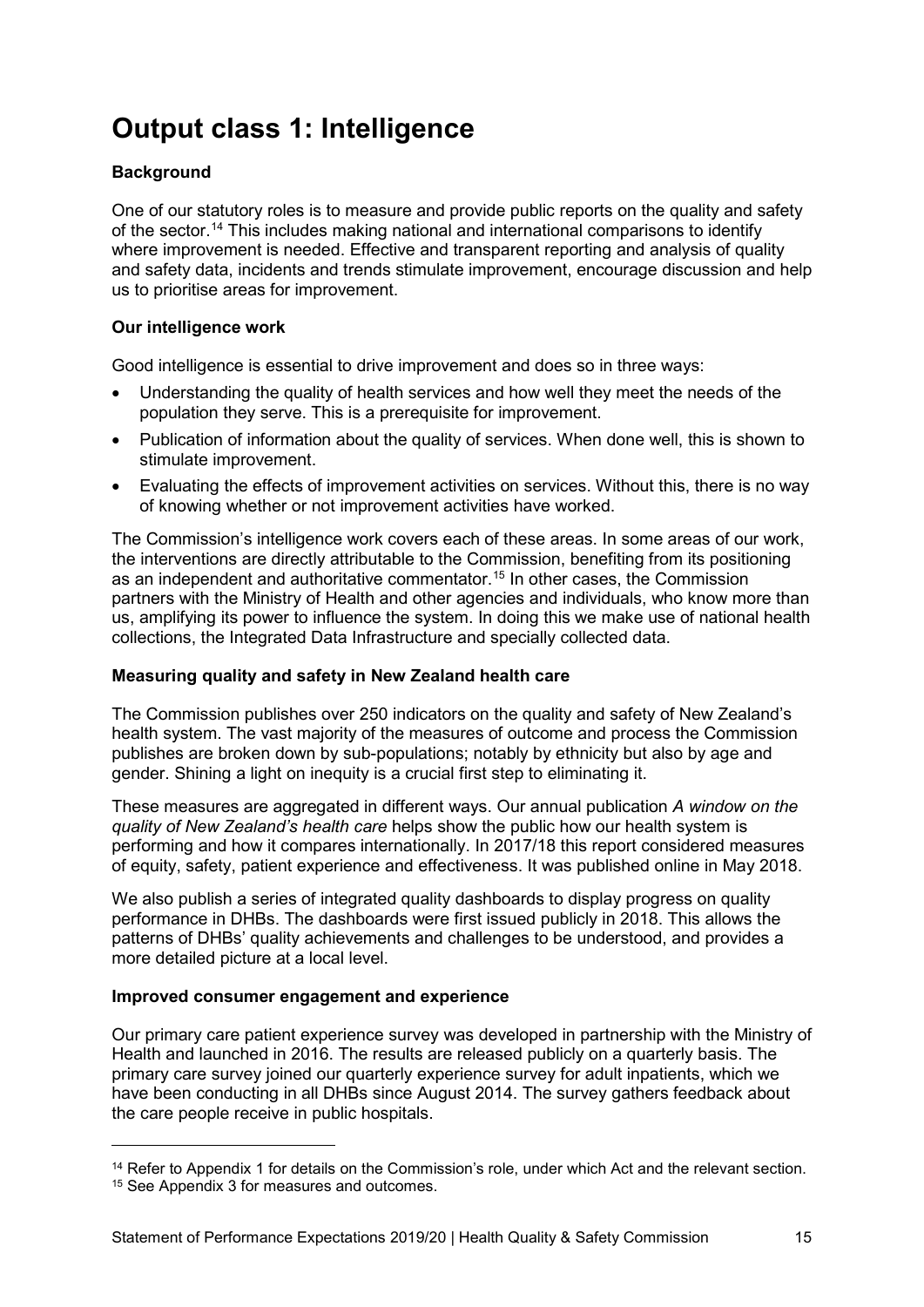Information from these surveys is used by DHBs to improve services for patients and identifies the differences in experience of different groups. With the addition of the primary care survey, this opportunity has been extended to general practice teams and primary health organisations (PHOs). The aim is to identify areas for improvement and drive change.

#### <span id="page-15-0"></span>**Quality and safety markers**

Quality and safety markers (QSMs) are a mix of structure, process and outcome measures designed to track the sector's progress against targets in key Commission improvement work programmes. The markers measure how much the sector is taking up good practice, how much harm is reduced and where money can be saved.

The QSMs will continue to be published quarterly. The suite of QSMs has been expanded to include additional measures to assist our improvement work, in the areas of medication safety, pressure injuries and patient deterioration. We have developed and tested a consumer engagement QSM which has been beneficial to improving safety outcomes for patients.

#### <span id="page-15-1"></span>**Serious adverse events reporting**

Our national reporting on the adverse events reported to us has shifted from placing an emphasis on reporting raw numbers and types of events to learning from those events. The latest adverse events report shows health providers in New Zealand are continuing to develop and improve their systems for reporting, reviewing and learning from adverse events. We produce this report annually.

#### <span id="page-15-2"></span>**Mortality review**

Mortality review is used to improve systems and practice within services and communities to prevent deaths. Five statutory mortality review committees are hosted by the Commission and work across agencies, encouraging them to consider improvement in their practices and implement recommendations. The committees also monitor the progress those agencies have made with recommendations from previous years.

Mortality review committees report or publish regularly, based on review and analysis of mortality, and make sector- or topic-specific recommendations to influence system changes to reduce mortality and morbidity. In 2019/20 the committees will produce at least two reports and hold two national events to share the contents of their reports.

The Commission supports the Government's priority of child health through the work of the Child and Youth Mortality Review Committee (CYMRC). The CYMRC produces two main types of reports: an annual data report and special topic reports. In recent years special topic reports have included pool fencing and sudden unexpected death in infancy (SUDI) with rangatahi suicide in development.

The CYMRC has reported and monitored child mortality rates for 14 years. The most recent data clearly shows that mortality is not evenly distributed in the population. Mortality rates are highest in areas of high deprivation, with those in decile 10 (the most deprived) being two and a half times more likely to die than those in decile one. The large burden of mortality for Māori and Pacific communities is due to the combination of their overall mortality rates being higher, and their overrepresentation in high deprivation areas.

The CYMRC continues to work closely with other government agencies, namely the Ministry of Education, Oranga Tamariki and the Ministry of Health to support the prevention of child mortality. The CYMRC also supports a local mortality review system that is embedded in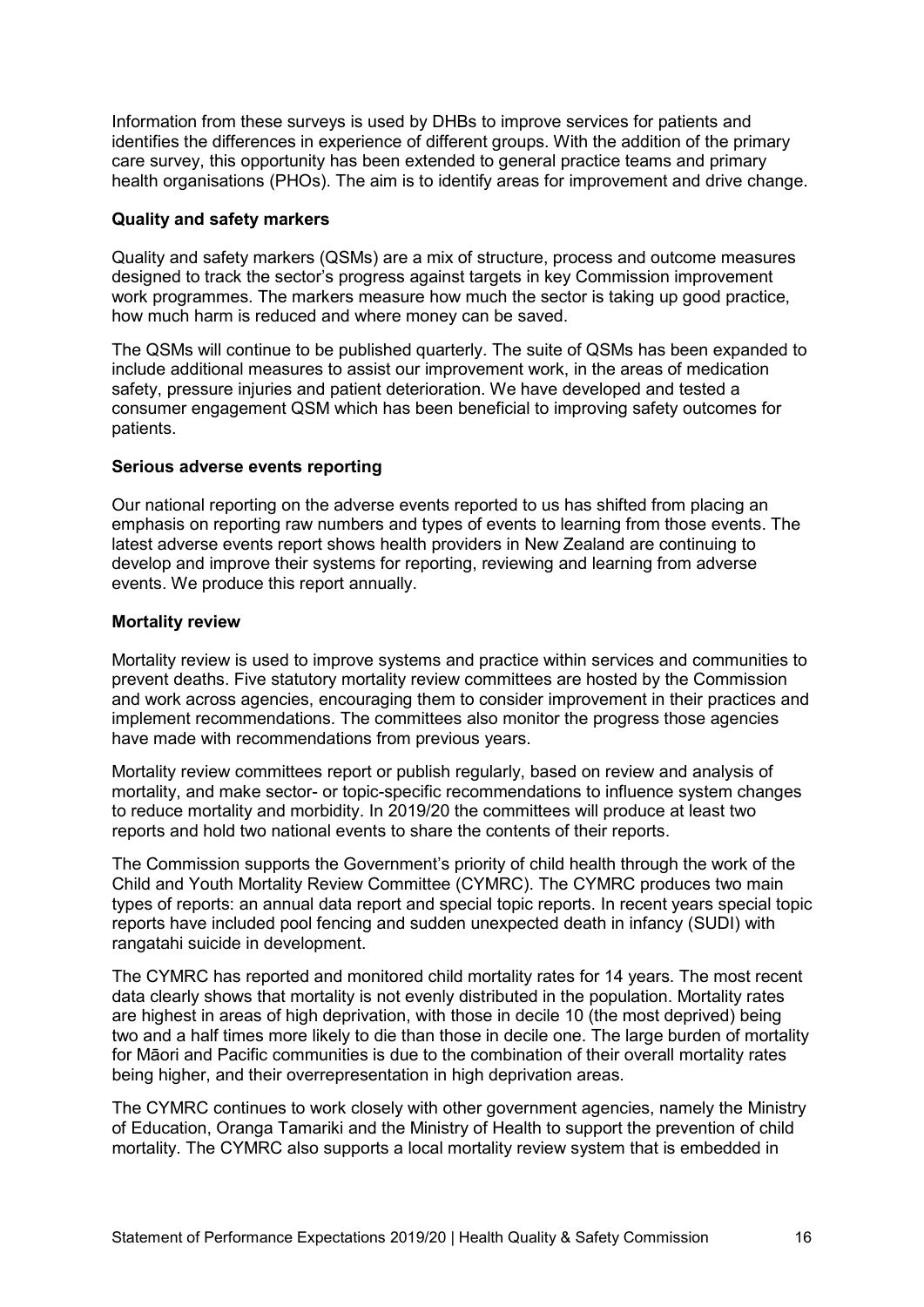DHBs and encourages multidisciplinary and multi-agency review of the majority of child deaths. The learnings from these reviews are applied locally and nationally.

The Commission also supports government priorities through the work of the Family Violence Death Review Committee and the Perinatal and Maternal Mortality Review Committee.

Ngā Pou Arawhenua is a caucus of Māori members that supports the mortality review programme to provide appropriate Māori engagement and advice. Ngā Pou Arawhenua has led the design and implementation of a framework (Te Pou) to ensure committees follow a Māori-centred approach in their data gathering, analysis and reporting where appropriate.

#### <span id="page-16-0"></span>**Transparency of information**

-

In 2017/18 we collaborated with the Australia New Zealand Acute Coronary Syndrome programme to build a performance dashboard for them, using a co-design methodology. This approach is proving a model for others to follow, and we will work with other clinical groups to encourage increased transparency of outcomes in line with the requirements of the Ombudsman's ruling in 2016. [16](#page-16-2)

We will continue to publish evidence-based reports and discussion papers on health quality and safety in peer-reviewed journals. This is part of our role as leaders in spreading quality improvement methodology and expertise more widely.

# <span id="page-16-1"></span>**New Zealand Atlas of Healthcare Variation**

The Atlas of Healthcare Variation highlights variations by geographic area in the provision and use of health services and health outcomes. This prompts debate and raises questions about health service use and provision among users and providers of health services, which helps to stimulate improvement and reduce unwarranted variation.

Each Atlas domain illustrates a specific clinical area, and there are over 20 domains. Atlas domains present sub-analyses by age, ethnicity and sex. These allow users to see the impact of demographic variables on, for instance, the regular dispensing of medication or hospitalisation rates. These analyses highlight areas of inequity where further action may be needed for improvement.

<span id="page-16-2"></span><sup>16</sup> Office of the Ombudsman. Request for surgical complications data. June 2016. [www.ombudsman.parliament.nz/system/paperclip/document\\_files/document\\_files/1635/original/40213](http://www.ombudsman.parliament.nz/system/paperclip/document_files/document_files/1635/original/402136_etc_-_request_for_surgical_complications_data.pdf?1467187036) [6\\_etc\\_-\\_request\\_for\\_surgical\\_complications\\_data.pdf?1467187036](http://www.ombudsman.parliament.nz/system/paperclip/document_files/document_files/1635/original/402136_etc_-_request_for_surgical_complications_data.pdf?1467187036)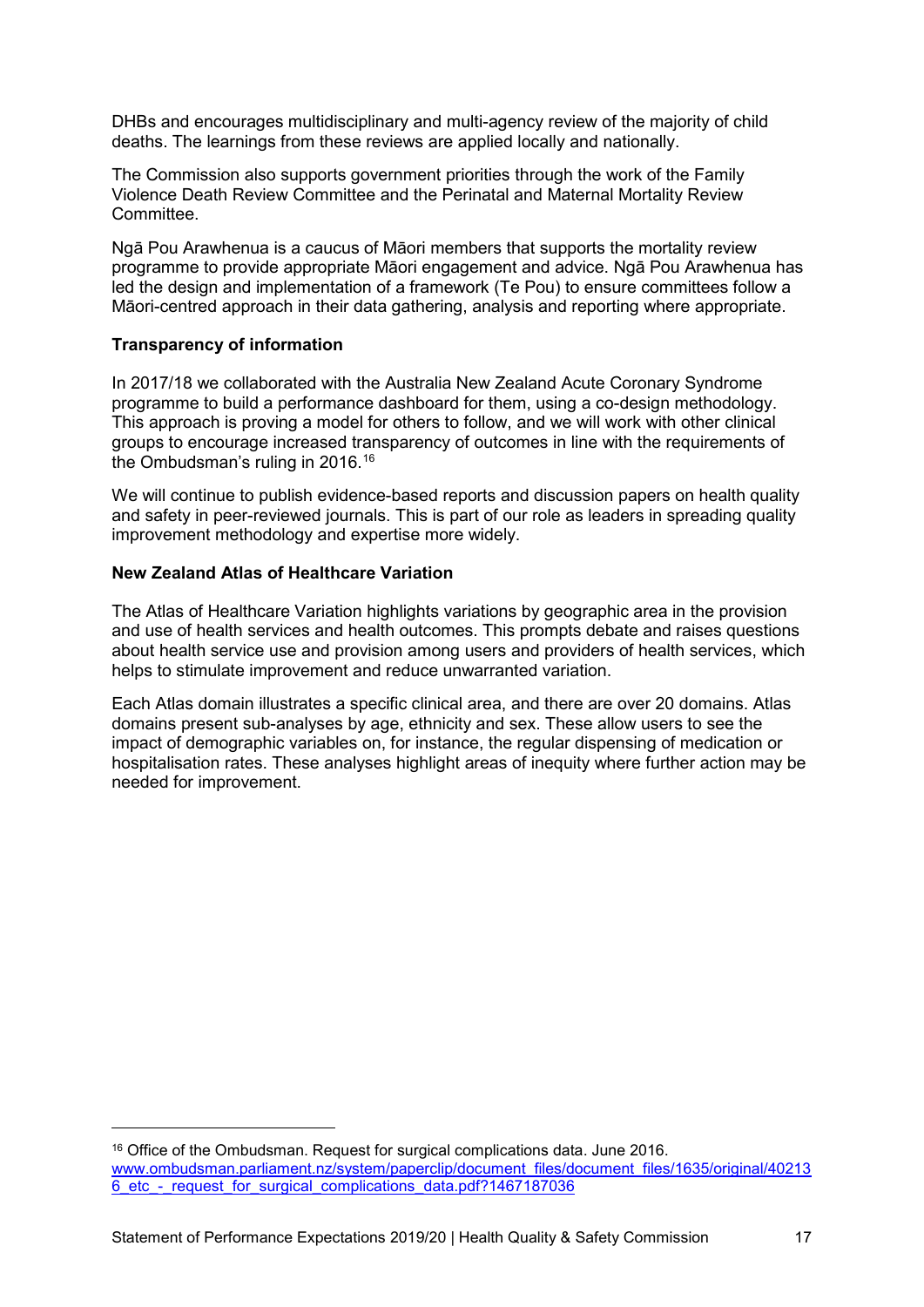|  |  |  |  | <b>Output class 1: Intelligence</b> |
|--|--|--|--|-------------------------------------|
|--|--|--|--|-------------------------------------|

| <b>SPE</b><br>#no | Deliverable/activity/output                                                                                                  | <b>Performance measure</b>                                                                                                                                                                                                                                                               | Alignment to Commission's strategic and<br><b>Statement of Intent priorities</b>                                |
|-------------------|------------------------------------------------------------------------------------------------------------------------------|------------------------------------------------------------------------------------------------------------------------------------------------------------------------------------------------------------------------------------------------------------------------------------------|-----------------------------------------------------------------------------------------------------------------|
| 1                 | Implement the new consumer engagement<br>quality and safety marker                                                           | The number of DHBs submitting data to the<br>Supporting, Understanding, Responding<br>and Evaluating (SURE) framework by June<br>2020                                                                                                                                                    | • Improving consumer and whanau experience                                                                      |
| 2                 | Publish four reports on patient experience<br>of hospital services and four reports on<br>patient experience in primary care | • The % of DHBs who have explicit actions in<br>their annual plans to address specific<br>results of the patient experience survey(s)<br>Improvements in reported patient<br>experience maintained                                                                                       | • Improving consumer and whanau experience<br>• Advancing Māori health                                          |
| 3                 | Publish at least two mortality review<br>committee reports                                                                   | Evidence-based reports are published and<br>recommendations for improvement are<br>made by June 2020<br>Recommendations for improvement from<br>previous reports are implemented by<br>DHBs/health providers/professionals and<br>monitored over 5 years                                 | • Advancing Māori health<br>• Achieving health equity<br>• Improving patient safety and reducing<br>mortality   |
| 4                 | Publish four updates of the quality and<br>safety markers                                                                    | Performance against process level<br>thresholds maintained across QSMs<br>Improvements in outcome markers<br>maintained                                                                                                                                                                  | • Improving patient safety and reducing<br>mortality<br>• Reducing unwarranted variation in patterns<br>of care |
| 5                 | Six Atlas domains and updates will be<br>published                                                                           | • Website hits to the Atlas remain at current<br>high levels (an average of more than 1,500<br>page views a month)<br>The % of DHBs who have explicit actions in<br>their annual plans to address specific<br>findings (with a focus on equity) of the Atlas<br>of Healthcare Variation. | • Achieving health equity<br>• Reducing unwarranted variation in health<br>services                             |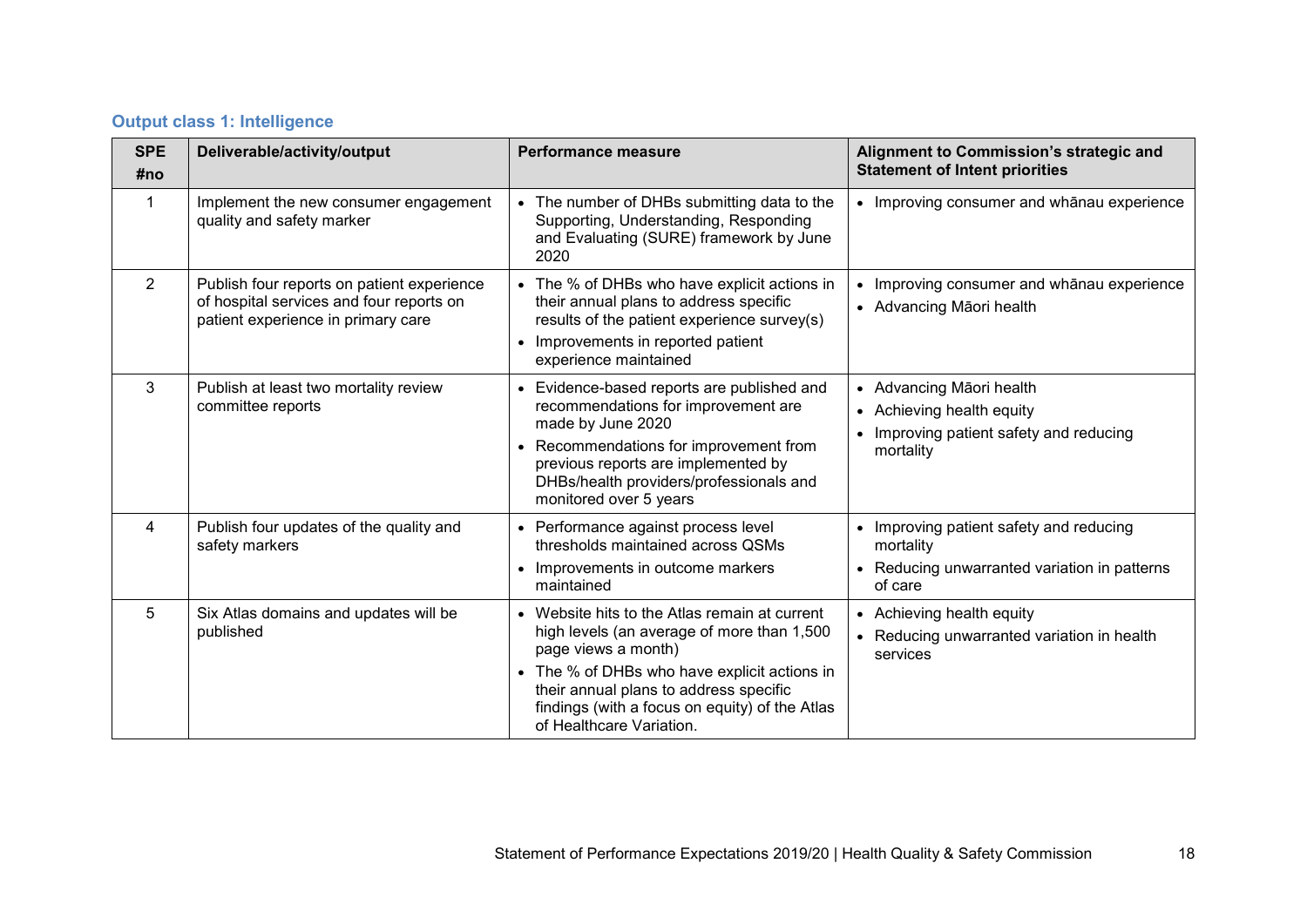# <span id="page-18-0"></span>**Output class 2: Improvement**

# <span id="page-18-1"></span>**Background**

One of our key statutory roles is to 'lend a helping hand' to the sector in improving the quality and safety of services. The Commission's improvement work advances our strategic priorities in tangible ways. There is an increasing focus on partnering with Māori leaders, NGOs, consumers and whānau. We work with our intelligence hub to guide specific indicators and measures to help test and implement our improvement work. [17](#page-18-5)

This work includes:

- building the capability of providers, consumers, families and whānau to work together as partners in care
- increasing the number of health professionals who take up evidence-based practice by translating evidence into tools and resources for frontline staff
- supporting networks to build momentum, champion and lead quality improvement, and sustain change in the longer term
- building quality improvement and clinical leadership capability.

We use expertise in New Zealand and overseas to identify and learn from innovative quality and safety practices. We use a variety of approaches to share these practices with the sector, including establishing expert advisory groups with clinical leaders, and enlisting the expertise of consumers and others as needed for our programmes. These groups are vital for linking with the sector, guiding the direction of programmes and providing clinical, consumer and/or technical advice.

We will seek to understand health inequities for Māori and other populations. We will partner with consumers and whānau and use co-design and kaupapa Māori improvement methods in our improvement programmes.

# <span id="page-18-2"></span>**Our 2019/20 work to help the sector achieve change**

# <span id="page-18-3"></span>*Advancing Māori health*

We work to improve the identification, interpretation and recommendations for improvement for whānau, hāpū and Iwi by having specifically tailored reports by mortality review committees that respond to the issues facing Māori in our health and social system. The committees will respond to the guidance of Ngā Pou Arawhenua (the mortality review committees' Māori caucus).

# <span id="page-18-4"></span>*Developing engagement and partnerships with consumers and whānau*

Through our Partners in Care programme, we work to improve the experience of care and participation of consumers, families and whānau, and develop the leadership capability of providers and consumers.

We will support another Partners in Care co-design education and training programme for teams of consumers and health care personnel. We will also support the implementation of the quality and safety marker for consumer engagement (see output class 1).

-

<span id="page-18-5"></span><sup>&</sup>lt;sup>17</sup> See Appendix 3 for measures and outcomes.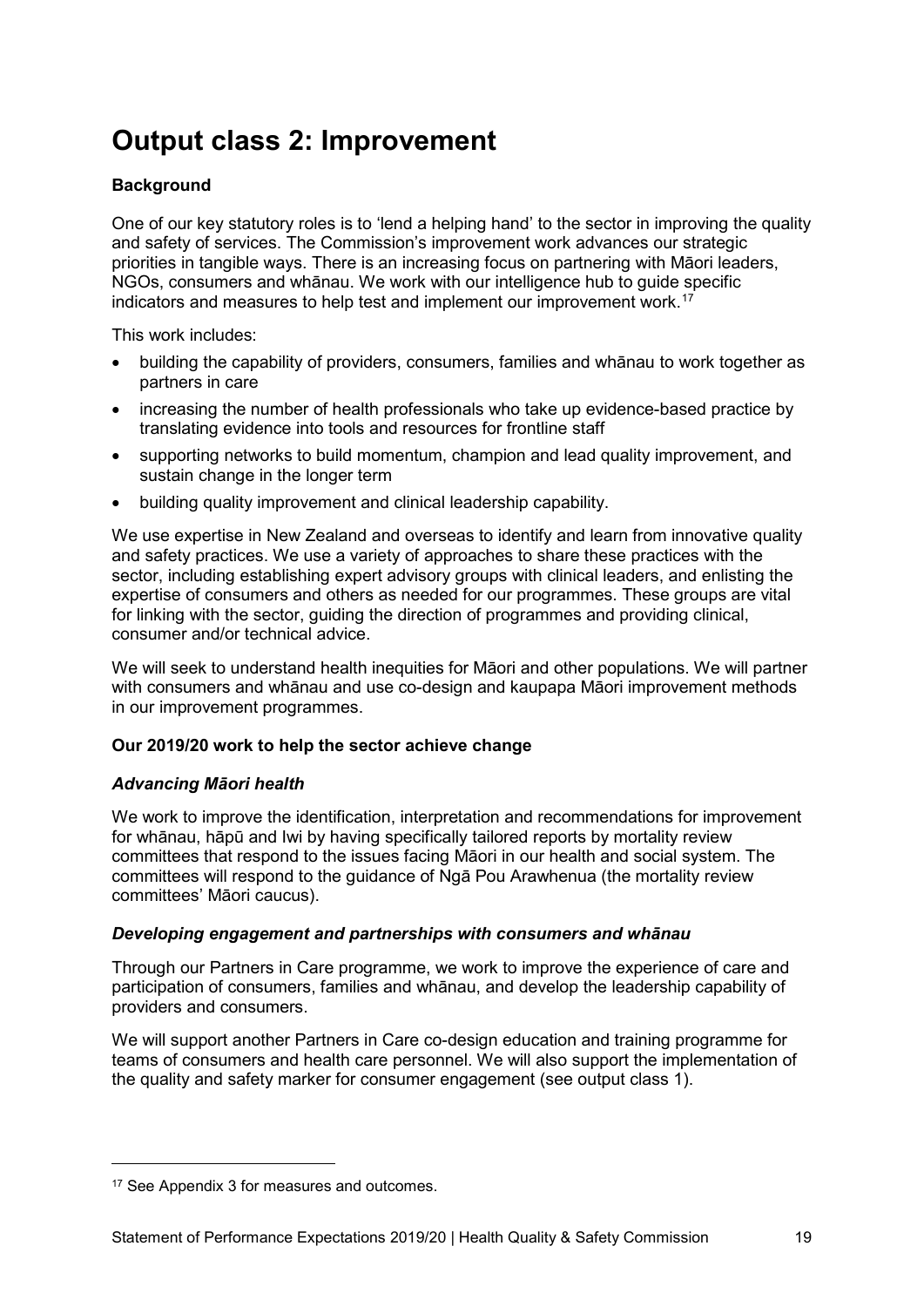# <span id="page-19-0"></span>*Patient safety*

During 2018/19 we continued to support the health and disability sector and consumers in improving patient safety and reducing preventable harm associated with health care. The focus was on high harm areas such as medication safety, adverse events, falls and pressure injuries. In 2019/20 we will have an increased focus on resilient health care and building capability.

We will continue to develop and promote education, guidance and resources to support the national adverse events reporting policy across the whole health sector, encouraging providers to adopt their practices consistently. We are seeking to understand the experience of Māori and their whānau when a serious adverse event occurs.

Each year we coordinate Patient Safety Week, which focuses on a topical patient safety issue. The 2018 topic was hand hygiene and the 2019 topic will be communication, with a focus on unconscious bias.

#### <span id="page-19-1"></span>*Improvements in hospital practice*

Supporting the sector to make improvements in the hospital setting has been a core function for the Commission since its establishment. Support is focused on specific harm reduction programmes and working with networks and key stakeholders to encourage improvements more broadly.

#### *Healthcare associated infections*

This cross-agency programme promotes culture change and provides guidance on practice improvements to reduce infections. The programme will expand from this year to develop a healthcare associated infections hub in partnership with DHBs. We will continue to support activities to reduce surgical site infections and improve hand hygiene.

This programme contributes to the Government's Antimicrobial Resistance Action Plan. Antimicrobial resistance is a growing global public health threat which affects patients, communities and threatens to undermine the modern health system. Antimicrobial resistance can also have serious negative impacts on animal health, welfare and production. The New Zealand Antimicrobial Resistance Action Plan was jointly developed by the Ministry of Health, Ministry for Primary Industries and representatives from across the human health, animal health and agriculture sectors. [18](#page-19-2)

#### *Patient deterioration*

The patient deterioration programme supports nationally consistent recognition and response systems in all DHBs, continued spread of the Kōrero mai programme for patient and whānau escalation, and testing and rollout of resources to support improved shared goals of care conversations.

# *Surgical safety*

-

This programme aims to reduce harm during the perioperative period by encouraging teams to consistently apply evidence-based practices and to improve teamwork and communication. It has a particular focus on surgical safety checklists, briefings and debriefings.

<span id="page-19-2"></span><sup>18</sup> [www.health.govt.nz/publication/new-zealand-antimicrobial-resistance-action-plan](http://www.health.govt.nz/publication/new-zealand-antimicrobial-resistance-action-plan)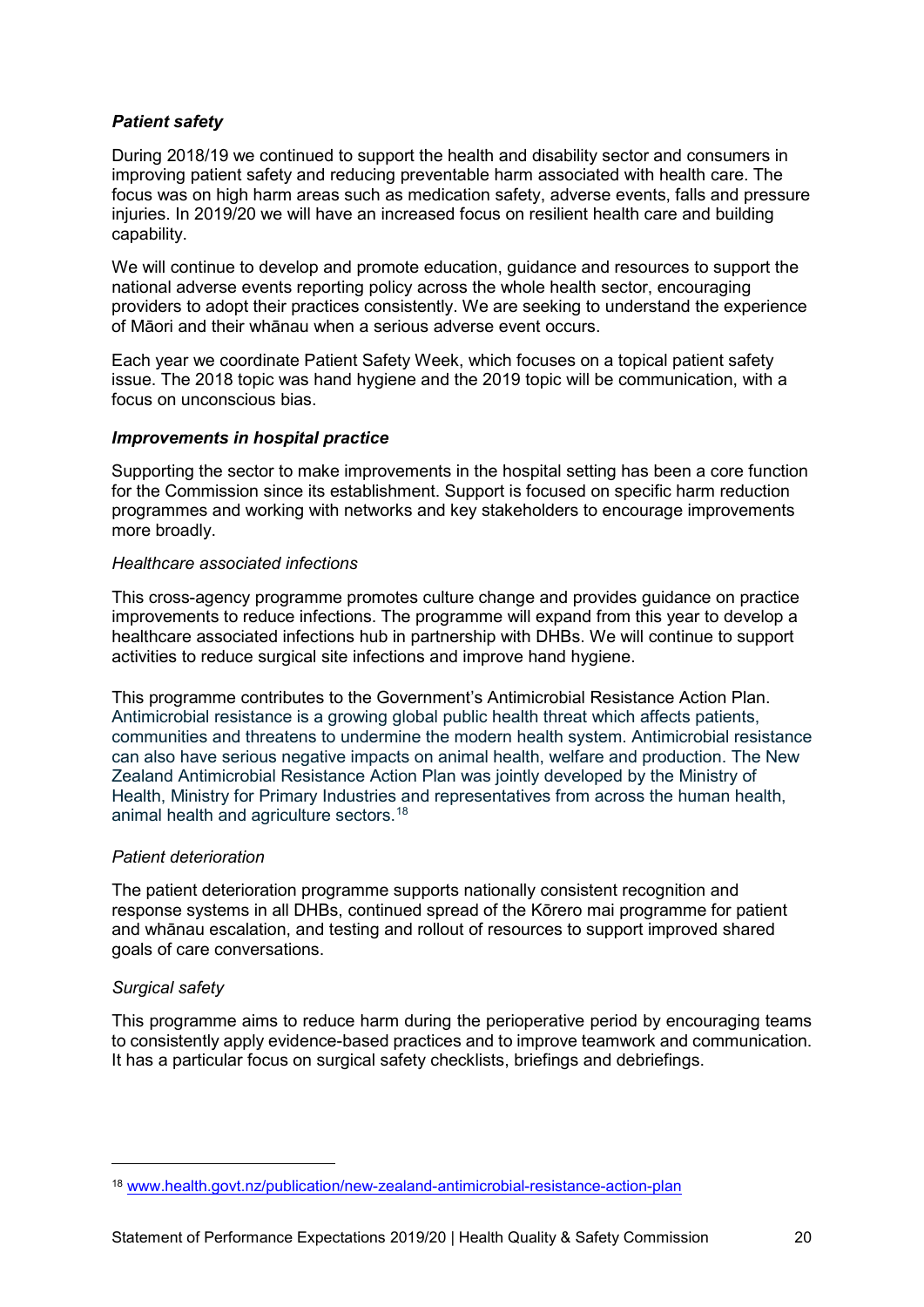# <span id="page-20-0"></span>*Building leadership and capability in quality improvement and patient safety*

The Commission is focused on building leadership capability in quality improvement and patient safety with the aim of improving the quality and safety of health and disability support services. This aligns with the Government priority of supporting a collaborative learning approach to enhance capacity and capability for quality improvement and patient safety in the health sector.

Significant progress has been made on building quality improvement knowledge and skills in the sector. We will continue building capability by being more responsive to consumers and patients' needs, reducing unwarranted variation and working towards the Commission's priorities through providers improving their processes and systems.

In 2019/20, a priority is developing a culture across all levels within the health and disability sector where quality improvement and patient safety are the central focus. This includes providing the health and disability workforce with quality improvement and safety knowledge and skills appropriate to their role, and professional development and opportunities for shared learning. We will continue to engage with governing boards of health providers. This will include scientific symposiums and workshops featuring international speakers.

#### <span id="page-20-1"></span>*Community improvement*

#### *Primary care*

We have supported the implementation of two tranches of primary care-led projects selected in our Whakakotahi primary care improvement challenge. [19](#page-20-2) We will be supporting a third tranche of initiatives during 2019/20.

The Whakakotahi 2019 intake has achieved increased reach into Māori health providers with a deliberate focus on reducing disparities. All the 2019 project topics are centred around improving health outcomes for disadvantaged poulations. Three kaupapa Māori organisations, one Pacific peoples organisation and one remote/rural primary health care organisation are participating. We are partnering with PHARMAC on three projects which have a focus on medicines access equity.

The programme is being independently evaluated, and while work has focussed on small scale sector-led projects, early results show positive gains in capability building, Commission profiling and engagement, project achievements and clinical outcomes.

Building capability is a critical part of this work, and we continue to strengthen sector linkages through supporting the PHO Quality Improvement Network and sponsoring quality improvement training opportunities for the primary care workforce.

During 2019/20, we will plan the next phase of the programme to achieve spread, scale and sustainability of our improvement work. A priority will be to partner with Māori and focus on improving outcomes for Māori and equity of all populations.

# *Aged residential care*

-

The Commission, in partnership with the ARC sector, is taking a system-wide approach to developing a quality improvement programme and building on the good work already in progress across the sector. A key opportunity is to explore how we analyse and use the data available in the sector, eg, interRAI is used to identify priority areas, with a focus on

<span id="page-20-2"></span> $19$  Whakakotahi ('to be as one') is a programme of work that identifies primary care-led quality improvement initiatives. Projects are submitted through an expressions of interest process and selected against agreed criteria with a focus on equity, integration and consumer engagement. Projects have been identified in 2017/18, 2018/19, and 2019/20.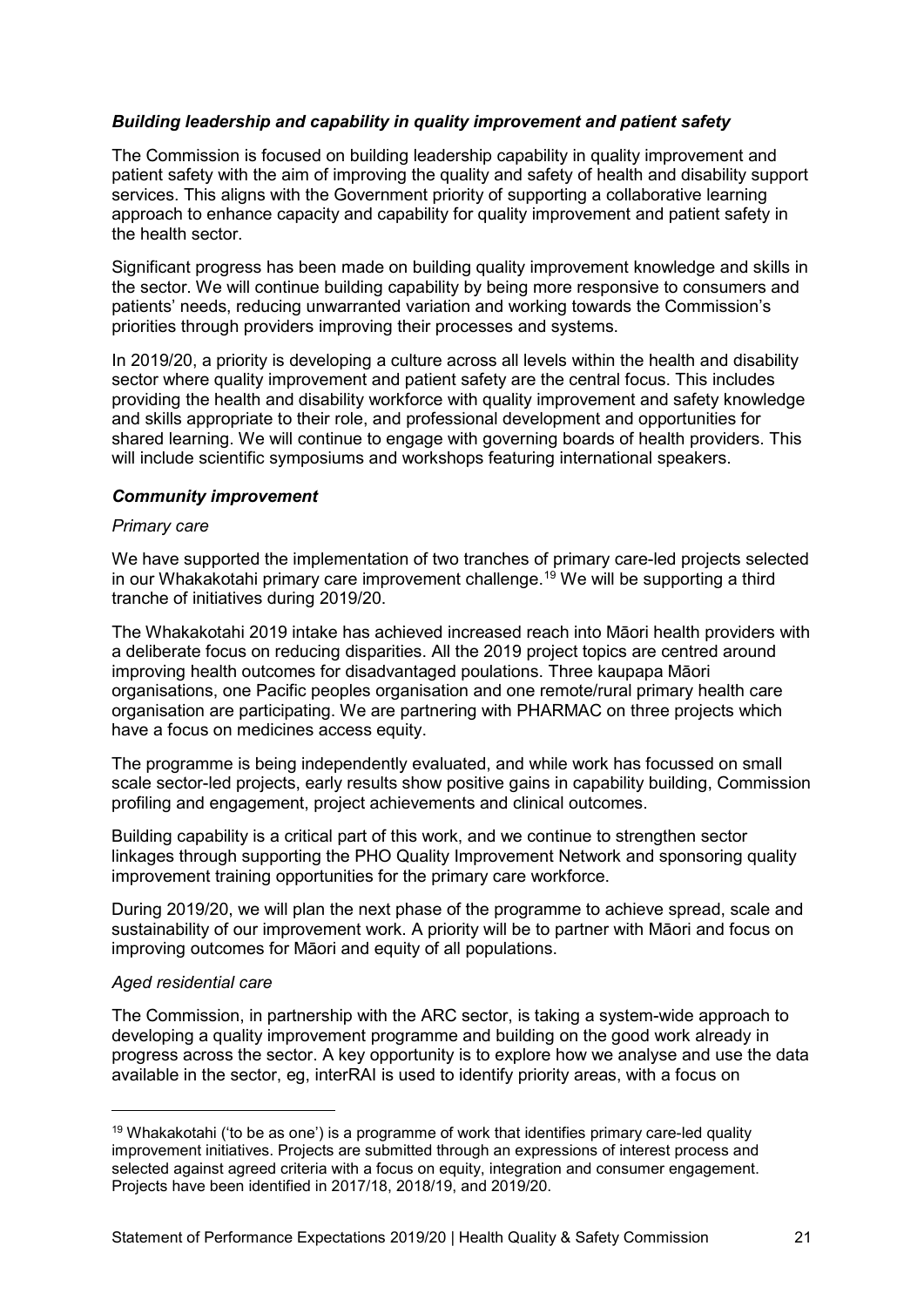developing metrics to inform quality of life measures to show the residents' experience of care.

Our work will also be informed by the information we have about unwarranted variation or harm affecting the quality of care being delivered. Early indications will see us supporting initiatives to improve medicines management, identifying and responding to the unexpected or preventable deterioration of residents, and learning from adverse events. We will partner with the larger providers in sector-led initiatives and work more closely with smaller providers who may benefit from more targeted assistance and support.

Building the workforce capability in quality improvement is critical to our work and will advance improvement and ensure it can be sustained in the long term. The Commission has a long-term commitment to supporting one of our most vulnerable population groups.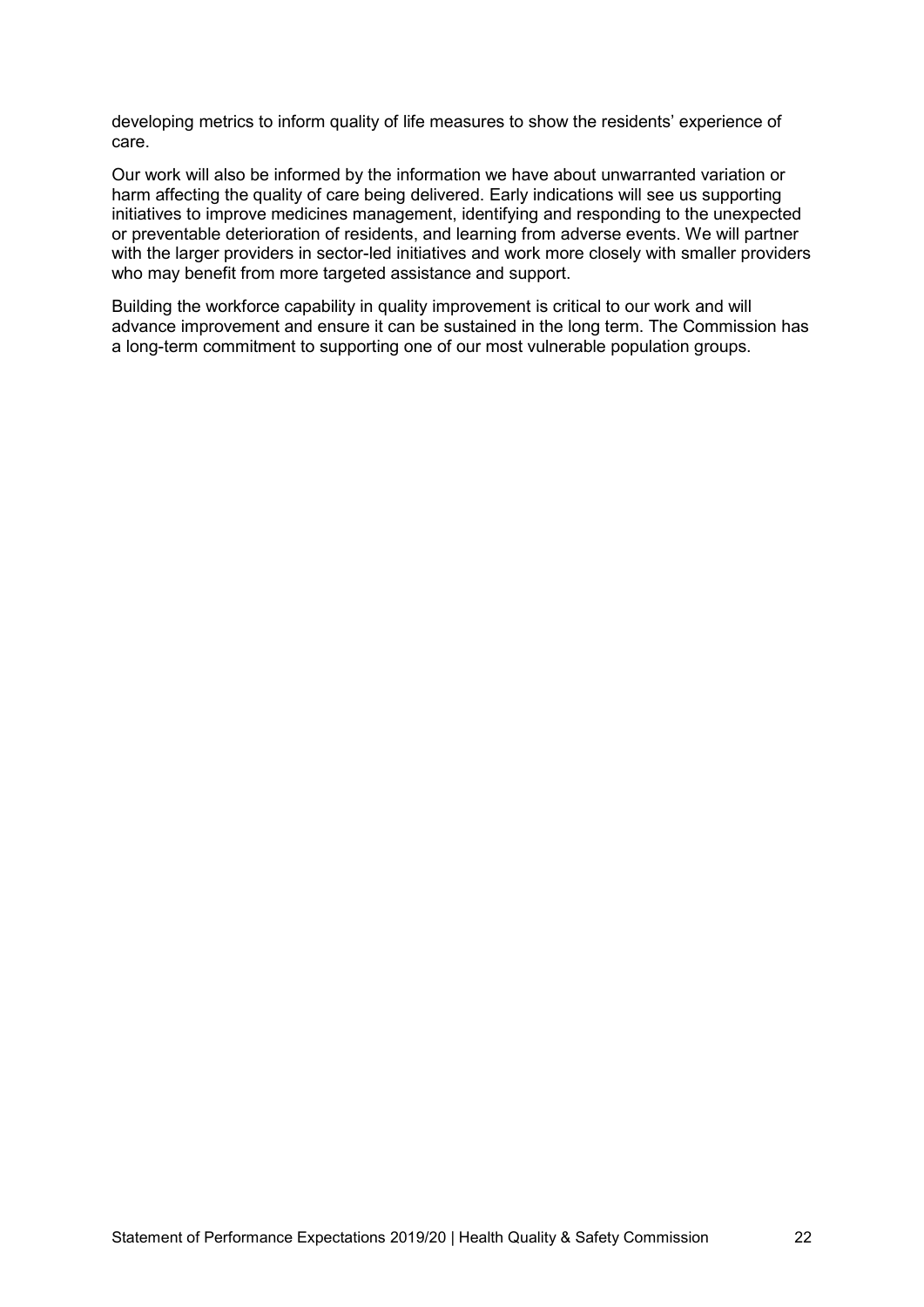# **Output class 2: Improvement**

| <b>SPE</b><br>#no | Deliverable/activity/output                                                                                                                                                                                     | <b>Performance measure</b>                                                                                                                                                                                                                 | <b>Alignment to Commission's</b><br>strategic and Statement of Intent<br>priorities                                                                                     |
|-------------------|-----------------------------------------------------------------------------------------------------------------------------------------------------------------------------------------------------------------|--------------------------------------------------------------------------------------------------------------------------------------------------------------------------------------------------------------------------------------------|-------------------------------------------------------------------------------------------------------------------------------------------------------------------------|
| $6\phantom{1}$    | Advancing Māori health -<br>strengthen partnership with Māori<br>and develop kaupapa Māori<br>improvement methods that will<br>improve the quality and safety of<br>health and disability services for<br>Māori | • Develop a kaupapa Māori quality improvement<br>framework and resources that can guide<br>improvement initiatives                                                                                                                         | • Advancing Māori health<br>• Achieving health equity                                                                                                                   |
| $\overline{7}$    | Improve Māori experience of<br>adverse events within a hospital<br>environment                                                                                                                                  | Complete the report on Māori experience of<br>adverse events<br>• Quality improvement actions identified                                                                                                                                   | • Advancing Māori health<br>Improving consumer and whānau<br>experience<br>• Achieving health equity<br>Improving patient safety and reducing<br>$\bullet$<br>mortality |
| 8                 | Expand and spread the Körero<br>Mai programme for patient and<br>whānau escalation in DHBs                                                                                                                      | Two additional cohorts of the Kōrero mai<br>programme are underway in DHBs<br>DHBs measure the impact of Kōrero mai<br>Evaluation report due 30 June 2020                                                                                  | • Improving consumer and whānau<br>experience<br>• Achieving health equity<br>Improving patient safety and reducing<br>mortality                                        |
| 9                 | Deliver a co-design programme<br>nationally for consumer-provider<br>teams focused on cancer                                                                                                                    | • Teams will report on how the learnings from their<br>co-design projects have contributed to improving<br>services for consumers and whanau                                                                                               | • Advancing Māori health<br>• Improving consumer and whānau<br>experience<br>Improving patient safety and reducing<br>$\bullet$<br>mortality                            |
| 10                | Implement the chosen<br>Whakakotahi 2019 primary care<br>improvement projects                                                                                                                                   | • An evaluation demonstrates the impact of the<br>initial 3-year phase of the programme and informs<br>the future design and options for scale and spread<br>in primary care by 30 June 2020<br>• Final evaluation report due 30 June 2020 | • Advancing Māori health<br>• Improving consumer and whānau<br>experience<br>• Achieving health equity                                                                  |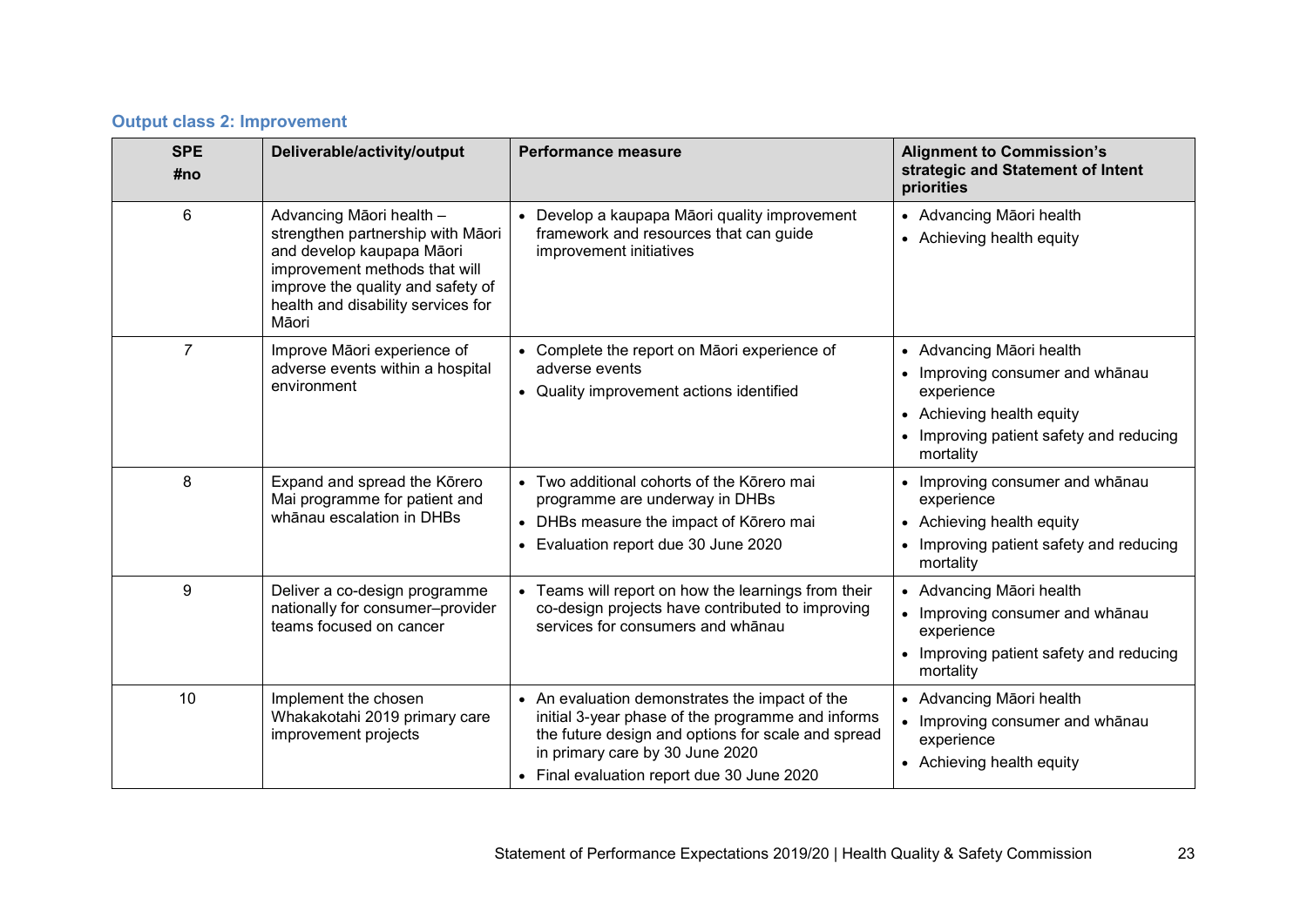| <b>SPE</b><br>#no | Deliverable/activity/output                                                                                                                                               | <b>Performance measure</b>                                                                                                                                                                                                                                                                                                                                                                                                                                                      | <b>Alignment to Commission's</b><br>strategic and Statement of Intent<br>priorities                                                                                                                                       |
|-------------------|---------------------------------------------------------------------------------------------------------------------------------------------------------------------------|---------------------------------------------------------------------------------------------------------------------------------------------------------------------------------------------------------------------------------------------------------------------------------------------------------------------------------------------------------------------------------------------------------------------------------------------------------------------------------|---------------------------------------------------------------------------------------------------------------------------------------------------------------------------------------------------------------------------|
| 11                | Implement mental health and<br>addiction improvement<br>programmes with a focus on zero<br>seclusion, connecting care and<br>the start of learning from adverse<br>events | • Sustainable approach to zero seclusion, delivery<br>of connecting care collaborative and initiation of<br>learning from adverse events improvement activity<br>• DHB engagement framework shows achievement<br>against milestones (eg, attendance at events, key<br>documents and plan-do-study-act (PDSA) testing<br>of change ideas)<br>Measurement framework in place for zero<br>seclusion and connecting care, which includes<br>outcome, process and balancing measures | • Advancing Māori health<br>• Improving consumer and whānau<br>experience<br>• Achieving health equity<br>• Improving patient safety and reducing<br>mortality<br>• Reducing unwarranted variation in<br>patterns of care |
| 12                | Development of the healthcare<br>associated infection hub in<br>partnership with DHBs                                                                                     | • Continued implementation of evidence-informed<br>process improvements to reduce surgical site<br>infections<br>Point prevalence survey implemented and<br>agreement on priorities for the healthcare<br>associated infection hub                                                                                                                                                                                                                                              | • Improving consumer and whanau<br>experience<br>• Achieving health equity<br>• Improving patient safety and reducing<br>mortality<br>• Reducing unwarranted variation in<br>patterns of care                             |
| 13                | Strengthen improvement science<br>capability in primary and<br>secondary care settings                                                                                    | Sponsor participation in improvement advisor and<br>improvement facilitator training programmes for<br>primary care and mental health and addiction<br>services<br>Scope a programme aimed at developing senior<br>clinician leadership capability for quality and safety                                                                                                                                                                                                       | • Improving consumer and whānau<br>experience<br>• Improving patient safety and reducing<br>mortality                                                                                                                     |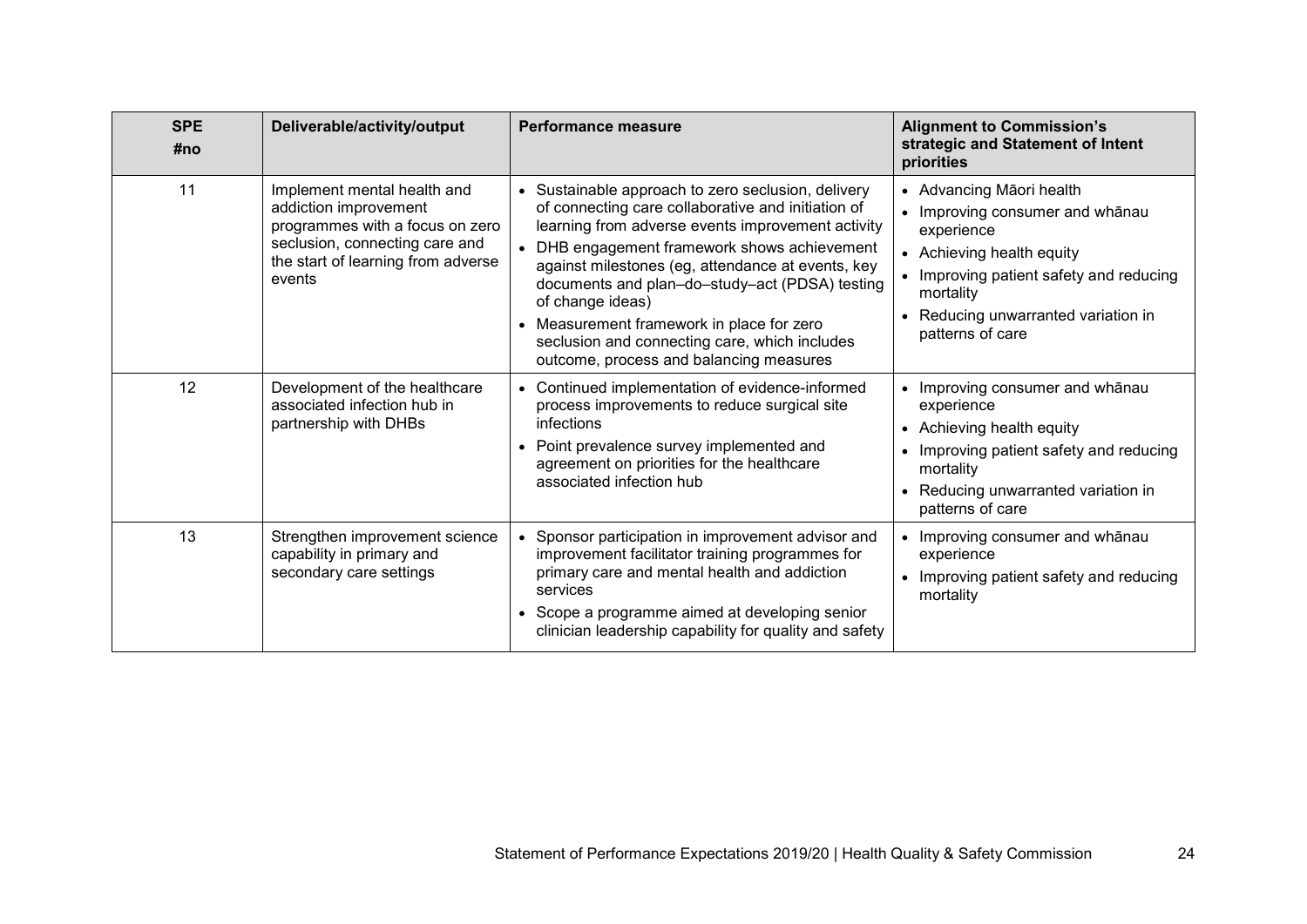# <span id="page-24-0"></span>**Quality improvement and intelligence initiatives with third parties**

In addition to our work funded directly by government, the Commission partners with third parties when improvement goals fit with our priorities and mandate. Third party revenue projects have been funded by DHBs, ACC and the Ministry of Health. These programmes have helped the Commission expand the scope and scale of improvement work in specific areas.

The Commission brings a focus on improving outcomes for Māori, equity for all and partnerships with consumers. This level of expansion within specific areas is an indication of how highly our role and work is valued by sector agencies. The current projects supported with third party revenue are outlined below.

# <span id="page-24-1"></span>**Mental health and addiction improvement**

The Commission's DHB-funded national mental health and addiction quality improvement programme started in July 2017. In 2019/20 we will work more closely with DHB project teams to implement two improvement projects:

- Zero seclusion: Towards eliminating seclusion by 2020
- Connecting care: Improving service transitions.

We will begin the project on learning from adverse events and whānau experience. This improvement work will have a strong focus on identifying and reducing inequity. It will additionally include specific kaupapa Māori mental health and addiction projects. These will begin in 2019/20.

We will partner with the Ministry of Health to consider how best to respond to the mental health inquiry, and how to support the implementation of recommendations across the health sector.

# <span id="page-24-2"></span>**Major Trauma Network**

ACC is funding the Commission to provide intelligence and improvement support to the Major Trauma Network from March 2019 until June 2023. This will build on the work to date and support the network to move towards a sustainable business platform. Areas of focus include traumatic brain injury, major haemorrhage, rehabilitation services and implementing national destination protocols. An equity lens will be applied to all improvement work.

#### <span id="page-24-3"></span>**Advance care planning**

DHBs are funding the Commission to promote advance care planning to the health sector and the public. Advance care planning is the process of thinking about, talking about and planning for future health care and end-of-life care. Focuses for the programme are promotion, resources, education and training, and monitoring and evaluation. Priority audiences include Māori and diverse communities.

#### <span id="page-24-4"></span>**Healthcare associated infections**

The Commission has led a national programme, in partnership with DHBs and more recently, ACC since 2011. Initially the programme focused on a central line associated infection (CLAB) quality collaborative and improving health care worker compliance with the World Health Organization's '5 moments for hand hygiene'. The New Zealand Surgical Site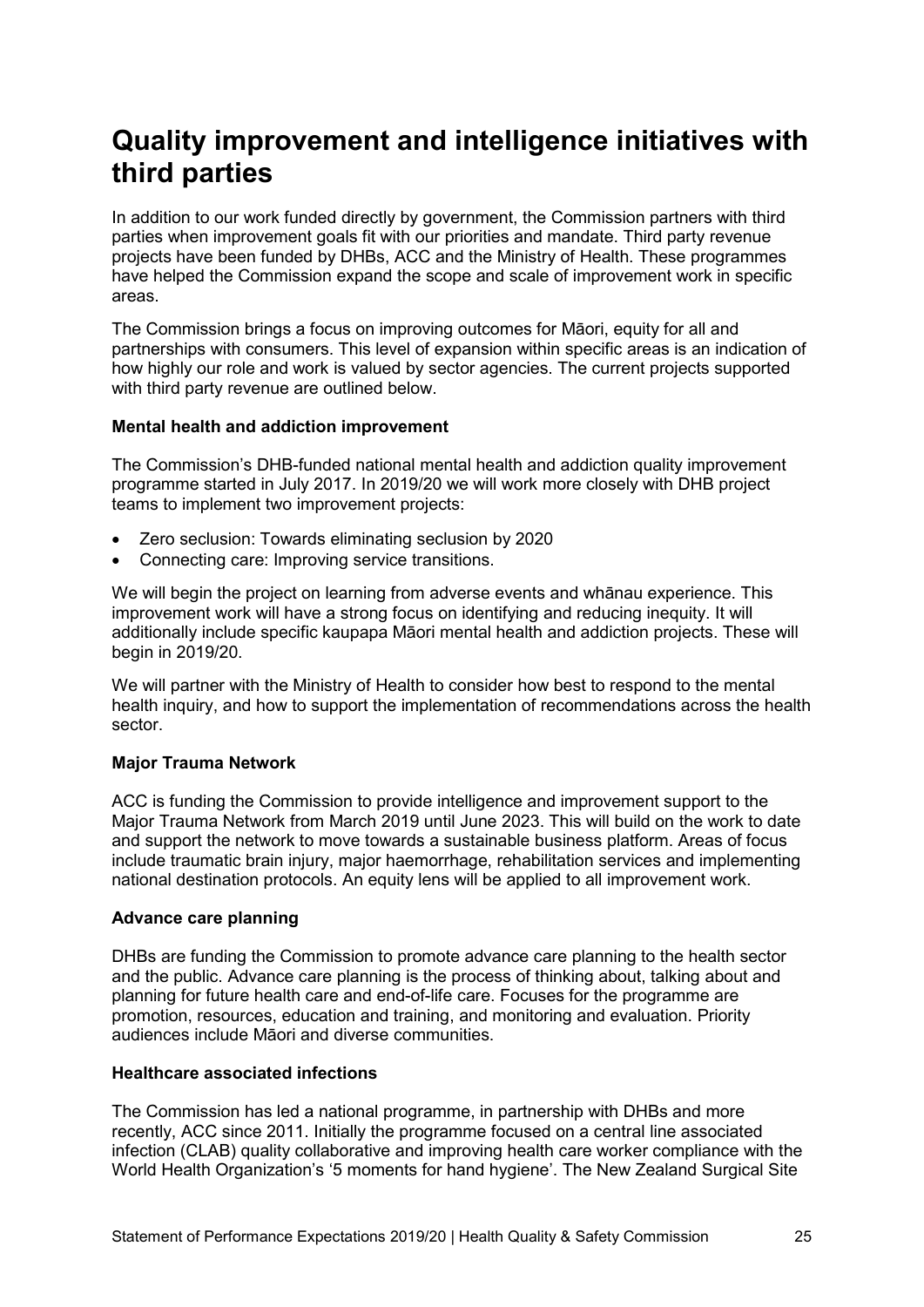Infection Improvement programme was added in 2012. DHBs have agreed to partner with the Commission to support a sustainable extension of the programme's scale and spread from July 2019.[20](#page-25-4)

# <span id="page-25-0"></span>**Suicide Mortality Review Committee (SuMRC)**

The SuMRC was re-established in late 2017. While mortality review committees are funded from our baseline, the SuMRC is funded by the Ministry of Health through a separate contract. The SuMRC will establish a suicide mortality review database and design and implement a kaupapa Māori death review process.

SuMRC is also focused on developing cross-sector relationships due to the nature and complexity of suicide. To date, SuMRC has established partnerships to receive data from ACC, the Ministry of Education, the Ministry of Health and the coroner's office. The SuMRC is also developing a kaupapa Māori death review process that will prioritise whānau voice but enable reviews to produce recomendations and outcomes to be developed using a by-Māori-for-Māori approach where applicable.

# <span id="page-25-1"></span>**Maternal morbidity**

In 2015 the Commission was funded by the Ministry of Health to support the transition of the severe acute maternal morbidity (SAMM) research programme to implement a sustainable approach. The available funding has been spread across five years and has been used to support national, regional and local maternal morbidity review and quality improvements.

Implementation of a nationally consistent maternal early warning system in all DHB hospitals will be completed during 2019/20, the fifth and final year of this programme. Review of maternal morbidity data will continue to be an ongoing responsibility of the Perinatal and Maternal Mortality Review Committee.

# <span id="page-25-2"></span>**ANZICS – clinical register**

We hold the contract for the Australia and New Zealand Intensive Care Society (ANZICS) clinical register. This is funded by the Ministry of Health and goes directly and in total to ANZICS for the provision of the register to New Zealand intensive care units.

#### <span id="page-25-3"></span>**Patient experience surveys**

-

We hold the contract for the primary and secondary care patient experience surveys on behalf of the Ministry of Health and DHBs, respectively.

<span id="page-25-4"></span><sup>&</sup>lt;sup>20</sup> The funding mechanism for this is still to be confirmed by DHBs.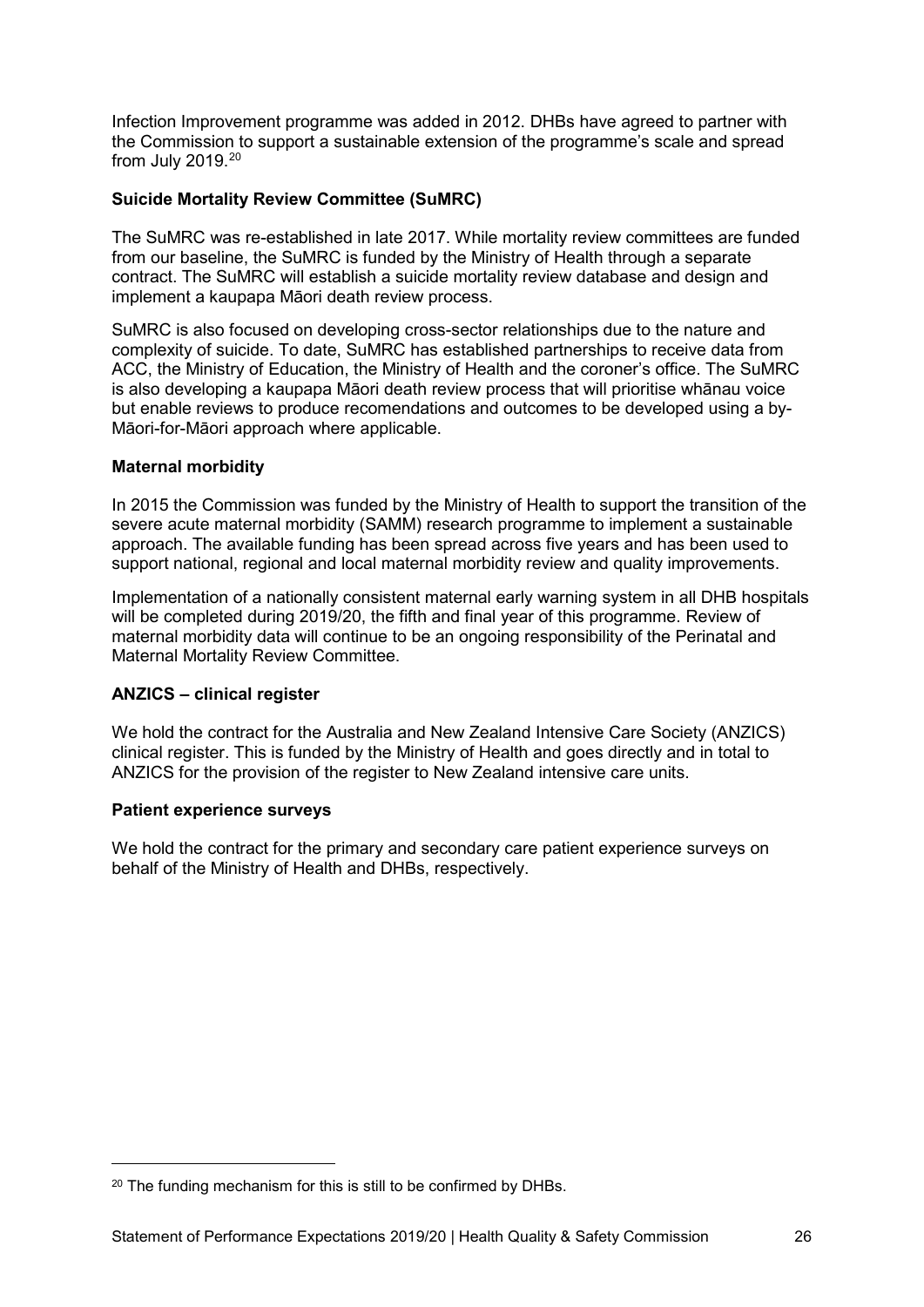# <span id="page-26-0"></span>**Organisational health and capability**

# <span id="page-26-1"></span>**Fulfilling our obligations under Te Tiriti o Waitangi**

Te Whai Oranga, the Commission's Māori advancement framework, creates a common understanding and language as we focus on improving the quality and safety of health and disability services for Māori. Mahi ngātahi (partnership) is a key feature in the Commission's work. We ensure Māori world views and values, including rangatiratanga, mātauranga, wairuatanga and tikanga, are reflected in the Commission's whai hua (strategic priorities).

We are continually building and improving cultural knowledge, skills and competencies that are required for the Commission to undertake its mandated role in government and in its obligation to Te Tiriti o Waitangi.<sup>[21](#page-26-5)</sup>

# <span id="page-26-2"></span>**Achieving health equity**

We are increasing the capability of staff to identify inequity and design programmes to improve health equity via initiatives such as Health Equity Assessment Tool training, Te Tiriti o Waitangi workshops, the Kapasa policy framework, Yavu – Foundations of Pacific Engagement, and the Rainbow Tick.

We are working to ensure diversity and inclusion lenses are applied across all our work to support the changing health needs of different communities.

#### <span id="page-26-3"></span>**Performance improvement framework**

The Commission is committed to delivering better outcomes for New Zealand, responding to challenges and expectations and improving as an agency. To assist us we are conducting a performance improvement framework (PIF) self-review during 2019/20. We are using the State Services Commission PIF framework and will include a specific focus on how well placed we are to contribute to achieving health equity for Māori within the scope of our mandated role. Three external reviewers have been engaged to develop the Four-year Excellence Horizon. The PIF is due to be completed by mid-2019 and will inform the 2020– 24 Statement of Intent.

# <span id="page-26-4"></span>**The impact of change on our people**

-

Significant changes have already occurred across the public sector that have affected those tasked with delivering services in the health sector. This means the Commission's work is more important than ever. The Commission cannot deliver on a large, challenging and rapidly evolving work programme without changes in the way it works and in the working environment provided for our people. It is the Commission's people who will deliver on the business strategy.

We will work together to define and develop a culture that enables the Commission to obtain the skills necessary to provide better support to improve health practice across the health sector.

<span id="page-26-5"></span><sup>&</sup>lt;sup>21</sup> A performance improvement framework (PIF) self-review is underway. The insights and recommendations from the PIF review will form part of a comprehensive review of Te Whai Oranga, the Commission's Māori advancement framework. Any review of Te Whai Oranga will be completed by December 2019.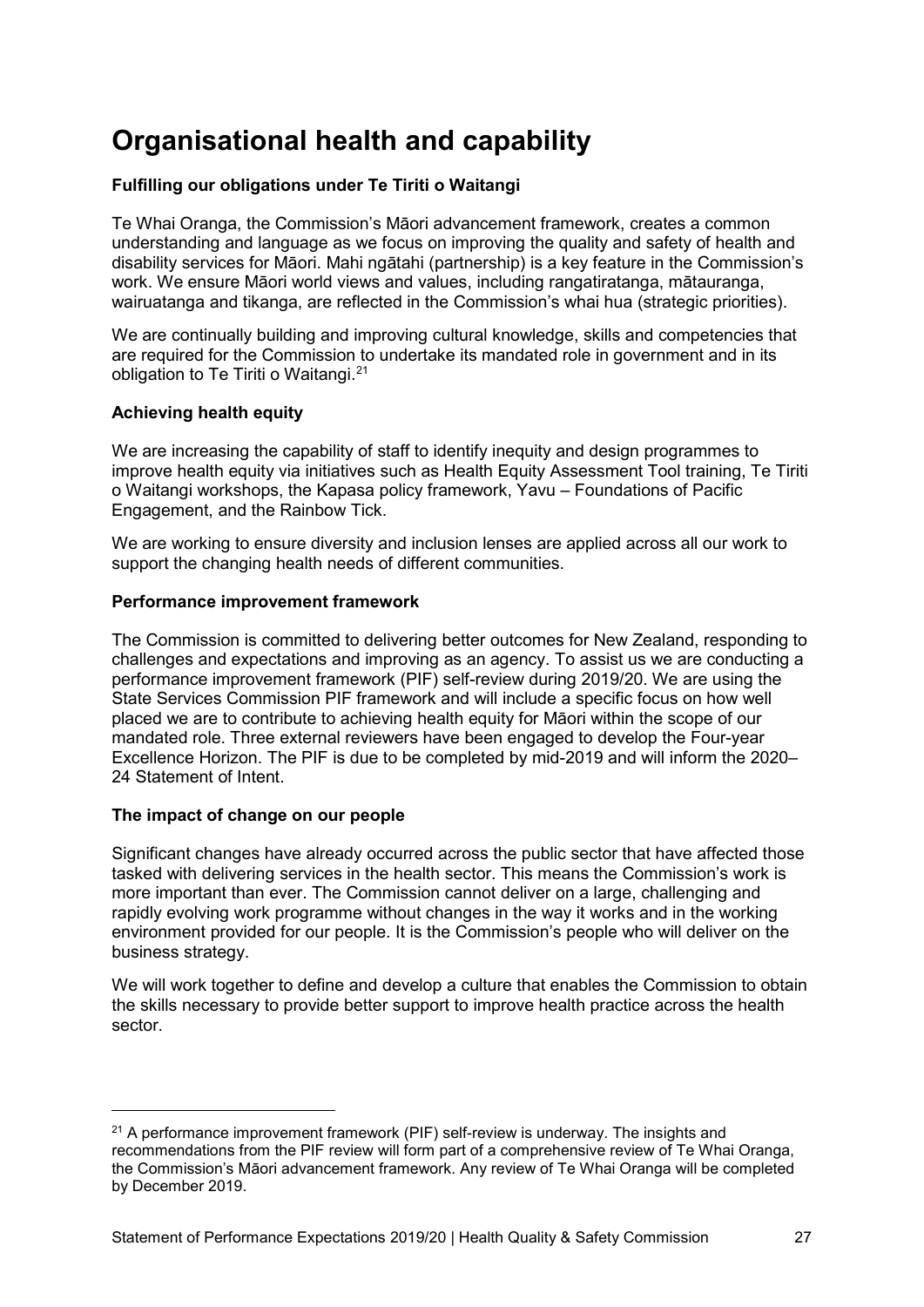#### <span id="page-27-0"></span>**State sector reform**

We note the proposed changes to the State Sector Act 1988 and will include our response in future plans.

#### <span id="page-27-1"></span>**Governance and strategic advisory**

The board of the Commission has at least seven members appointed under section 28 of the Crown Entities Act 2004. They provide advice and direction on the Commission's strategic intentions and future direction.

In addition to our board governance, governance and strategic advice is supported by:

- Te Rōpū Māori, our Māori advisory group
- our consumer advisory group.

#### <span id="page-27-2"></span>**Sustainability**

The Commission will continue our efforts to improve our sustainability. This will include continuing to reduce carbon emissions by focusing actively on transport in particular. We will look to consider adopting sustainable strategies used by other organisations including the Ministry of Health.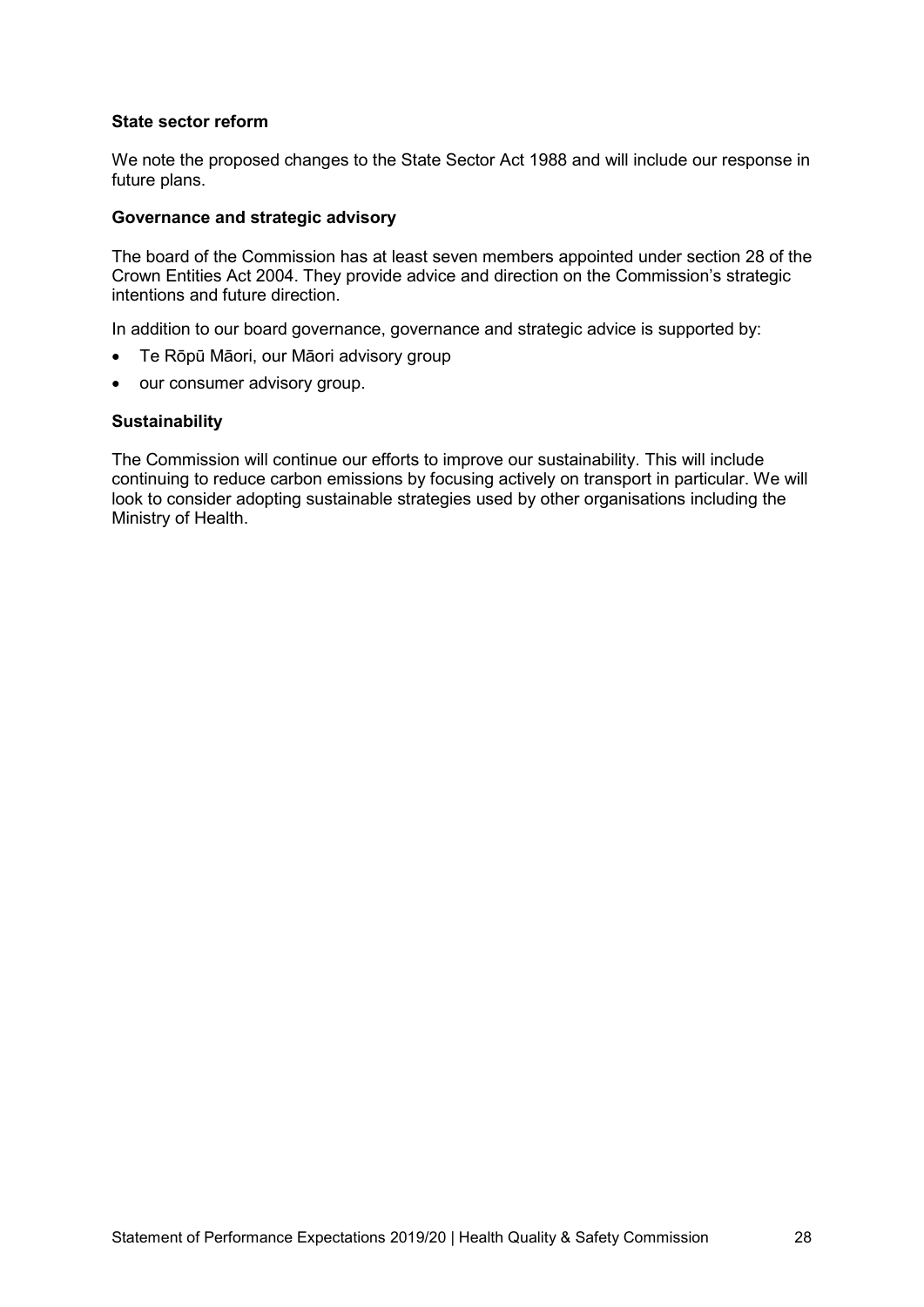# <span id="page-28-0"></span>**Forecast financial statements**

# <span id="page-28-1"></span>**Expected revenue and proposed expenses to be incurred in 2019/20**

|                                             | <b>Output class 1</b><br>Intelligence | <b>Output class 2</b><br>Improvement | <b>Total</b> |
|---------------------------------------------|---------------------------------------|--------------------------------------|--------------|
|                                             | \$000s                                | \$000s                               | \$000s       |
| <b>Revenue</b>                              |                                       |                                      |              |
| Crown revenue                               | 8,541                                 | 5,713                                | 14,254       |
| Interest revenue                            | 18                                    | 22                                   | 40           |
| Other revenue                               | 52                                    | 4,365                                | 4,417        |
| <b>Total revenue</b>                        | 8,611                                 | 10,100                               | 18,711       |
| <b>Expenditure</b>                          |                                       |                                      |              |
| Operational and internal programme<br>costs | 6,112                                 | 7,383                                | 13,495       |
| External programme cost                     | 2,824                                 | 3,011                                | 5,835        |
| <b>Total expenditure</b>                    | 8,936                                 | 10,394                               | 19,330       |
| Surplus/(deficit)                           | (325)                                 | (294)                                | (619)        |

# **Expected revenue and proposed expenses for 2019/20**

Note: Numbers are rounded. See ['Key assumptions for proposed budget in 2019/20 and outyears'](#page-33-1)  later in this document for explanations.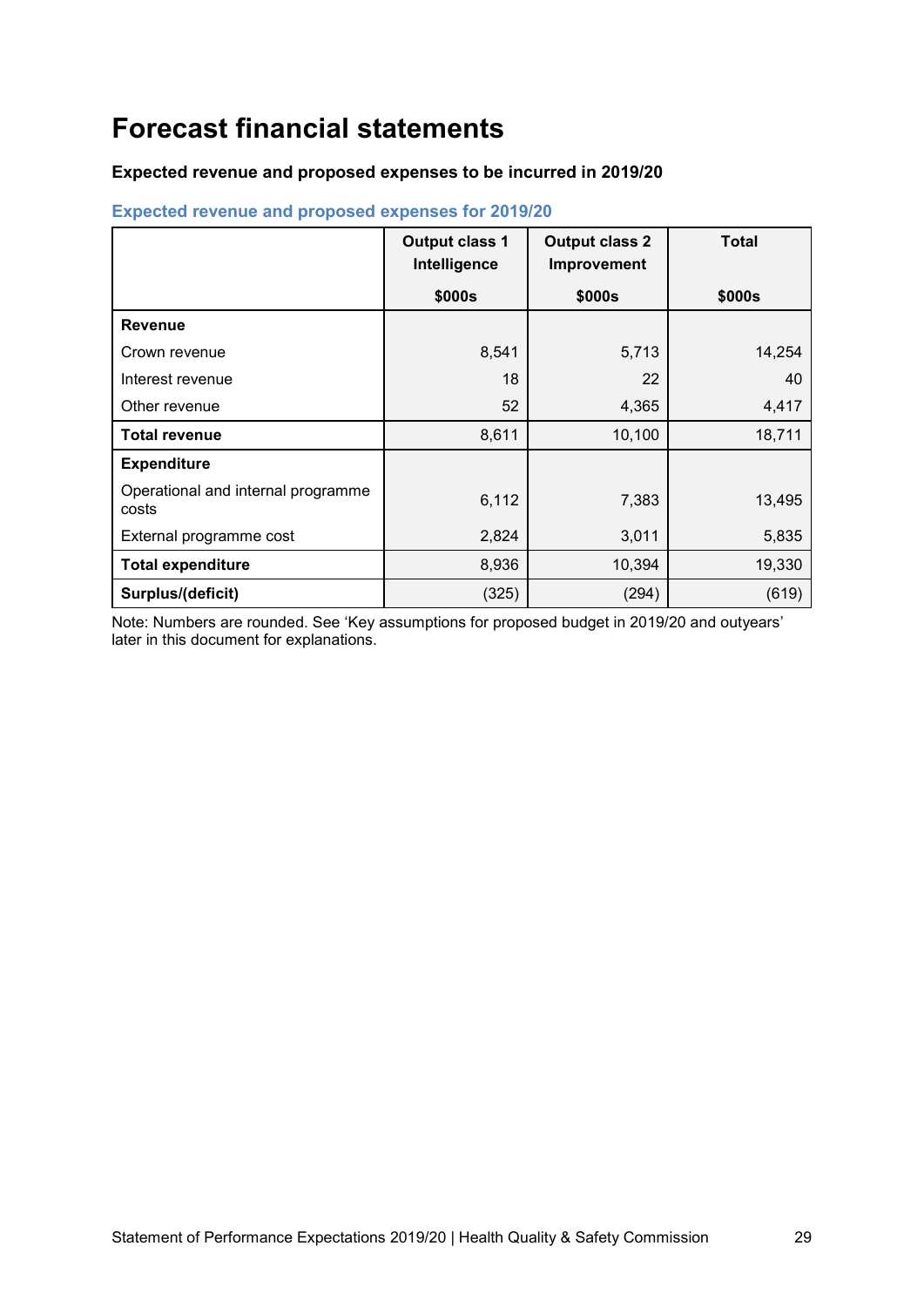# <span id="page-29-0"></span>**Prospective financial statements for the four years ending 30 June 2022**

|                                                       | <b>Planned</b><br>12 months to<br>30 June 2019 | <b>Forecast</b><br>12 months<br>to<br>30 June<br>2019 | <b>Planned</b><br>2019/20 | <b>Planned</b><br>2020/21 | <b>Planned</b><br>2021/22 |
|-------------------------------------------------------|------------------------------------------------|-------------------------------------------------------|---------------------------|---------------------------|---------------------------|
|                                                       | \$000                                          | \$000                                                 | \$000                     | \$000                     | \$000                     |
| <b>Revenue</b>                                        |                                                |                                                       |                           |                           |                           |
| Revenue from Crown                                    | 14,490                                         | 14,565                                                | 14,254                    | 14,254                    | 14,254                    |
| Interest revenue                                      | 40                                             | 55                                                    | 40                        | 40                        | 40                        |
| Other revenue                                         | 2,659                                          | 2,903                                                 | 4,417                     | 3,696                     | 3,696                     |
| <b>Total operating revenue</b>                        | 17,189                                         | 17,523                                                | 18,711                    | 17,990                    | 17,990                    |
| <b>Expenditure</b>                                    |                                                |                                                       |                           |                           |                           |
| <b>Salaries</b>                                       | 9,594                                          | 9,447                                                 | 10,885                    | 10,260                    | 10,281                    |
| Travel                                                | 393                                            | 382                                                   | 369                       | 347                       | 347                       |
| <b>Consultant and contractors</b>                     | 148                                            | 348                                                   | 214                       | 184                       | 184                       |
| Board/fees/committees                                 | 679                                            | 744                                                   | 578                       | 499                       | 499                       |
| Printing/communication                                | 249                                            | 216                                                   | 224                       | 199                       | 199                       |
| Overhead and IT expenses                              | 973                                            | 1,131                                                 | 1,051                     | 946                       | 946                       |
| Other expenses                                        | 8                                              | 35                                                    | 8                         | 8                         | 8                         |
| Total internal programme and<br>operating expenditure | 12,044                                         | 12,303                                                | 13,329                    | 12,443                    | 12,422                    |
| <b>External programmes</b>                            |                                                |                                                       |                           |                           |                           |
| Quality and safety programmes                         | 3,391                                          | 3,760                                                 | 4,051                     | 3,810                     | 3,810                     |
| Mortality review programmes                           | 1,954                                          | 1,894                                                 | 1,784                     | 1,574                     | 1,574                     |
| <b>Total external programme</b><br>expenses           | 5,345                                          | 5,654                                                 | 5,835                     | 5,384                     | 5,384                     |
| Depreciation and amortisation                         | 150                                            | 175                                                   | 166                       | 163                       | 142                       |
| <b>Total expenditure</b>                              | 17,539                                         | 18,132                                                | 19,330                    | 17,990                    | 17,990                    |
| <b>Operating surplus/deficit</b>                      | (350)                                          | (609)                                                 | (619)                     | $\mathbf 0$               | $\mathbf 0$               |

## **Prospective statement of comprehensive revenue and expense**

Note: Numbers are rounded.

The 2019/20 planned deficit of \$0.619 million relates to revenue received in prior years for suicide mortality review (\$0.255m) and the maternal morbidity improvement programme (\$0.208m) where activity is to be delivered in 2019/20 rather than 2018/19. The balance of \$0.156 million is a call on historical balance sheet equity.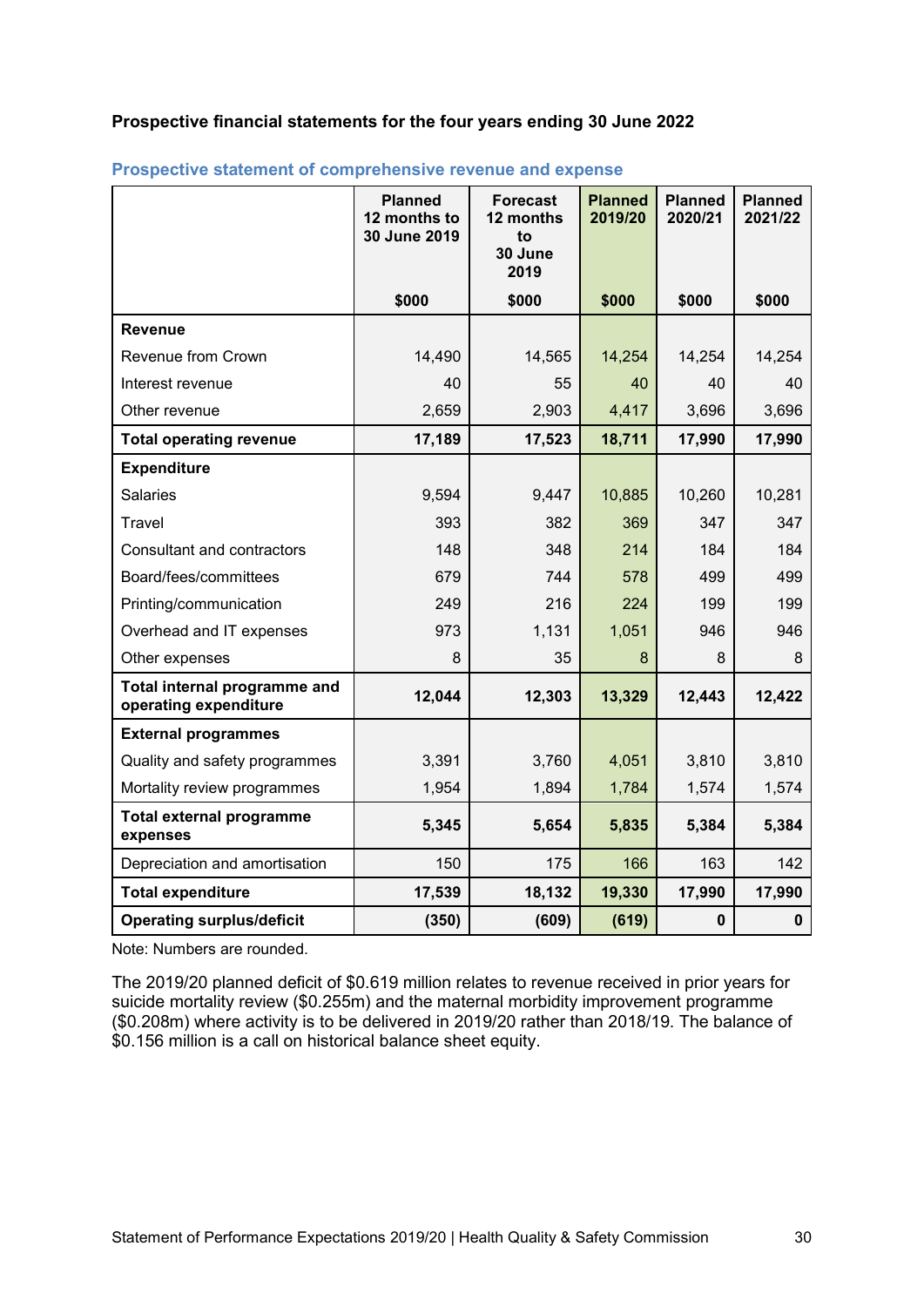For 2019/20, revenue assumptions include:

- \$12,976 million core Crown revenue
- \$0.308 million from the Ministry of Health per year for the primary care patient experience survey
- \$0.750 million from the Ministry of Health for suicide mortality review
- \$0.220 million from the Ministry of Health for the Australia and New Zealand Intensive Care Society Centre for Outcome and Resource Evaluation (ANZICS CORE) registry
- \$1.500 million per year from DHBs as revenue associated with mental health quality improvement
- \$1.228 million for DHB funding of the national data warehouse and expansion of the Surgical Site Infection Improvement programme
- \$0.791 million from ACC for provision of support for a major trauma network
- \$0.721 million from DHBs as revenue associated with advance care planning (outyear revenue is still to be negotiated)
- \$0.130 million from adverse event and leadership workshops
- \$0.052 million per year for the primary care patient experience survey from DHBs
- \$0.040 million interest

|                                              | <b>Planned</b><br>12 months to<br>30 June 2019 | <b>Forecast</b><br>12 months to<br>30 June 2019 | <b>Planned</b><br>2019/20 | <b>Planned</b><br>2020/21 | <b>Planned</b><br>2021/22 |
|----------------------------------------------|------------------------------------------------|-------------------------------------------------|---------------------------|---------------------------|---------------------------|
|                                              | \$000                                          | \$000                                           | \$000                     | \$000                     | \$000                     |
| <b>Opening balance</b>                       | 1,406                                          | 2,222                                           | 1,613                     | 994                       | 994                       |
| Equity injection                             | $\Omega$                                       | $\Omega$                                        | 0                         | 0                         | $\Omega$                  |
| <b>Total comprehensive</b><br><i>income:</i> |                                                |                                                 |                           |                           |                           |
| Net surplus / (deficit)                      | (350)                                          | (609)                                           | (619)                     | $\Omega$                  | $\Omega$                  |
| <b>Balance at 30 June</b>                    | 1,056                                          | 1,613                                           | 994                       | 994                       | 994                       |

# **Draft prospective statement of changes in equity**

Note: Numbers are rounded.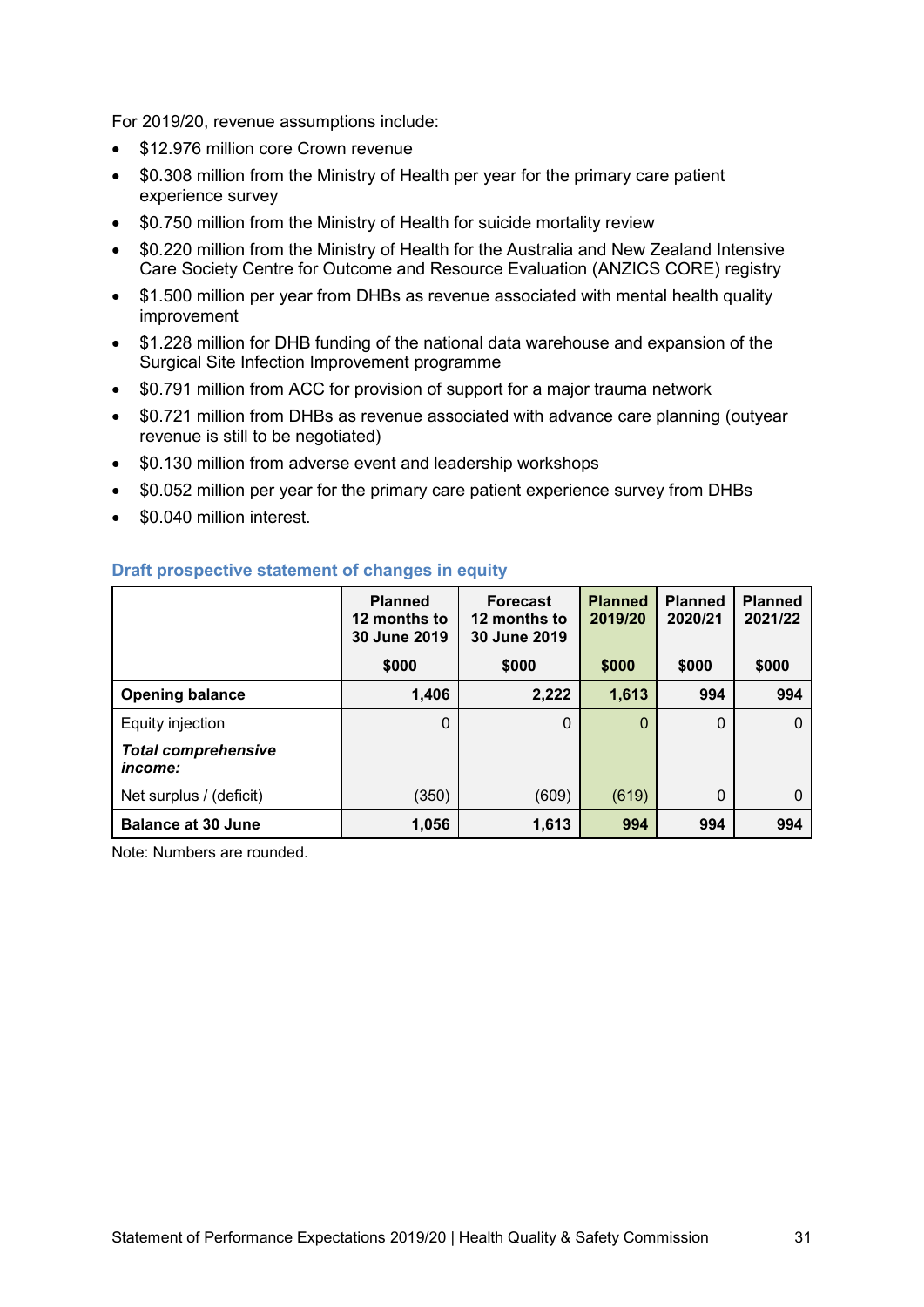# **Draft prospective statement of financial position**

|                                         | <b>Planned</b><br>12 months to<br>30 June 2019 | <b>Forecast</b><br>12 months to<br>30 June 2019 | <b>Planned</b><br>2019/20 | <b>Planned</b><br>2020/21 | <b>Planned</b><br>2021/22 |
|-----------------------------------------|------------------------------------------------|-------------------------------------------------|---------------------------|---------------------------|---------------------------|
|                                         | \$000                                          | \$000                                           | \$000                     | \$000                     | \$000                     |
| <b>Accumulated funds</b>                | 1,056                                          | 1,613                                           | 994                       | 994                       | 994                       |
| <b>Represented by current</b><br>assets |                                                |                                                 |                           |                           |                           |
| Cash and cash equivalents               | 1,715                                          | 2,415                                           | 1,858                     | 1,744                     | 1,777                     |
| <b>GST</b> receivable                   | 290                                            | 328                                             | 317                       | 290                       | 289                       |
| Debtors and other receivables           | 354                                            | 230                                             | 261                       | 261                       | 261                       |
| Prepayments                             | 52                                             | 55                                              | 56                        | 56                        | 57                        |
| <b>Total current assets</b>             | 2,411                                          | 3,028                                           | 2,492                     | 2,351                     | 2,384                     |
| <b>Non-current assets</b>               |                                                |                                                 |                           |                           |                           |
| Property, plant and equipment           | 198                                            | 328                                             | 192                       | 259                       | 227                       |
| Intangible assets                       | 64                                             | $\Omega$                                        | $\mathbf{0}$              | $\Omega$                  | $\Omega$                  |
| <b>Total non-current assets</b>         | 262                                            | 328                                             | 192                       | 259                       | 227                       |
| <b>Total assets</b>                     | 2,673                                          | 3,356                                           | 2,684                     | 2,610                     | 2,611                     |
| <b>Current liabilities</b>              |                                                |                                                 |                           |                           |                           |
| Creditors                               | 1,066                                          | 1,189                                           | 1,136                     | 1,024                     | 1,024                     |
| Employee benefit liabilities            | 487                                            | 554                                             | 554                       | 592                       | 593                       |
| <b>Total current liabilities</b>        | 1,553                                          | 1,743                                           | 1,690                     | 1,616                     | 1,617                     |
| <b>Total liabilities</b>                | 1,553                                          | 1,743                                           | 1,690                     | 1,616                     | 1,617                     |
| <b>Net assets</b>                       | 1,120                                          | 1,613                                           | 994                       | 994                       | 994                       |

Note: Numbers are rounded.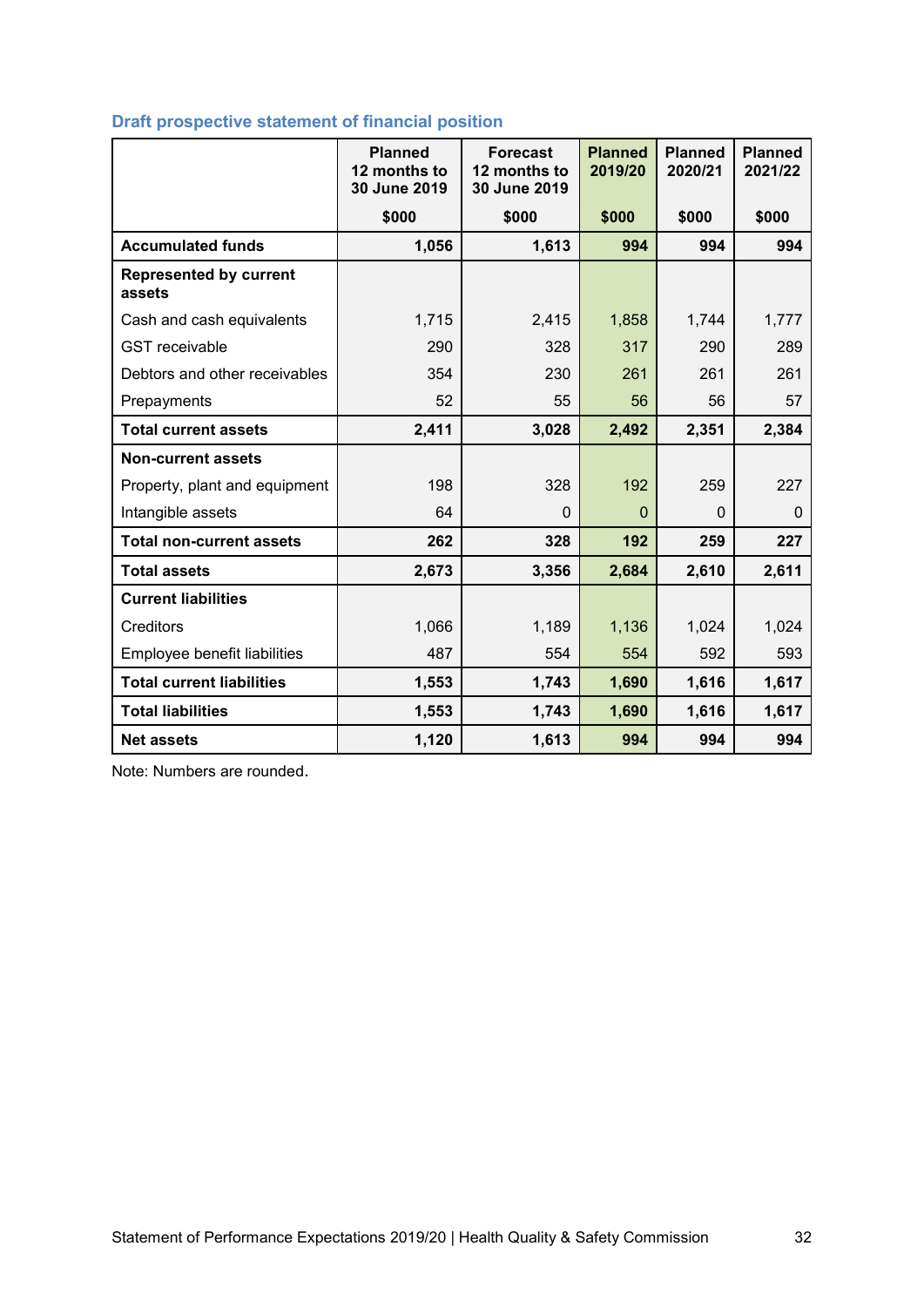# **Draft prospective statement of cash flows**

|                                                         | <b>Planned</b><br>12 months | <b>Forecast</b><br>12 months | <b>Planned</b><br>2019/20 | <b>Planned</b><br>2020/21 | <b>Planned</b><br>2021/22 |
|---------------------------------------------------------|-----------------------------|------------------------------|---------------------------|---------------------------|---------------------------|
|                                                         | to<br>30 June<br>2019       | to<br>30 June<br>2019        |                           |                           |                           |
|                                                         | \$000                       | \$000                        | \$000                     | \$000                     | \$000                     |
| Cash flows used in operating<br>activities              |                             |                              |                           |                           |                           |
| Cash provided from:                                     |                             |                              |                           |                           |                           |
| Crown revenue                                           | 13,740                      | 14,565                       | 14,254                    | 14,254                    | 14,254                    |
| Interest received                                       | 40                          | 55                           | 40                        | 40                        | 40                        |
| Other income                                            | 2,552                       | 3,213                        | 4,386                     | 3,696                     | 3,696                     |
| Cash disbursed to:                                      |                             |                              |                           |                           |                           |
| Payments to suppliers                                   | (7,698)                     | (8, 287)                     | (8,323)                   | (7,679)                   | (7, 568)                  |
| Payments to employees                                   | (8, 311)                    | (9,357)                      | (10, 885)                 | (10, 222)                 | (10, 280)                 |
| Net goods and services tax                              | 37                          | (102)                        | 11                        | 27                        |                           |
| Net cash flows from (used in)<br>operating activities   | 360                         | 87                           | (517)                     | 116                       | 143                       |
| Cash flows used in investing<br>activities              |                             |                              |                           |                           |                           |
| Cash disbursed to:                                      |                             |                              |                           |                           |                           |
| Purchase of property, plant,<br>equipment & intangibles | (150)                       | (117)                        | (40)                      | (230)                     | (110)                     |
| Net cash flows (used in) investing<br>activities        | (150)                       | (117)                        | (40)                      | (230)                     | (110)                     |
| Cash flows used in financing<br>activity                |                             |                              |                           |                           |                           |
| Equity injection                                        | $\mathbf 0$                 | 0                            | $\mathbf{0}$              | 0                         | $\boldsymbol{0}$          |
| Net cash flows (used in) finance<br>activities          | $\bf{0}$                    | $\bf{0}$                     | $\bf{0}$                  | $\mathbf 0$               | 0                         |
| Net increase/(decrease) in cash and<br>cash equivalents | 210                         | (30)                         | (557)                     | (114)                     | 33                        |
| Plus, projected opening cash and<br>cash equivalents    | 1,505                       | 2,445                        | 2,415                     | 1,858                     | 1,744                     |
| <b>Closing cash and cash</b><br>equivalents             | 1,715                       | 2,415                        | 1,858                     | 1,744                     | 1,777                     |

Note: Numbers are rounded.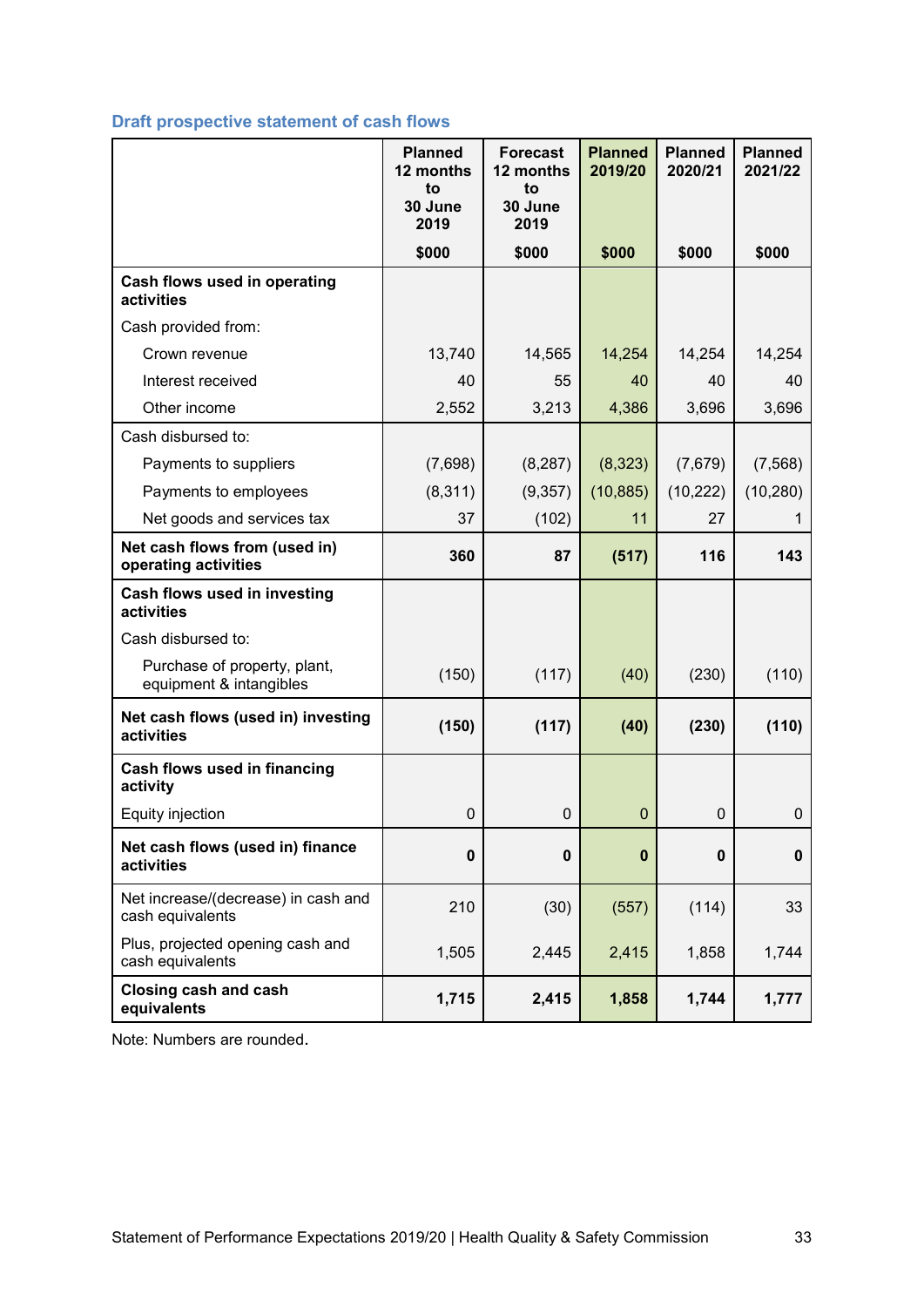#### <span id="page-33-0"></span>**Declaration by the board**

The board acknowledges its responsibility for the information contained in the Commission's forecast financial statements. The financial statements should also be read in conjunction with the statement of accounting policies on page [35.](#page-34-0)

#### <span id="page-33-1"></span>**Key assumptions for proposed budget in 2019/20 and outyears**

In preparing these financial statements, we have made estimates and assumptions about the future, which may differ from actual results.

Estimates and assumptions are continually evaluated and based on historical experience and other factors, including expectations of future events believed to be reasonable under the circumstances.

Each year when developing the SPE the board and management continue to look for savings, re-prioritisation and compromises to match programme activity to Crown funding levels and absorb any cost pressures. We have a consistent record of delivering our outputs while remaining within budget. Crown revenue baselines have remained unchanged over the past seven years.

Mechanisms to address cost pressures include working within available funding, keeping indirect organisational costs low, internal prioritisation processes, and working with ACC, the DHB sector, private providers and other stakeholders to identify opportunities that are mutually beneficial to accelerate the delivery timeframes or expand the scope of our work.

Key assumptions are listed below.

- While personnel costs have been assessed on the basis of expected staff mix and seniority, these may vary. Total expenditure will be maintained within forecast estimates, even if individual line items vary. In particular, there may be movements between salary, contractor and programme costs.
- Outyear costs in the operating budget are based on a mix of both no and limited general inflationary adjustment.
- The timing of the receipt of Crown revenue is based on quarterly payments made at the beginning of the quarter on the fourth of the month.
- Salaries include up to a 2 percent provision for an annual increase.
- The 2019/20 planned deficit of \$0.619 million relates to revenue received in prior years for suicide mortality review (\$0.255m) and the maternal morbidity improvement programme (\$0.208m) where activity is to be delivered in 2019/20 rather than 2018/19. The balance of \$0.156 million is a call on historical balance sheet equity.
- The Commission has previously worked within the assumption of keeping reserve levels of around \$1.1 million to \$1.3 million. The proposed approach for this SPE reduces historic reserves to \$0.994 million.
- Hardware and software replacement is planned for each of the three financial years.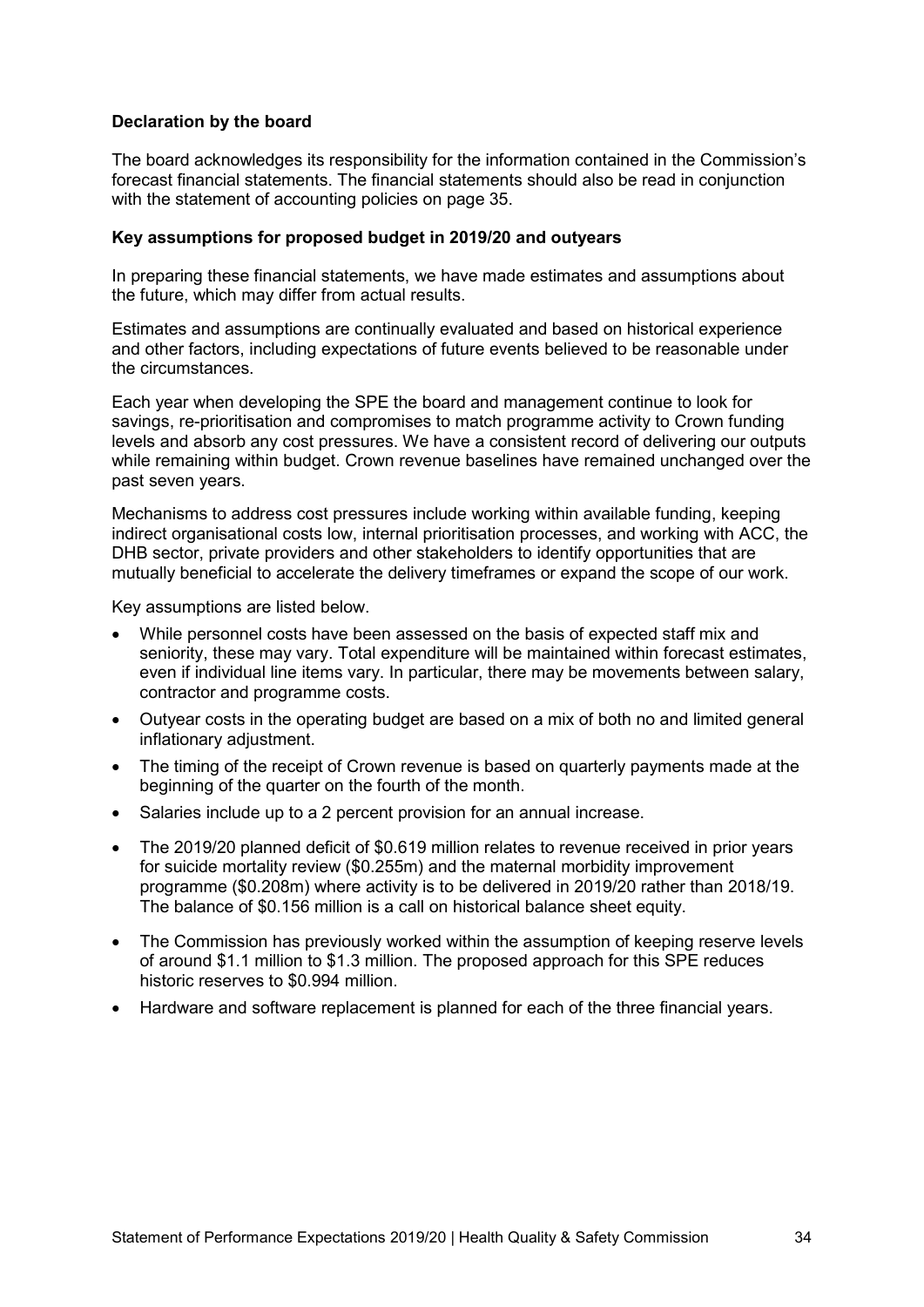# <span id="page-34-0"></span>**Statement of accounting policies**

# <span id="page-34-1"></span>**Reporting entity**

The Health Quality & Safety Commission is a Crown entity as defined by the Crown Entities Act 2004 and the New Zealand Public Health and Disability Act 2000 and is domiciled in New Zealand. As such, the Commission is ultimately accountable to the New Zealand **Crown** 

The Commission's primary objective is to provide public services to New Zealanders, rather than to make a financial return. Accordingly, the Commission has designated itself as a public benefit entity for the purposes of New Zealand Equivalents to International Financial Reporting Standards (NZ IFRS).

# <span id="page-34-2"></span>**Basis of preparation**

#### *Statement of compliance*

These prospective financial statements have been prepared in accordance with the Crown Entities Act 2004. This includes meeting the Act's requirement to comply with New Zealand generally accepted accounting practice (NZ GAAP).

The prospective financial statements have been prepared in accordance with Tier 2 public benefit entity accounting standards.

The prospective financial statements have been prepared for the special purpose of this SPE to the Minister of Health and Parliament. They are not prepared for any other purpose and should not be relied on for any other purpose.

These statements will be used in the annual report as the budgeted figures.

The preceding SPE narrative informs the prospective financial statements and the document should be read as a whole.

The preparation of prospective financial statements requires management to make judgements, estimates and assumptions that affect the application of policies and reported amounts of assets and liabilities, income and expenses. Actual financial results achieved for the period covered are likely to vary from the information presented, and the variations may be material.

#### *Measurement system*

The financial statements have been prepared on a historical cost basis.

# *Functional and presentation currency*

The financial statements are presented in New Zealand dollars. The functional currency of the Commission is New Zealand dollars.

#### <span id="page-34-3"></span>**Significant accounting policies**

The accounting policies outlined below will be applied for the next year when reporting in terms of section 154 of the Crown Entities Act 2004 and will be in a format consistent with generally accepted accounting practice.

The following accounting policies, which significantly affect the measurement of financial performance and of financial position, have been consistently applied.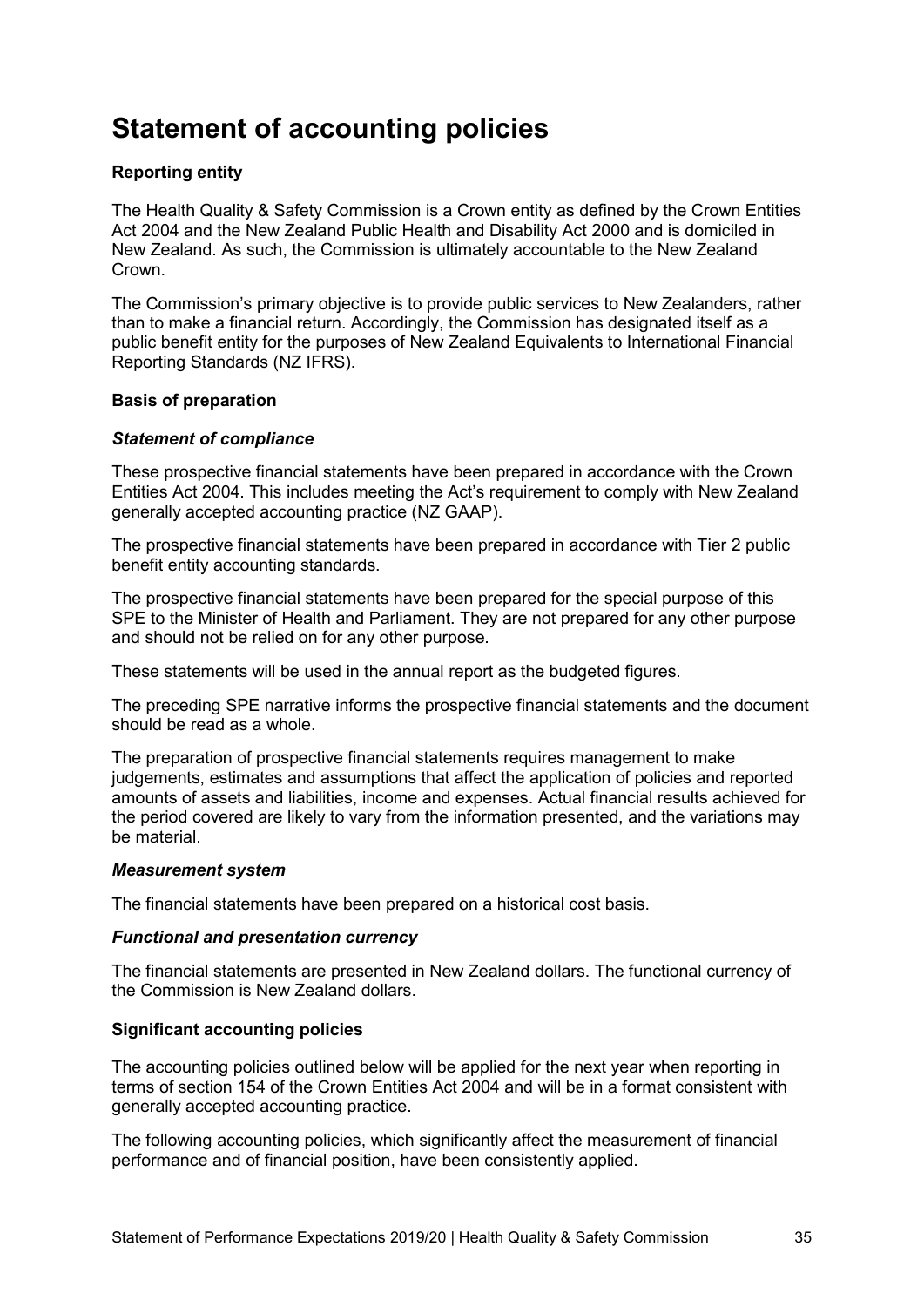# *Budget figures*

The Commission has authorised these prospective financial statements for issue in June 2019.

The budget figures have been prepared in accordance with generally accepted accounting practice and are consistent with the accounting policies the Commission adopted to prepare the financial statements. The Commission is responsible for the prospective financial statements presented, including the appropriateness of the assumptions underlying the prospective financial statements and all other required disclosure. It is not intended to update the prospective financial statements after they are published.

# *Revenue*

Revenue is measured at fair value. It is recognised as income when earned and is reported in the financial period to which it relates.

# *Revenue from the Crown*

The Commission is primarily funded through revenue received from the Crown, which is restricted in its use for the purpose of the Commission meeting its objectives as specified in this SPE. Revenue from the Crown is recognised as revenue when earned and is reported in the financial period to which it relates.

#### *Interest*

Interest income is recognised using the effective interest method.

# *Operating leases*

Leases that do not transfer substantially all the risks and rewards incidental to ownership of an asset to the Commission are classified as operating leases. Lease payments under an operating lease are recognised as an expense on a straight-line basis over the term of the lease in the prospective statement of financial performance.

# *Cash and cash equivalents*

Cash and cash equivalents include cash on hand, deposits held at call with banks and other short-term, highly liquid investments, with original maturities of three months or less.

# *Debtors and other receivables*

Debtors and other receivables are measured at fair value and subsequently measured at amortised cost using the effective interest method, less any provision for impairment.

#### *Bank deposits*

Investments in bank deposits are initially measured at fair value plus transaction costs. After initial recognition, investments in bank deposits are measured at amortised cost using the effective interest method.

#### **Inventories**

Inventories held for sale are measured at the lower of cost (calculated using the first-in firstout basis) and net realisable value.

# *Property, plant and equipment*

• Property, plant and equipment asset classes consist of building fit-out, computers, furniture and fittings, and office equipment.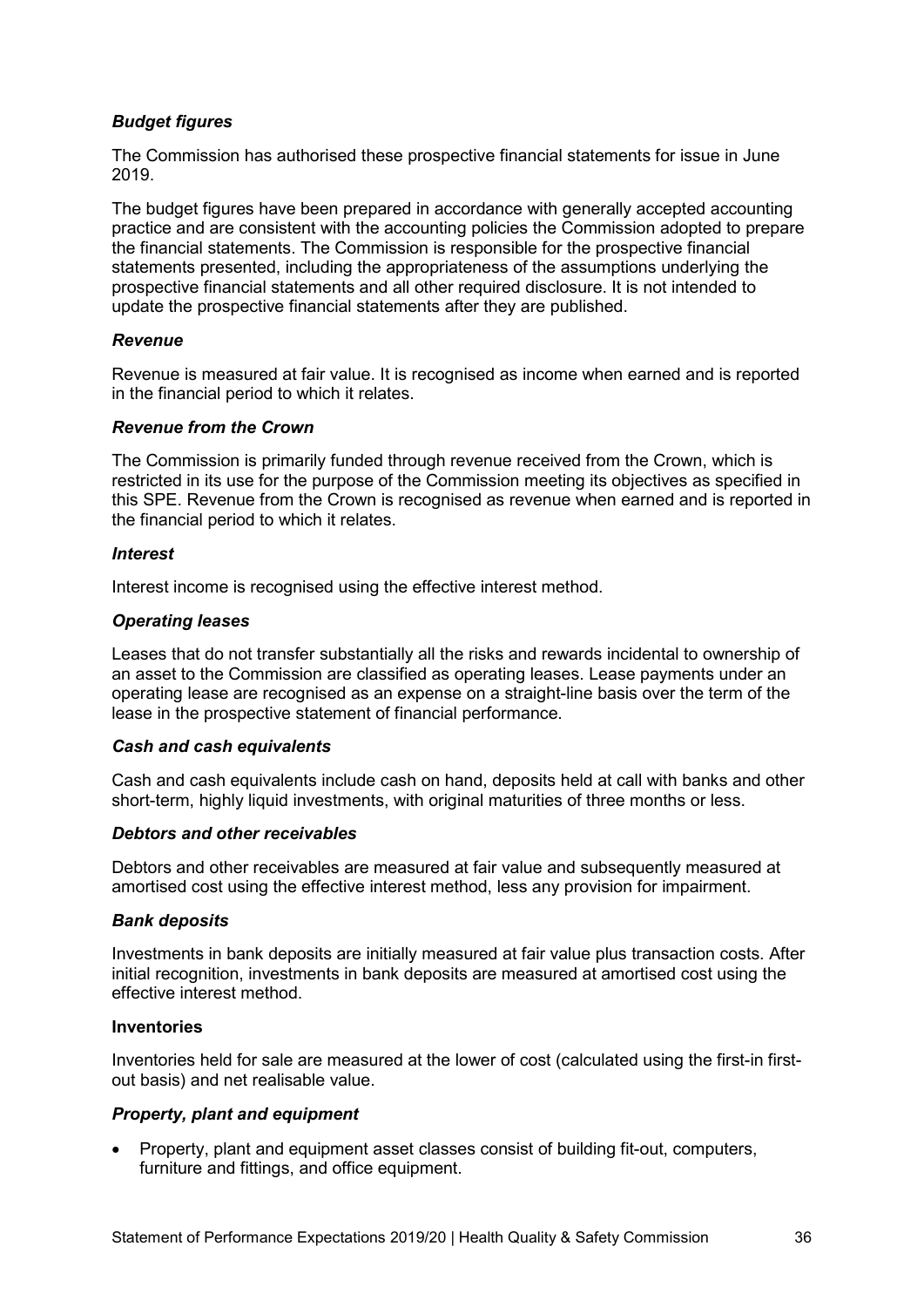- Property, plant and equipment are shown at cost, less any accumulated depreciation and impairment losses.
- The cost of an item of property, plant and equipment is recognised as an asset only when it is probable that future economic benefits or service potential associated with the item will flow to the Commission and the cost of the item can be measured reliably.
- Gains and losses on disposals are determined by comparing the proceeds with the carrying amount of the asset. Gains and losses on disposals are included in the prospective statement of financial performance.
- Costs incurred after initial acquisition are capitalised only when it is probable that future economic benefits or service potential associated with the item will flow to the Commission and the cost of the item can be measured reliably.
- The costs of day-to-day servicing of property, plant and equipment are recognised in the prospective statement of financial performance as they are incurred.

#### *Depreciation*

Depreciation is provided using the straight-line (SL) basis at rates that will write off the cost (or valuation) of the assets to their estimated residual values over their useful lives. The useful lives and associated depreciation rates of major classes of assets have been estimated as follows:

| Computers              | 3 years | 33% SL |
|------------------------|---------|--------|
| Office equipment       | 5 years | 20% SL |
| Furniture and fittings | 5 years | 20% SL |

#### *Intangibles*

- Software acquisition: Acquired computer software licences are capitalised on the basis of the costs incurred to acquire and bring to use the specific software.
- Costs associated with maintaining computer software are recognised as an expense when incurred.
- Costs associated with developing and maintaining the Commission's website are recognised as an expense when incurred.
- Amortisation: Amortisation begins when the asset is available for use and ceases at the date the asset is derecognised.
- The amortisation charge for each period is recognised in the prospective statement of financial performance.
- The useful lives and associated amortisation rates of major classes of intangible assets have been estimated as follows:
- Acquired computer software 3 years 33% SL

#### *Impairment of non-financial assets*

Property, plant and equipment, and intangible assets that have a finite useful life are reviewed for impairment whenever events or changes in circumstances indicate the carrying amount may not be recoverable. An impairment loss is recognised for the amount by which the asset's carrying amount exceeds its recoverable amount. The recoverable amount is the higher of an asset's fair value less costs to sell and value in use.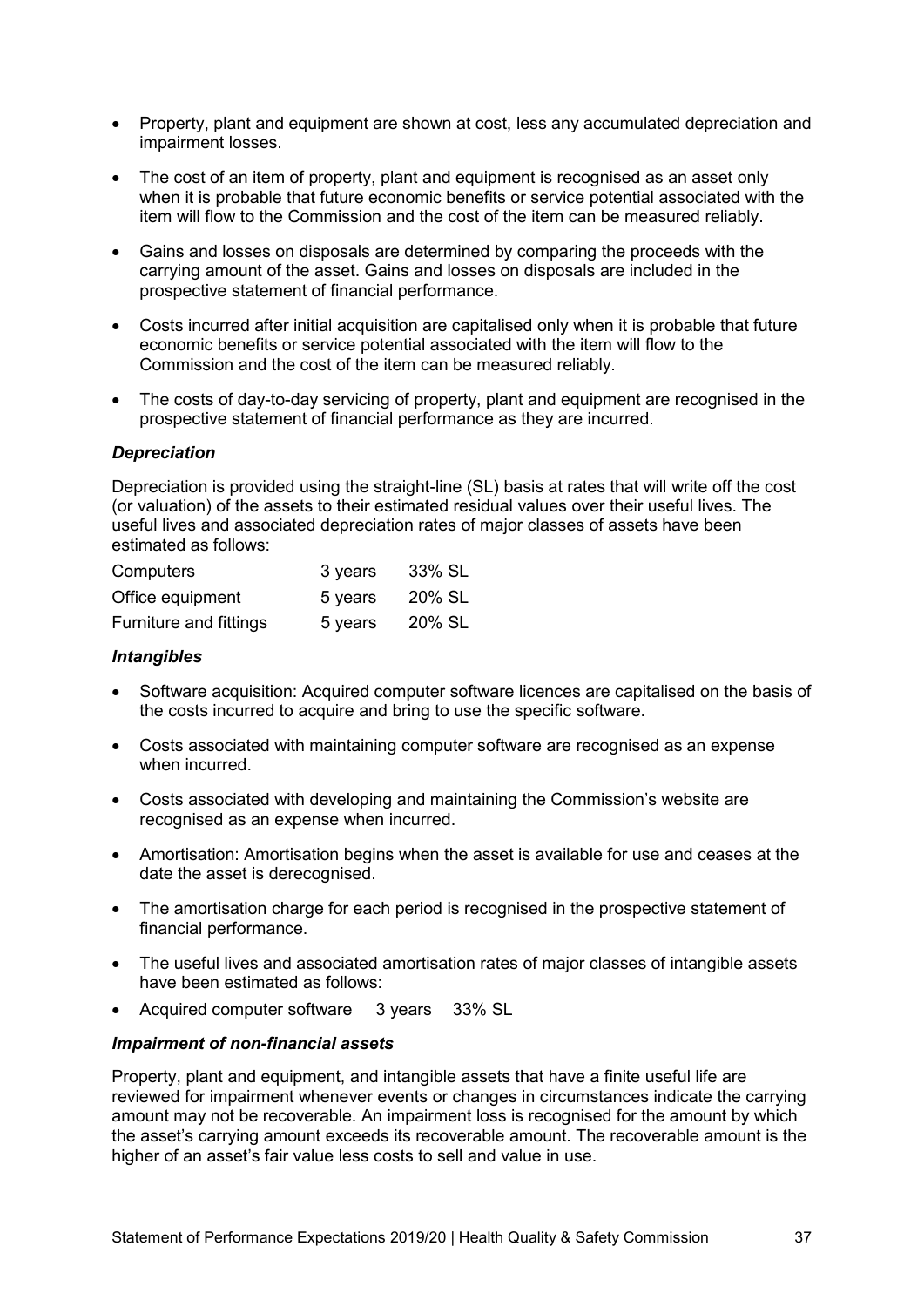# <span id="page-37-0"></span>**Appendix 1: Commission objectives and functions**

# **Objectives of HQS[C22](#page-37-1)**

The objectives of HQSC are to lead and coordinate work across the health and disability sector for the purposes of —

- (a) monitoring and improving the quality and safety of health and disability support services; and
- (b) helping providers across the health and disability sector to improve the quality and safety of health and disability support services.

# **Functions of HQSC**

The functions of HQSC are —

- (a) to advise the Minister on how quality and safety in health and disability support services may be improved; and
- (b) to advise the Minister on any matter relating to  $-$ 
	- health epidemiology and quality assurance; or
	- mortality; and
- (c) to determine quality and safety indicators (such as serious and sentinel events) for use in measuring the quality and safety of health and disability support services; and
- (d) to provide public reports on the quality and safety of health and disability support services as measured against —
	- the quality and safety indicators; and
	- any other information that HQSC considers relevant for the purpose of the report; and
- (e) to promote and support better quality and safety in health and disability support services; and
- (f) to disseminate information about the quality and safety of health and disability support services; and
- (g) to perform any other function that
	- relates to the quality and safety of health and disability support services; and
	- HQSC is for the time being authorised to perform by the Minister by written notice to HQSC after consultation with it.

In performing its functions HQSC must, to the extent it considers appropriate, work collaboratively with —

- (a) the Ministry of Health; and
- (b) the Health and Disability Commissioner; and
- (c) providers; and

-

(d) any groups representing the interests of consumers of health or disability support services; and

<span id="page-37-1"></span><sup>22</sup> Source: section 59B–C, New Zealand Public Health and Disability Act 2000.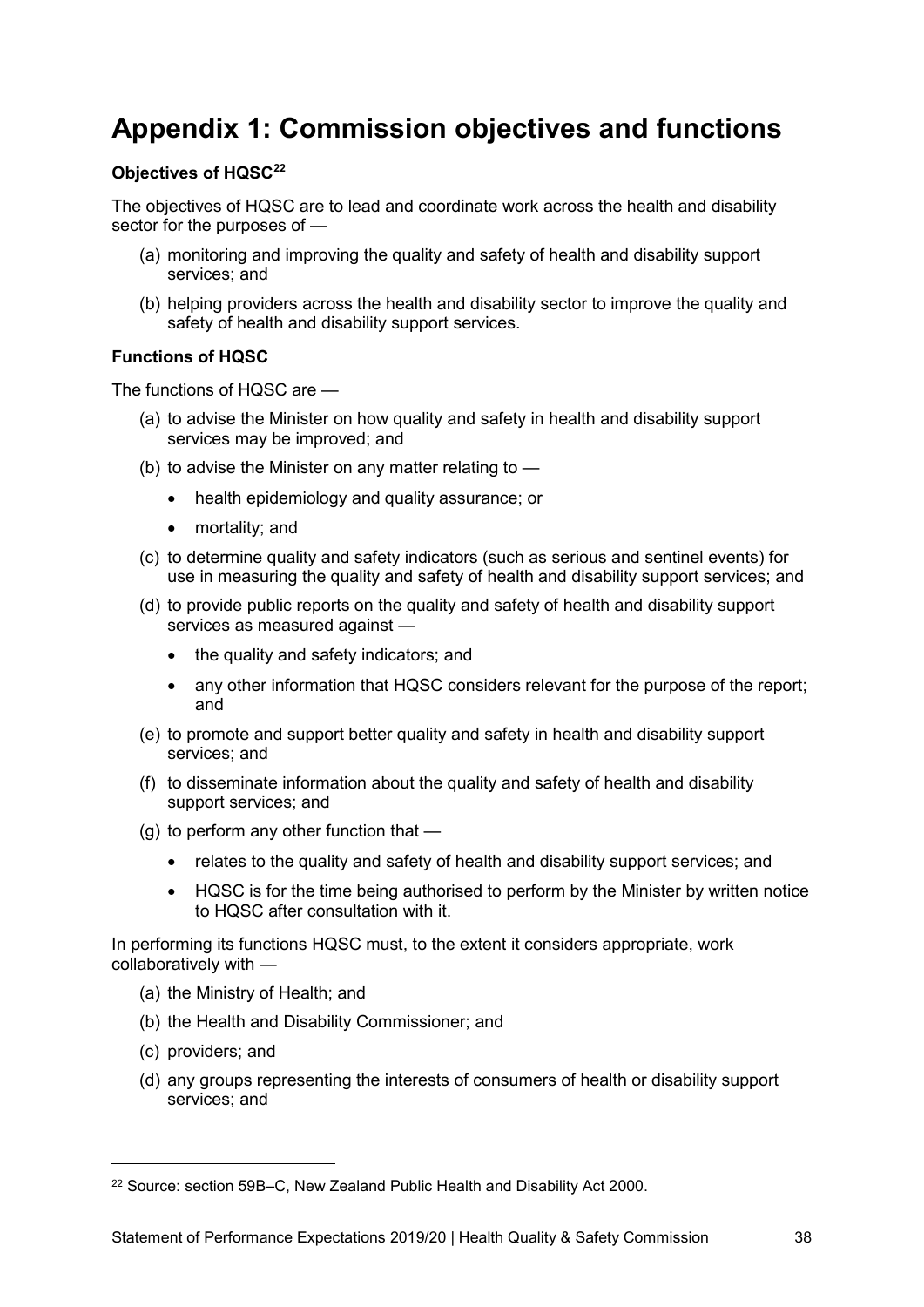(e) any other organisations, groups, or individuals that HQSC considers have an interest in, or will be affected by, its work.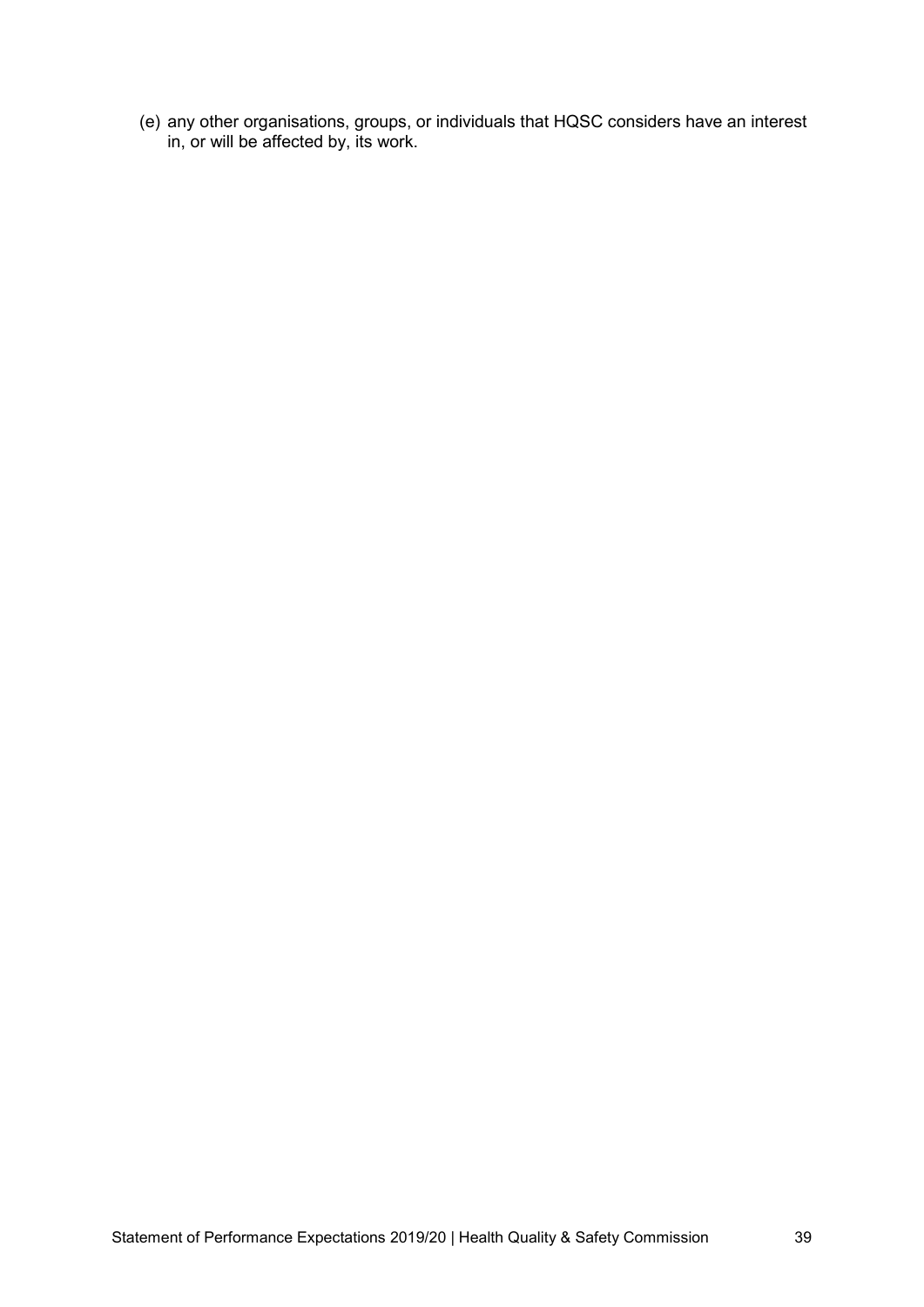# <span id="page-39-0"></span>**Appendix 2: Alignment between our work and the Letter of Expectations**

| Statement of Performance Expectations (SPE) Deliverables for 2019/20                                                                                                                                       |                                                                                                     |                                                                                                                                                                                                                                                                                                                                                                                                                                                                                                                                                                                                                                                                                                                      |  |  |  |  |  |
|------------------------------------------------------------------------------------------------------------------------------------------------------------------------------------------------------------|-----------------------------------------------------------------------------------------------------|----------------------------------------------------------------------------------------------------------------------------------------------------------------------------------------------------------------------------------------------------------------------------------------------------------------------------------------------------------------------------------------------------------------------------------------------------------------------------------------------------------------------------------------------------------------------------------------------------------------------------------------------------------------------------------------------------------------------|--|--|--|--|--|
| <b>Minister's Letter of Expectations</b>                                                                                                                                                                   | Deliv-<br>erable<br>#no                                                                             | <b>Commission SPE deliverables</b>                                                                                                                                                                                                                                                                                                                                                                                                                                                                                                                                                                                                                                                                                   |  |  |  |  |  |
| Continuing to perform its core work with<br>clinicians, providers and consumers to<br>improve health and disability support<br>services                                                                    | SPE <sub>9</sub><br><b>SPE 12</b><br><b>SPE 13</b>                                                  | - Deliver a co-design programme nationally<br>for consumer-provider teams focused on<br>cancer<br>- Development of the HAI hub in partnership<br>with DHBs<br>- Investigate the use of antibiotics, to<br>analyse prescribed medicines to<br>consumers during trial period                                                                                                                                                                                                                                                                                                                                                                                                                                           |  |  |  |  |  |
| Supporting the implementation of system<br>level measures in the health sector, by<br>raising improvement science capability, in<br>both primary and secondary care settings                               | SPE <sub>2</sub><br>SPE <sub>5</sub><br><b>SPE 14</b>                                               | - Publish four reports on patient experience<br>of hospital services and four reports on<br>patient experience in primary care<br>- Six Atlas domains and updates will be<br>published<br>- Enhance capacity and capability for quality<br>improvement across the health and<br>disability sector and support the<br>development of a collaborative learning<br>platform                                                                                                                                                                                                                                                                                                                                             |  |  |  |  |  |
| Developing and implementing quality<br>improvement programmes to reduce<br>health inequities                                                                                                               | SPE <sub>4</sub><br>SPE <sub>6</sub><br>SPE <sub>7</sub><br>SPE 8<br><b>SPE 10</b><br><b>SPE 11</b> | - Publish four updates of the quality and<br>safety markers<br>- Advancing Māori health - strengthen<br>partnership with Māori and develop<br>kaupapa Māori improvement methods that<br>will improve the quality and safety of health<br>and disability services for Māori<br>- Improve Māori experience of adverse<br>events within a hospital environment<br>- Expand and spread the Kōrero mai<br>programme for patient and whānau<br>escalation in DHBs<br>- Implement the chosen Whakakotahi 2019<br>primary care improvement projects<br>- Implement mental health and addiction<br>improvement programmes with a focus on<br>zero seclusion, connecting care and the<br>start of learning from adverse events |  |  |  |  |  |
| Supporting a collaborative learning<br>platform to enhance capacity and<br>capability for quality improvement in the<br>health sector, including the integration of<br>primary and secondary care services | <b>SPE 13</b>                                                                                       | - Enhance capacity and capability for quality<br>improvement across the health and<br>disability sector and support the<br>development of a collaborative learning<br>platform                                                                                                                                                                                                                                                                                                                                                                                                                                                                                                                                       |  |  |  |  |  |
| Providing governance, analysis and<br>monitoring of patient experience surveys<br>in primary and secondary care settings                                                                                   | SPE <sub>2</sub>                                                                                    | Publish four reports on patient experience<br>of hospital services and four reports on<br>patient experience in primary care                                                                                                                                                                                                                                                                                                                                                                                                                                                                                                                                                                                         |  |  |  |  |  |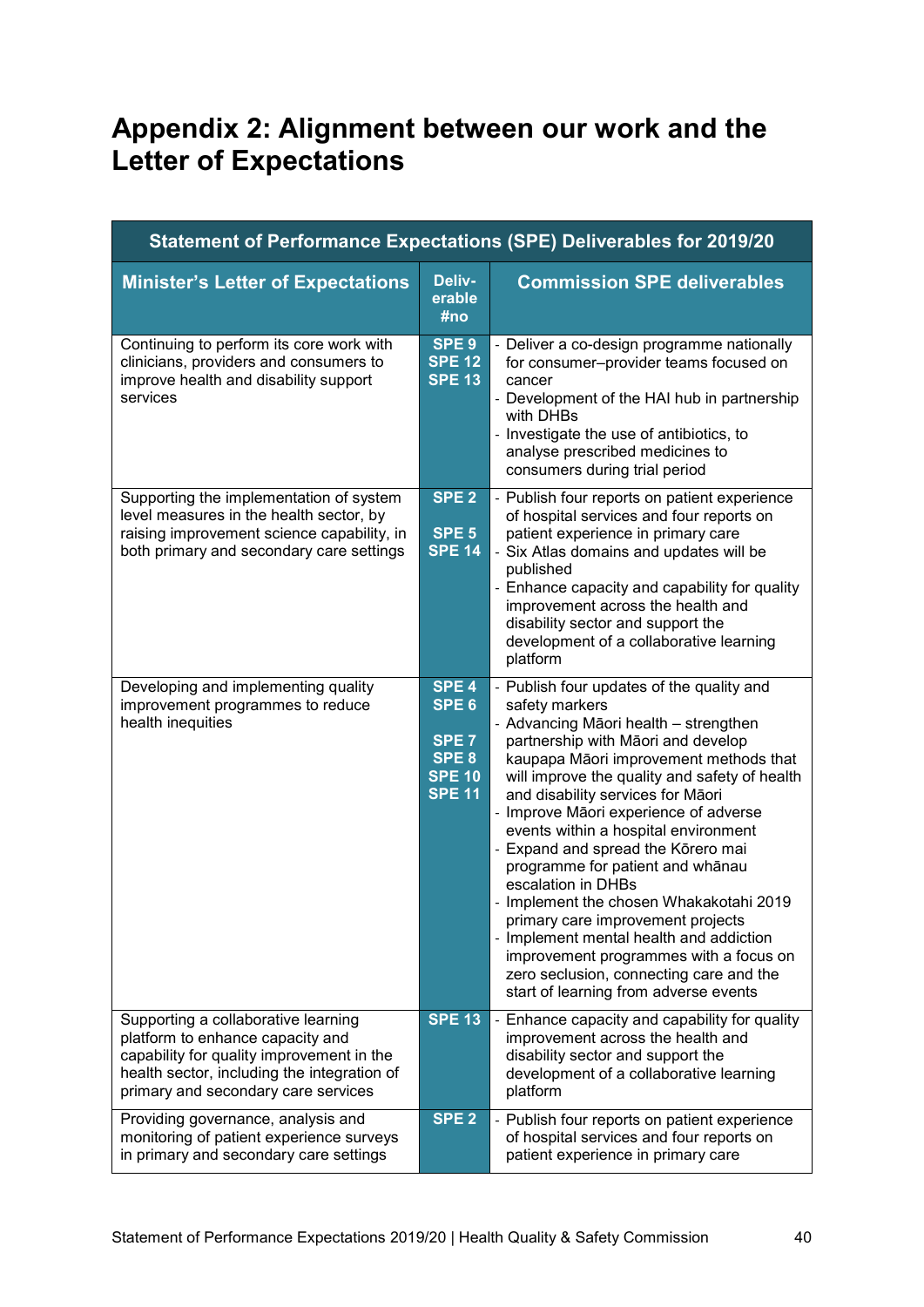| Actively supporting and contributing to the<br>Ministry of Health's work on better<br>capturing performance information about<br>the quality and safety of New Zealand's<br>health services, including work related to<br>the eventual publication of health data | SPE <sub>1</sub><br>SPE <sub>3</sub>                     | - Implement the new consumer engagement<br>quality and safety marker<br>- Publish at least two mortality review<br>committee reports                                                |
|-------------------------------------------------------------------------------------------------------------------------------------------------------------------------------------------------------------------------------------------------------------------|----------------------------------------------------------|-------------------------------------------------------------------------------------------------------------------------------------------------------------------------------------|
| Working with the Ministry of Health to<br>respond to the Health and Disability<br>System Review, and implementing the<br>resulting recommendations                                                                                                                |                                                          | - Working with the Ministry of Health to<br>respond to the Health and Disability<br>System Review, and implementing the<br>resulting recommendations                                |
| Working collaboratively across the sector<br>to ensure all proposed publications reflect<br>a comprehensive, contextualised and<br>joined-up picture of the New Zealand<br>health system                                                                          | SPE <sub>3</sub><br>SPE <sub>4</sub><br>SPE <sub>5</sub> | - Publish at least two mortality review<br>committee reports<br>- Publish four updates of the quality and<br>safety markers<br>- Six Atlas domains and updates will be<br>published |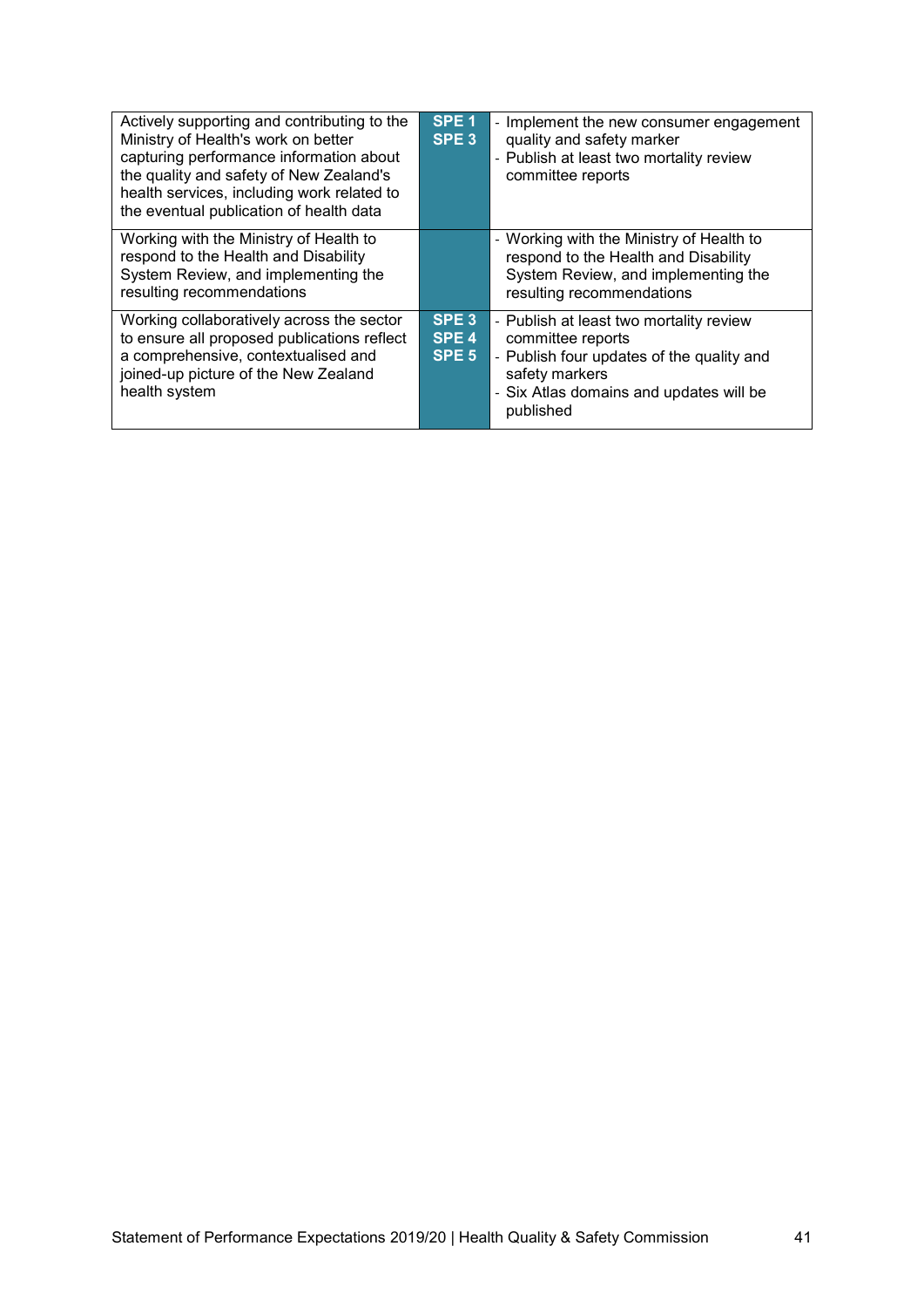# <span id="page-41-0"></span>**Appendix 3: How we measure improvement**

### **Draft**

The Health Quality & Safety Commission exists to lead and coordinate work across the health and disability sector, to improve quality and safety of care by those organisations providing health care services in New Zealand.

Our deliverables are listed above, but we also track the effect these have on practice within the sector (impact) and the results of these changes (outcome) in our biannual outcome matrix. As all our deliverables relate to one (or more than one) of our strategic priorities we can demonstrate the effects of our programmes on these priorities in terms of changed practice, outcomes for consumers and populations, and costs to the system. The following table shows examples across our priorities.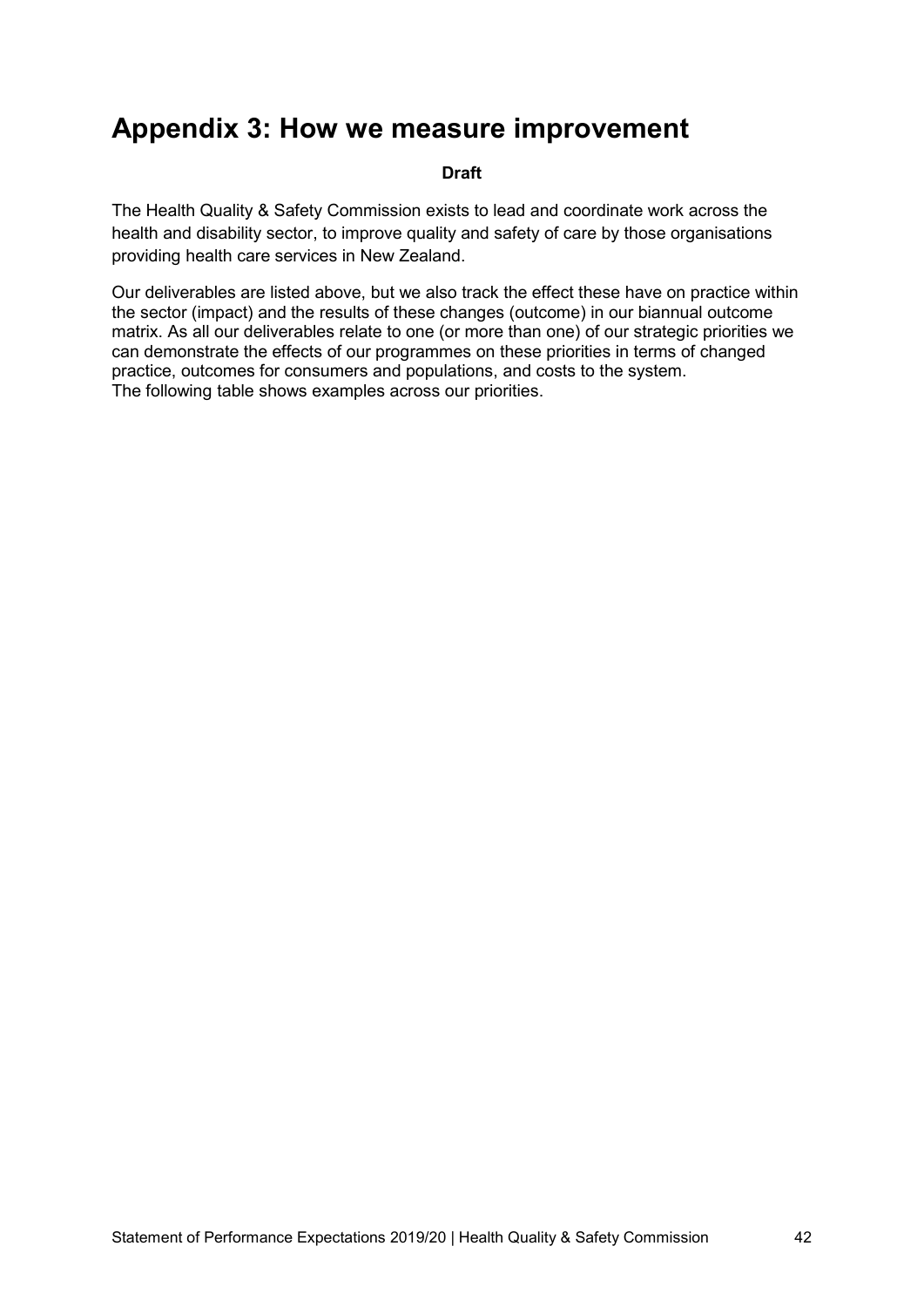| Table: Examples of how we measure the impact of our work |
|----------------------------------------------------------|
|----------------------------------------------------------|

| <b>Strategic</b><br>priority                                                                | <b>SPE</b><br>deliverable<br>#no | Programme<br>area                                             | Aim                                                                                                                                                | <b>Impacts</b><br><b>Outcomes</b><br><b>Change of practice</b><br>(including avoided<br>costs of harm)                                                                                                                                                                                                                                                                                                                                                                                                                                                                                                                           | <b>Value</b>                                                 |
|---------------------------------------------------------------------------------------------|----------------------------------|---------------------------------------------------------------|----------------------------------------------------------------------------------------------------------------------------------------------------|----------------------------------------------------------------------------------------------------------------------------------------------------------------------------------------------------------------------------------------------------------------------------------------------------------------------------------------------------------------------------------------------------------------------------------------------------------------------------------------------------------------------------------------------------------------------------------------------------------------------------------|--------------------------------------------------------------|
| 1: Advancing<br>Māori health<br>4: Improving<br>patient safety<br>and reducing<br>mortality | 3                                | Child and<br>Youth<br>Mortality<br>Review<br>Committee        | To reduce deaths<br>of children and<br>young people aged<br>28 days to 24 years                                                                    | Reduced numbers of<br>From 1 July 2011 to 30 June<br>$\bullet$<br>$\bullet$<br>2016, the CYMRC made<br>annual deaths from 638<br>112 recommendations<br>in 2002 to 483 in 2016<br>across six special topic<br>The greatest reduction in<br>$\bullet$<br>reports. Of these 85 were<br>deaths has been in SUDI<br>achieved, mostly achieved<br>and motor vehicle<br>or achieved in part<br>crashes                                                                                                                                                                                                                                 | Equates to<br>\$271 million<br>cumulative<br>value to date*  |
| 1: Advancing<br>Māori health<br>4: Improving<br>patient safety<br>and reducing<br>mortality | 3                                | Perinatal and<br>Maternal<br>Mortality<br>Review<br>Committee | To reduce maternal<br>deaths and deaths<br>of infants after 20<br>weeks gestation up<br>to and including 28<br>days of life or 400<br>grams weight | DHBs are providing<br>A significant decrease<br>$\bullet$<br>$\bullet$<br>between 2007 and 2016<br>multidisciplinary training in<br>management of obstetric<br>in the stillbirth rate, from<br>emergencies; provided in-<br>369 deaths to 310 deaths<br>house for all but one<br>A significant reduction in<br>$\bullet$<br>secondary hospital<br>fetal deaths from 2007 to<br>DHBs with high perinatal or<br>2016 from 513 to 458<br>$\bullet$<br>neonatal rates have<br>A significant reduction in<br>$\bullet$<br>introduced initiatives to<br>maternal mortality from<br>improve pregnancy care<br>2006 to 2016 from 15 to 2 | Equates to<br>\$40.5 million<br>cumulative<br>value to date* |
| 2: Improving<br>consumer and<br>whānau<br>experience                                        | 1 and $2$                        | Partners in<br>Care                                           | Improve inpatient<br>experience of care                                                                                                            | 14/20 DHBs have planned<br>13% of inpatient<br>$\bullet$<br>$\bullet$<br>interventions specifically<br>experience indicators in<br>designed to improve the<br>the inpatient experience<br>survey show a significant,<br>patient experience<br>90% of DHBs have a<br>sustained increase from<br>$\bullet$<br>the baseline of 2014<br>consumer council (cf. target<br>of 75% by 2018/19)<br>This equates to: 30,000<br>$\bullet$<br>more hospital inpatients<br>who felt they were<br>definitely involved in<br>decisions about their care<br>and treatment                                                                        |                                                              |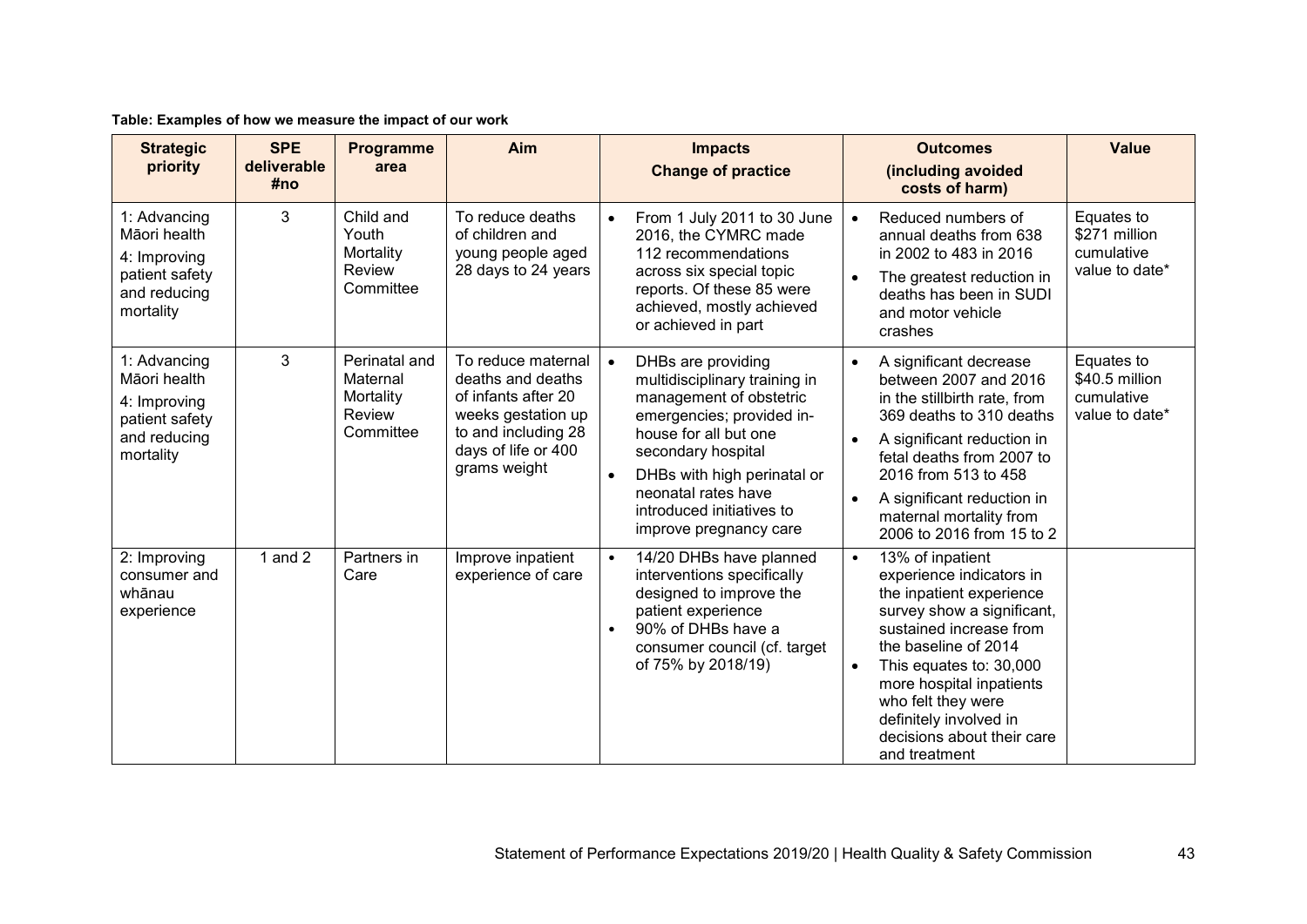| <b>Strategic</b><br>priority                                                                                  | <b>SPE</b><br>deliverable<br>#no | Programme<br>area                                        | Aim                                                                               | <b>Impacts</b><br><b>Change of practice</b>                                                                                                                                      | <b>Outcomes</b><br>(including avoided<br>costs of harm)                                                                                                                                                                                                                                                                                                                                               | <b>Value</b> |
|---------------------------------------------------------------------------------------------------------------|----------------------------------|----------------------------------------------------------|-----------------------------------------------------------------------------------|----------------------------------------------------------------------------------------------------------------------------------------------------------------------------------|-------------------------------------------------------------------------------------------------------------------------------------------------------------------------------------------------------------------------------------------------------------------------------------------------------------------------------------------------------------------------------------------------------|--------------|
|                                                                                                               |                                  |                                                          |                                                                                   |                                                                                                                                                                                  | 25,000 more who felt they<br>$\bullet$<br>were always treated with<br>respect and dignity                                                                                                                                                                                                                                                                                                             |              |
| 2: Improving<br>consumer and<br>whānau<br>experience<br>3: Achieving<br>health equity<br>for all              | $\overline{2}$                   | Partners in<br>Care/<br>Measurement<br>and<br>evaluation | Improve patient<br>experience of<br>primary care                                  | Health alliances take action<br>$\bullet$<br>to reduce the inequity<br>between different age,<br>ethnic and health status<br>groups as measured by the<br>primary care survey    | Baseline data (2017)<br>$\bullet$<br>shows<br>10 questions with<br>$\circ$<br>systematic ethnic<br>inequity<br>15 with systematic<br>$\circ$<br>age inequity<br>Improvements will be<br>$\bullet$<br>measured by the number<br>of these questions where<br>significant, sustained<br>reductions in inequity are<br>recorded. We will only<br>have sufficient data to<br>measure this by late<br>2020. |              |
| 3: Achieving<br>health equity<br>for all<br>5: Reducing<br>unwarranted<br>variation in<br>patterns of<br>care | 5                                | Measurement<br>and<br>evaluation                         | Stimulate<br>improvements<br>through the use<br>and publication of<br>information | 5/7 updated Atlas domains<br>$\bullet$<br>showed either a significant<br>reduction in variation or an<br>improvement at an overall<br>national level for at least one<br>measure | 12,000 more people with<br>$\bullet$<br>diabetes regularly<br>receiving metformin or<br>insulin<br>15,000 fewer people 65+<br>$\bullet$<br>dispensed 5 or more<br>medications<br>250 fewer infections<br>$\bullet$<br>following major surgery<br>550 fewer admissions for<br>$\bullet$<br>asthma and wheeze in<br>children<br>350 fewer admissions for<br>asthma in adults                            |              |